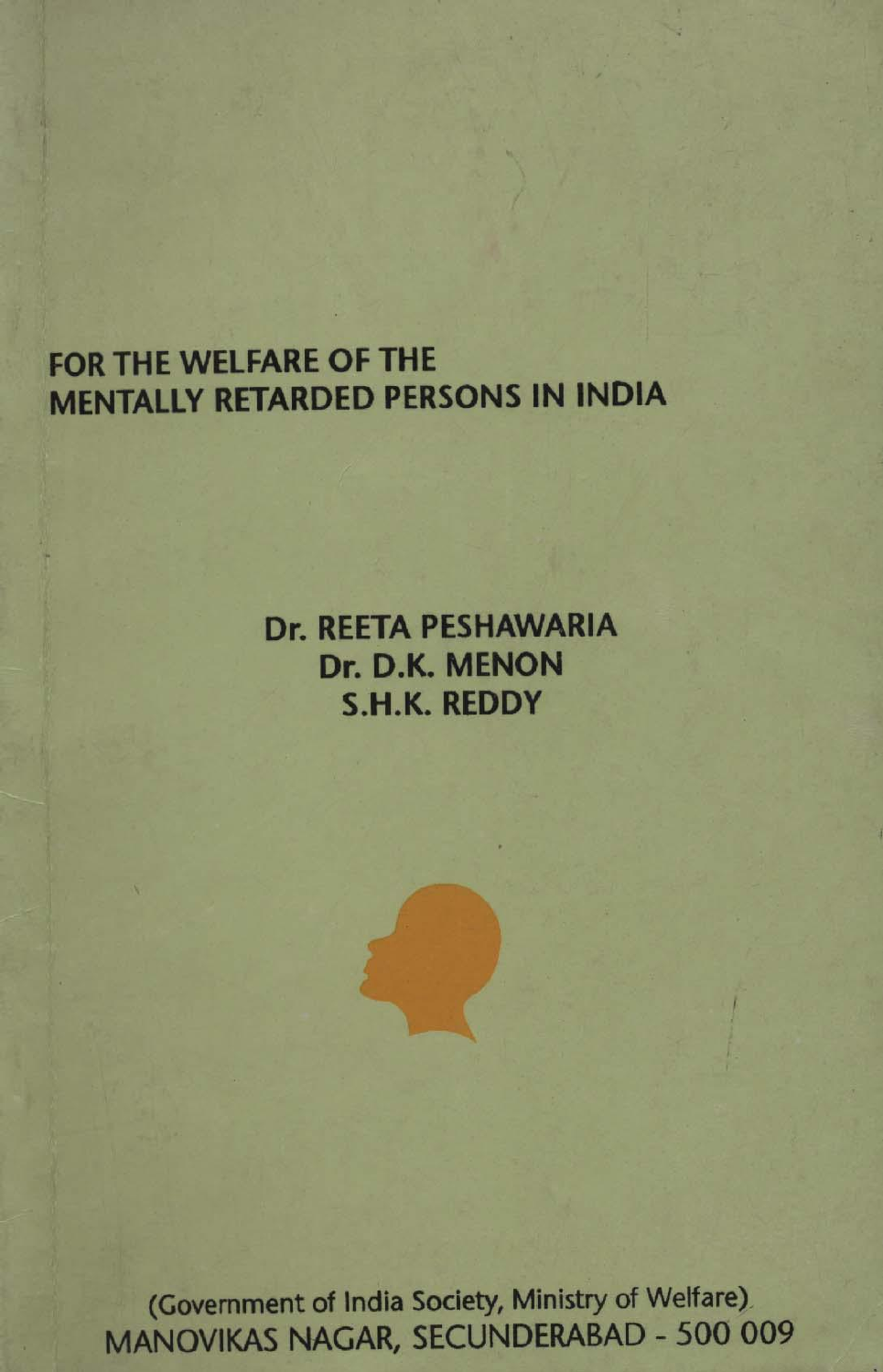# DIRECTOkY OF PARENT ASSOCIATIONS(Hegd.) WORKING FOR THE WELFARE OF THE MENTALLY RETARDED PERSONS IN INDIA

Edited & Compiled By Dr. Reeta Peshawaria Dr.D.K.Menon S.H.K.Reddy



NATIONAL INSTITUTE FOR ThE MENTALLY HANDICAPPED Manovikasnagar, Secunderabad - 500 009.

Handling Charges Rs. 25/-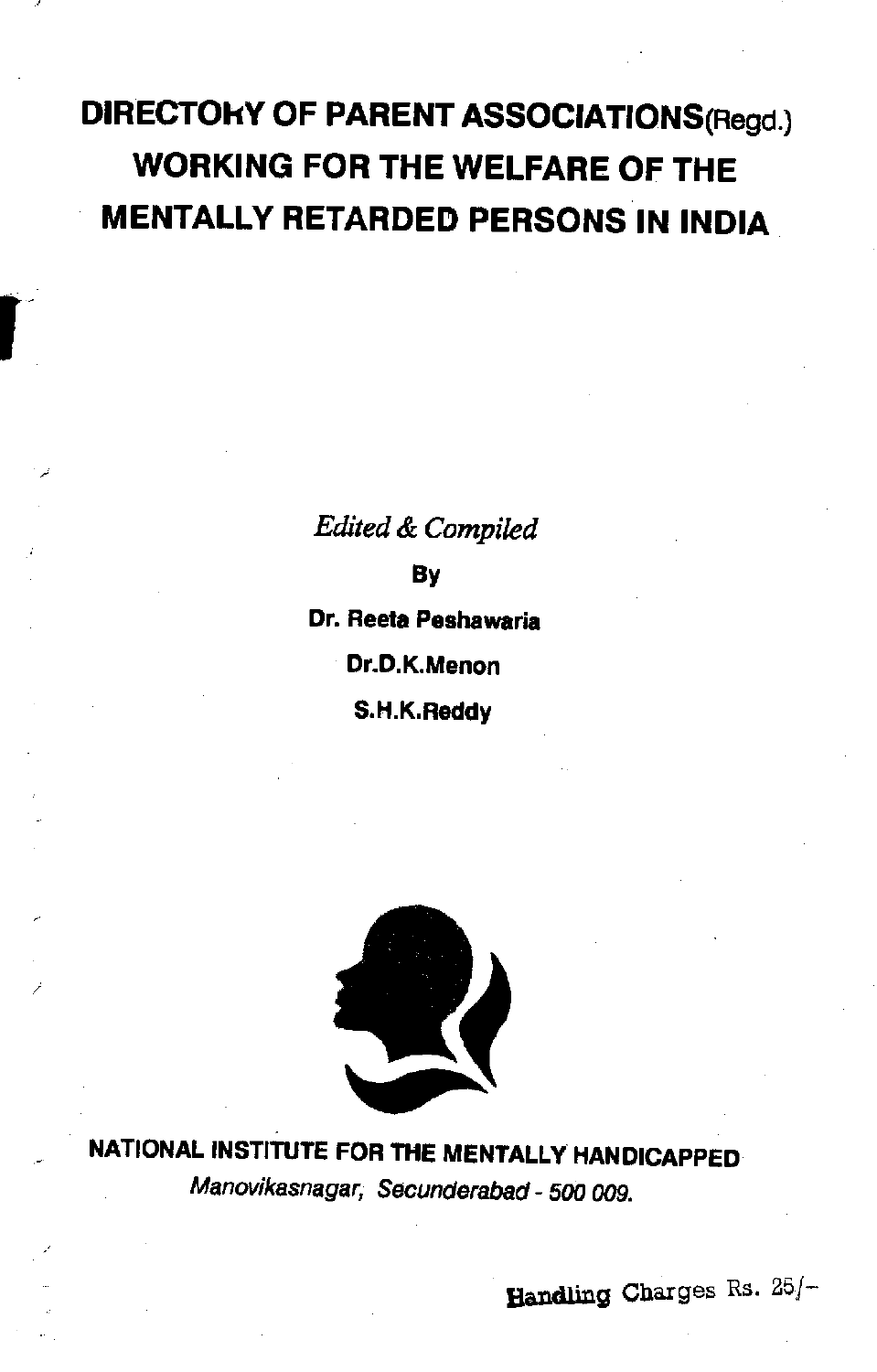Directory of Parent Associations Working for the Welfare of the Mentally Handicapped Persons in India.

Edited & Complied by: Dr. Reeta Peshawarla Dr.D.K.Menon & S.H.K.Reddy

Copyright (C) 1994

National Institute for the Mentally Handicapped Secunderabad - 500 009.

All rights reserved

Cover design: Chepuri Ramana Printed at: Stee Ramana Process, Sec-bad. Hello: 811750.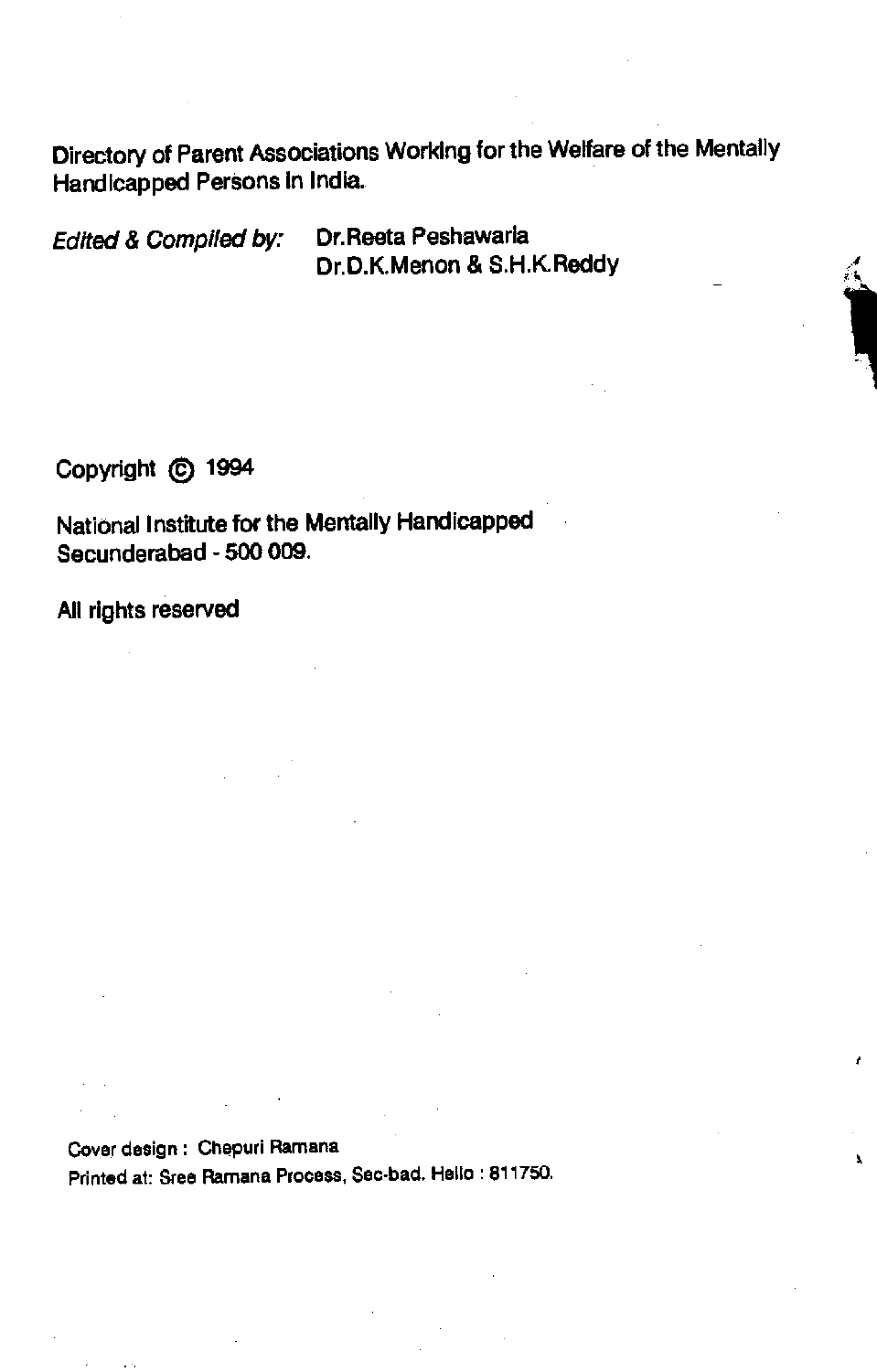## FOREWORD

importance of involvement of parents in the care, management, habilitation and training of persons with mental retardation has been well documented over the past two decades. From the beginning of 1980's our country has seen the emergence of parent organisations and associations. Typically most of these parent organisations have gone. beyond parent to parent services and have established facilities for training and habitation of their children with mental retardation.

Ever since it's establishment, NIMH has promoted family onented services ranging from home-based training to establishment of parent cooperatives and associations. The Institute has consistently worked in the areas of

- (a) strengthening families,
- (b) promotion of various forms of social security measures,
- (c) concern for human rights of persons with mental retardation,
- (d) promotion of vocational training and employment of persons with mental retardation and
- (e) development of audio-visual and printed material for enhancing the knowledge and skills of parents and significant family members.

Most parent organisations offer wide ranging services to its members. In order to promote sharing of infonnation amongst various parent organisations and other parents who could follow similar examples, the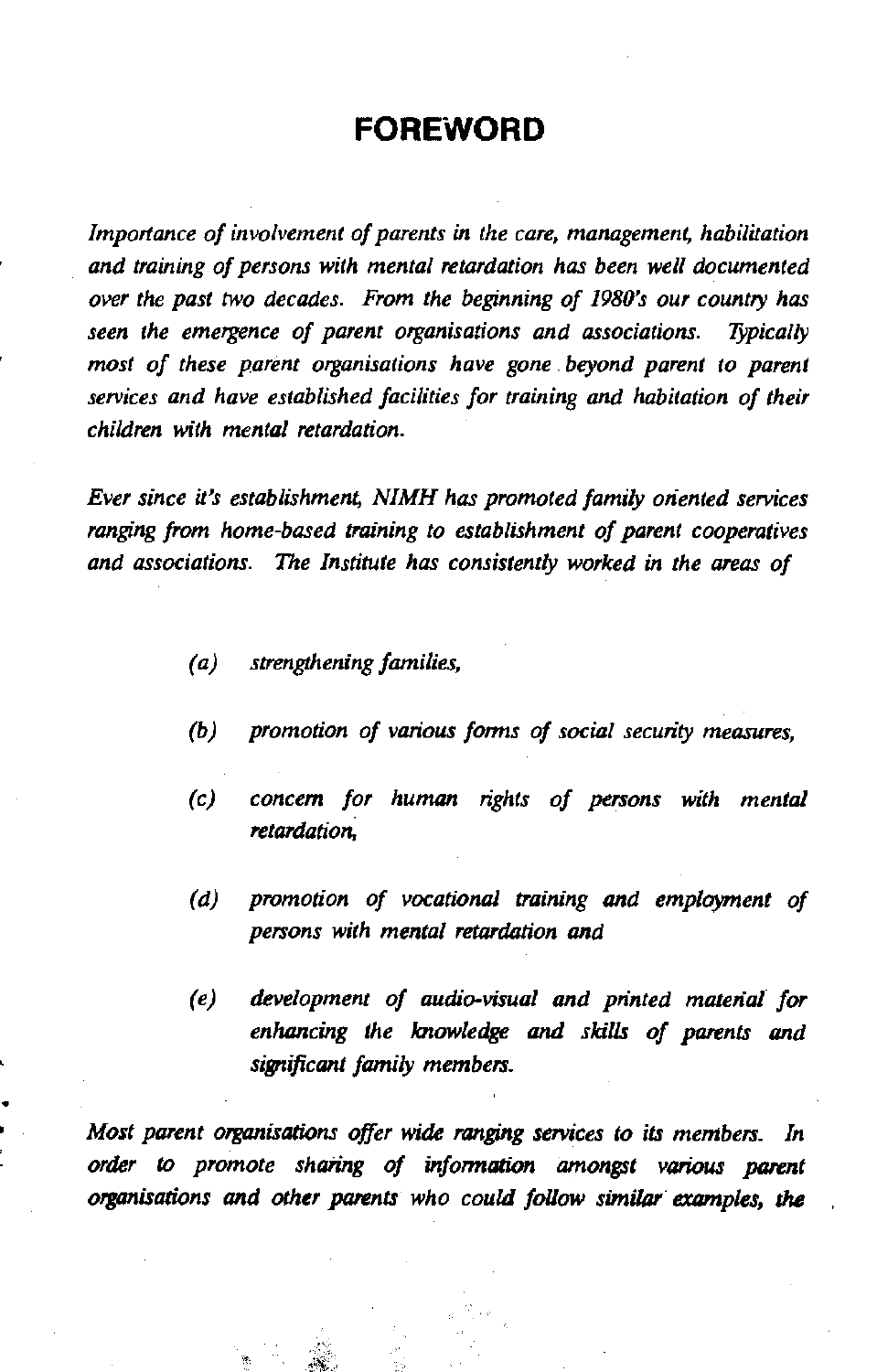Institute has brought out directory listing the basic data about the registered parent organisations.

It is hoped that the information given is useful for wide variety of readers. In order to update the information the parent groups are requested to regularly send information to NIMH about new and upcoming activities in the existing parent organisations as well as about newly established parent organ isations.

7th July 1994. D.K.MENON DIRECTOR, NIMH

4

à.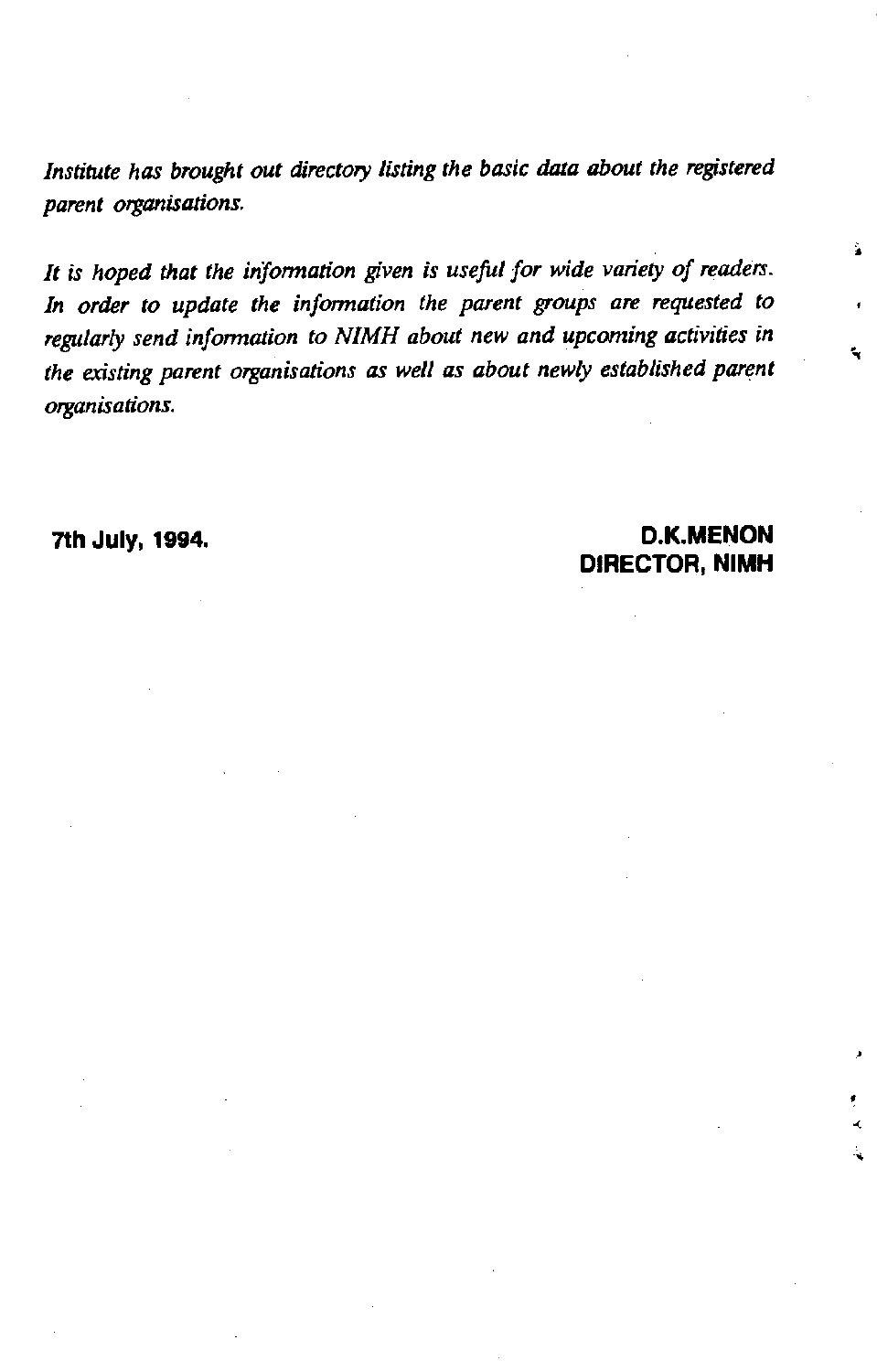## PREFACE

Parents of mentally retarded children play a significant role in initiating, promoting and supporting rehabilitation services for the mentally retarded individuals and the families. Parents of mentally retarded children decided to join hands and come together for various reasons in different parts of the world. What has been observed and understood is, that, parental involvement has possibly direct relevance to the quantity and quality of service provision for the mentally retarded individuals

The impetus of parents forming pressure groups and organisations is relatively recent in our country. In India the first ever registered parent o'ganisation for the welfare of the mentally retarded individuals in India was formed as per the records available in the year 1968 at Ahmedabad. After a relatively quiet period for nearly one decade, another parent organisation emerged in Bangalore, Karnataka in the year 1978. As per the current recordes there are 37 registered parent organisations working in 14 states for the welfare of the mentally handicapped individuals and their families. During the last 5 years nearly 4 to 5 parent organisations are being added almost every year. It has been seen that parents tend to come together to form an association either by realising the need on their own or by modeling after another existing parent organisation or as a result of counselling provided by the professionals working in the field.

In India, Parent associations are conducting various kinds of activities. Details of which regarding each parent organisation is enclosed in this. directory. To summarise the different areas parents are actively involved in is as follows:

1. Establishing or running various services for the mentally retarded individuals and their families such as : managing and running special schools, vocational training centres and production units organising leisure activities and camps, sharing information with other parents,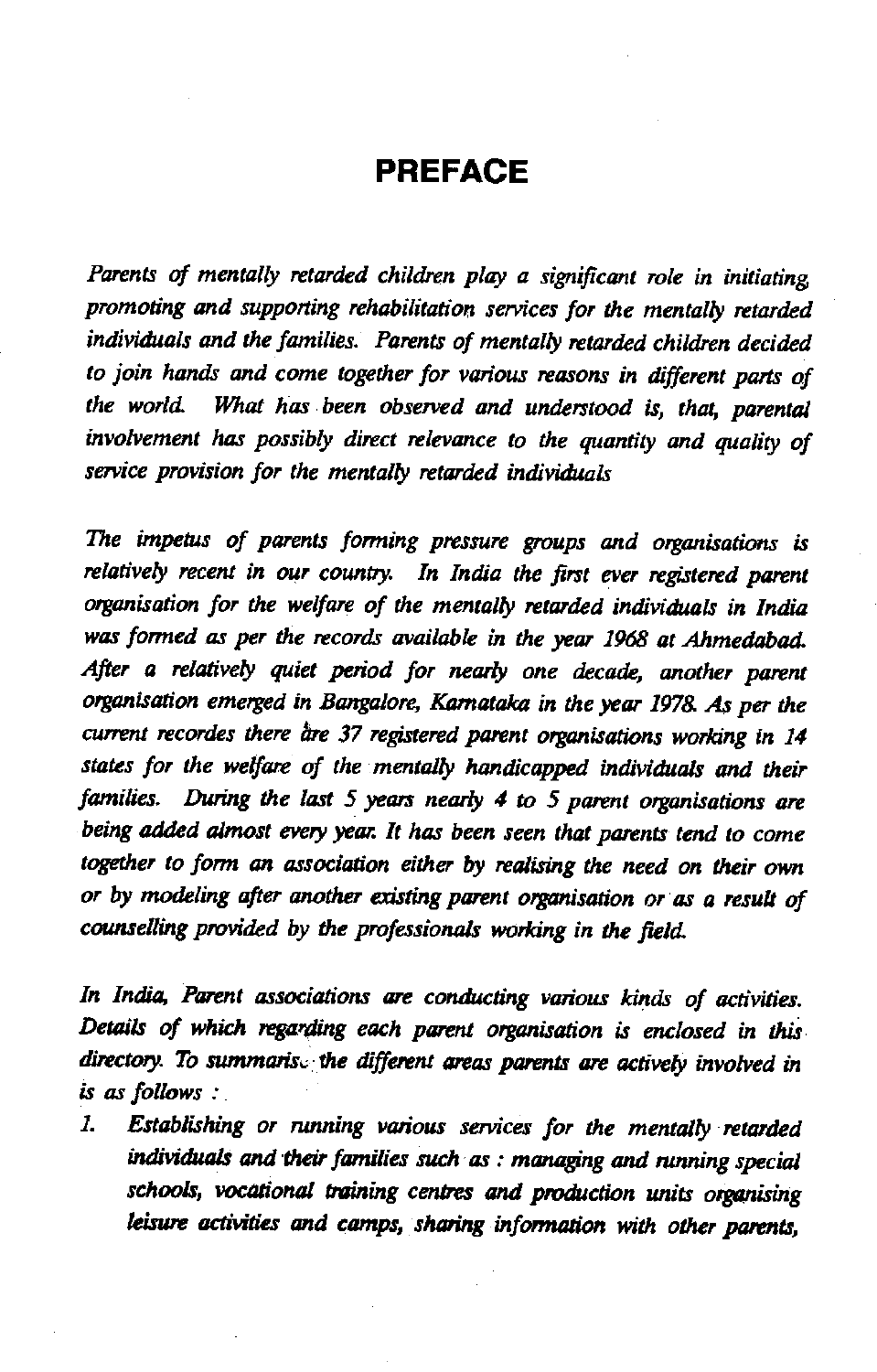providing support to parents and families having mentally retarded children and establishing better parent professional relationship.

- 2. Supporting professionals to further the interests of the mentally retarded individuals and their families such as: Participating in the intervention and training programmes of mentally retarded children, providing information about the mentally retarded child and needs of various other members of the family.
- 3. Establishing links with the community by hinning public awareness programmes using different media and involving interested persons in the welfare and rehabilitation programmes.
- 4. Acting as advocates and participating in the policy making and decisions at various levels, local, state, national or international related to welfare and rehabilitation programmes for the mentally retarded individuals and then families.

To bring meaning and appropriateness to the service for the mentally retardedd children and their families, it is important that parents involve more and more and work in close partnership with the professionals. To foster this aim and help parents and professionas update themselves regarding where, what and how parents are involving themselves in various rehabilitation programmes, this directory has been compiled.

The information contained in this directory has been collected over a period of about 10 years and updated recently. It is hoped that the directory serves the useful purpose in sharing awareness and information.

Date: 7th July, 1994

OR. REETA PESHWARIA Lecturer in Clinical Psychology ÷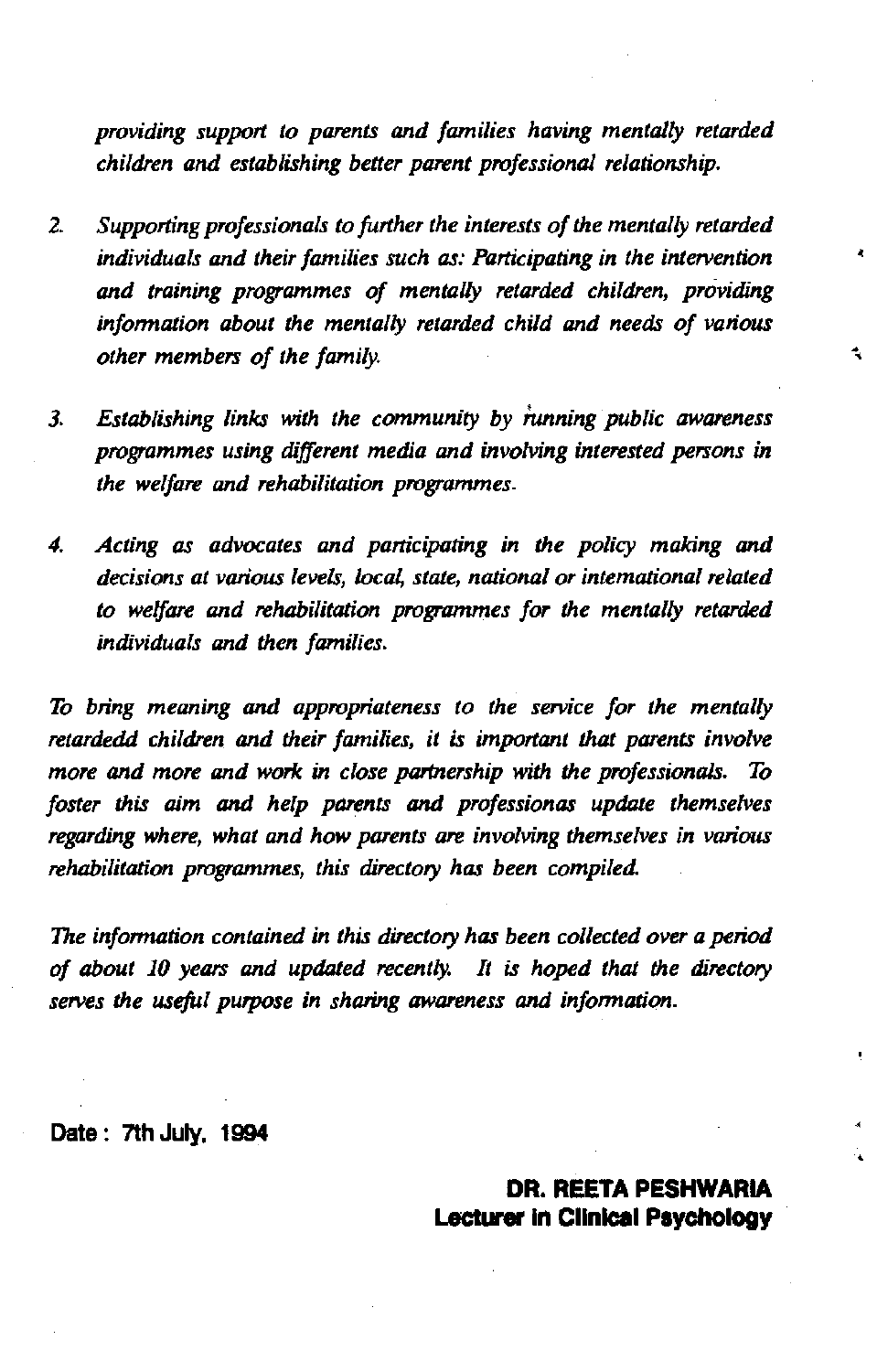## ACKNOWLEDGEMENTS

The presence of a mentally retarded child with in a family unit affects all other family members, however awdreness about basic skills and techniques in handling such children reduces psychological and physical burden on the family to a great extent. The needs and problems of the family with a retarded child are many. They mainly require information about a) their child's development and capabilities b) techniques for teaching appropriate behaviours c) family relationships and parenting skills d) how best the practical experience in rearing up mentally retarded children can be shared among parents.

The purpose of this compilation is to introduce the parents and parent organisations about other similar agencies working for the welfare of the mentally retarded persons in the country. Through this document, it is our endeavour to bring the parent organisations more closer in order to understand each, others problems and share their experiences in handling children with mental retardation in the family.

This compilation attempts to document information of only registered parent organisations. The directory included detailed information of 37 organisations and addresses of the remaining 6 organisations particulars of which have not been furnished, are listed on pages  $77 \& 78$ . The format was so designed to solicit basic information about the organisations and their activities/programmes and the profonna was mailed to all known parent organisations in the country.

Repeated reminders through telegrams, speedpost were sent to the parent organisations, to collect and update the information. Despite our efforts, a few have not responded. We appeal them to provide us with current information about their activities/programmes from time to time.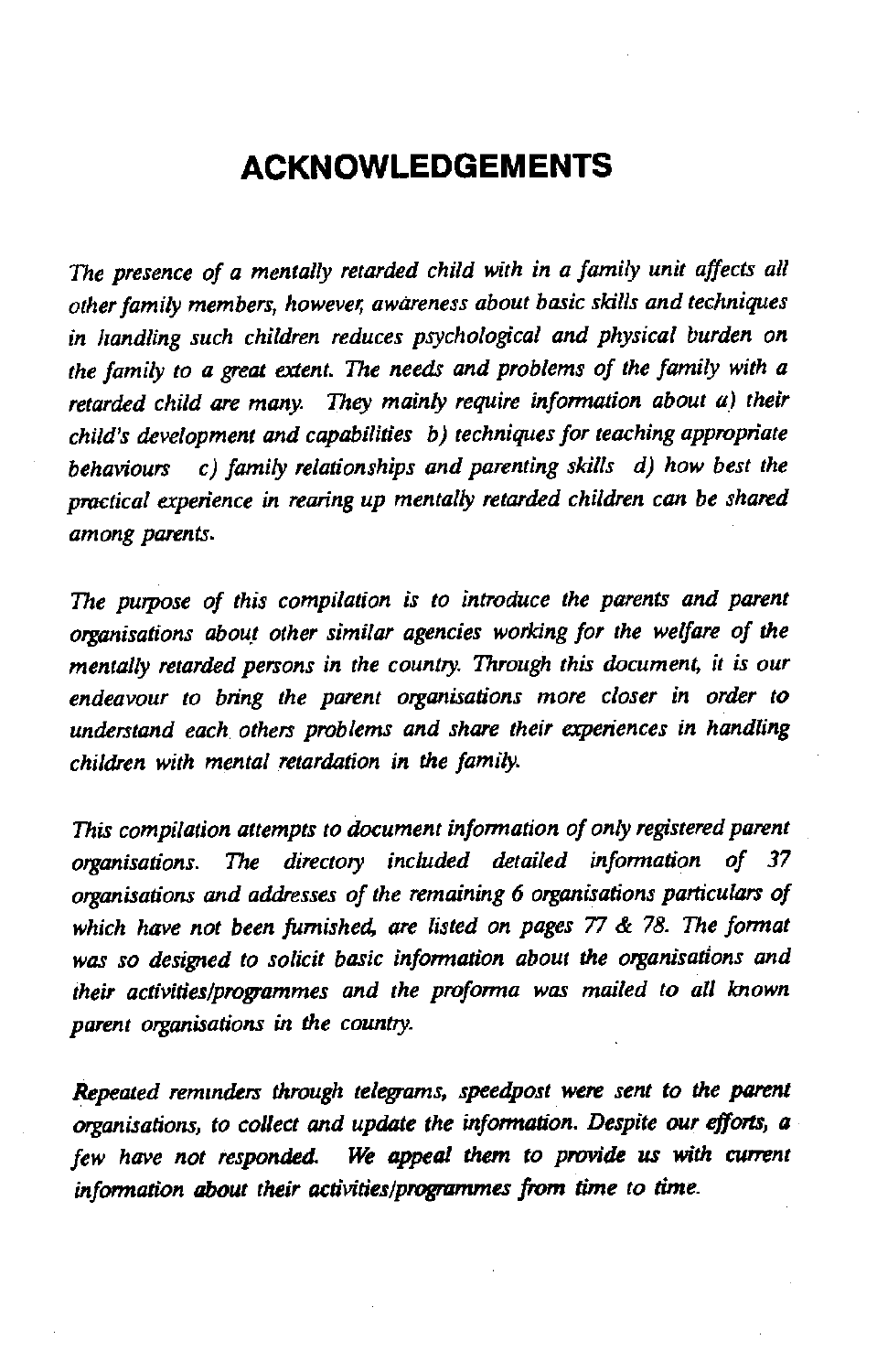The data as presented by the parent organisations has been retained without much modifications as far as possible except minor editing here and there in the construction of sentences. It was done intentionally and conciously in order to facilitate parent organisations to express the activities/programmes in their own style.

Completion of this work reflects the effons of many people. Therefore, it is our primary responsibility to express deep sense of grutitute to all the parent organisations who have promptly responded to our request and provided the required information.

We are also extreemely thankful to all our colleagues and other professionals who initiated and helped the parents in forming associations and faiclitated in bridging contacts with such parent groups.

Our thanks are due to Mr. Shankar Kumar for expertly typing the manuscript and to Mr.Ravi Kumar for formatting each record and printing it neatly on DTP.

It is hoped that this document will provide useful information to the parent organisations in promoting further fruitful interactions among themselves.

Lastly, our sincere thanks are due to Mr. P. Bhim Shanker of Sree Ramana Process, Secunderaabad for printing this document elegantly and aesthetically with short notice.

> S.H.K.REDDV INFORMATION AND DOCUMENTATiON OFFICER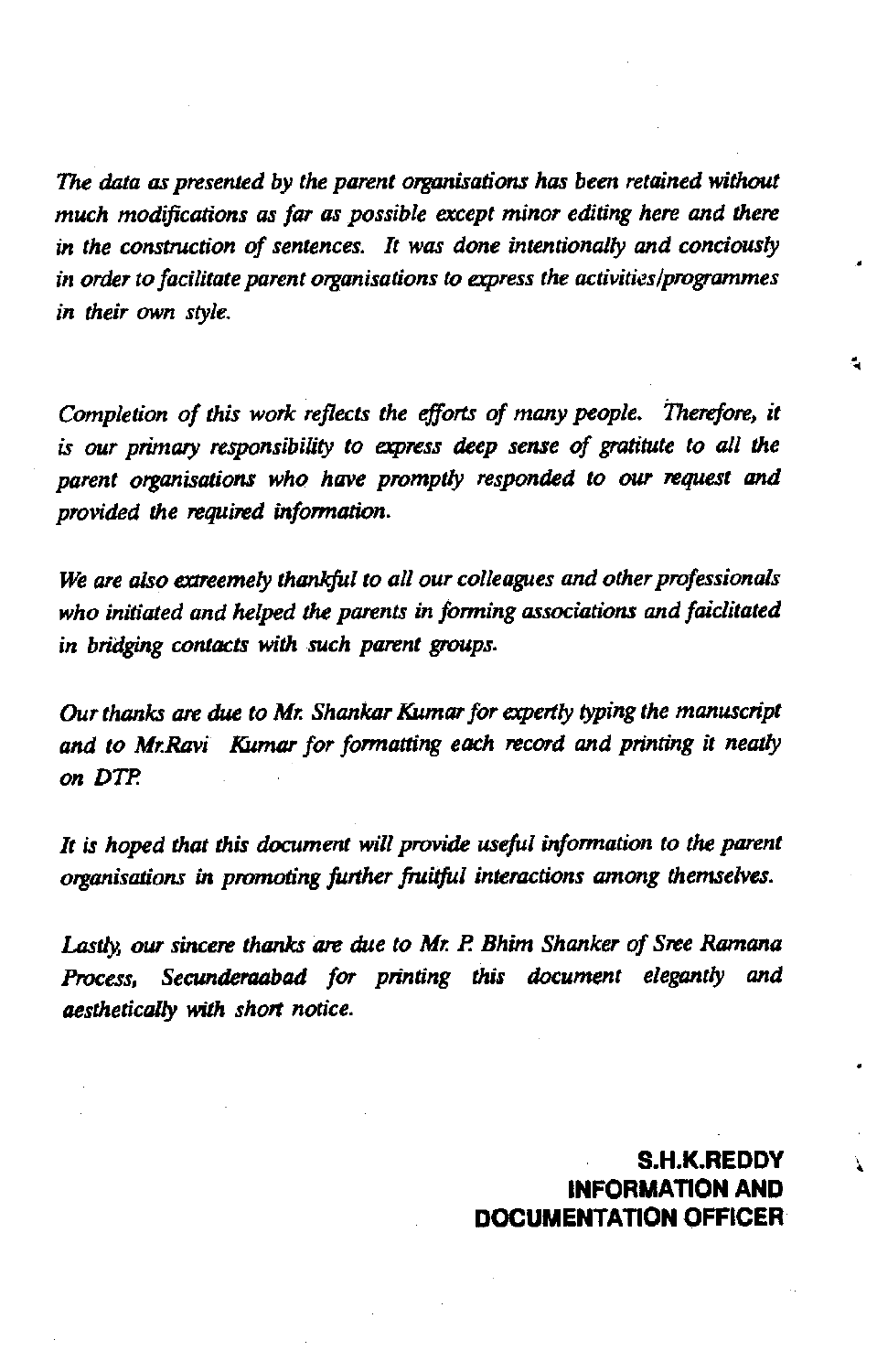| <b>Name &amp; Address of the</b><br>Organisation |                | <b>AAKANKSHA Centre for</b><br><b>S.C.Railway Employee's Mentally</b><br><b>Handicapped Children S.C.Railway</b><br>S&T Workshop Mettuguda,<br>Secunderabad-17. |
|--------------------------------------------------|----------------|-----------------------------------------------------------------------------------------------------------------------------------------------------------------|
| Date of Estt                                     |                | 1992                                                                                                                                                            |
| Regn.No.                                         |                | 113/92                                                                                                                                                          |
| <b>Membership categories</b>                     |                | Open to all Railway employees serving<br>and retired who have mentally<br>handicapped children.                                                                 |
| <b>No.of existing members</b>                    |                | - 76                                                                                                                                                            |
| (a) Parent Members                               |                | 76                                                                                                                                                              |
| (b) Others                                       |                | ∴ Nil                                                                                                                                                           |
| <b>Eligibility of membership</b>                 | $\ddot{\cdot}$ | Open to all Railway employees serving<br>and retired who have mentally<br>handicapped children                                                                  |

## Alms & Obiectives

Ł

- 1. To provide Care, training, treatment and rehabilitation of persons with mental handicap
- 2. To help as a spokesman of the mentally handicapped children.
- 3. To provide education and guidance for children of lower age group so as to enable them to acquire skills of every day living.
- 4. To impart the required vocational training to the adult MR persons to enable them to produce some marketable items collectively and provide a source of income thus becoming less dependent on their parents.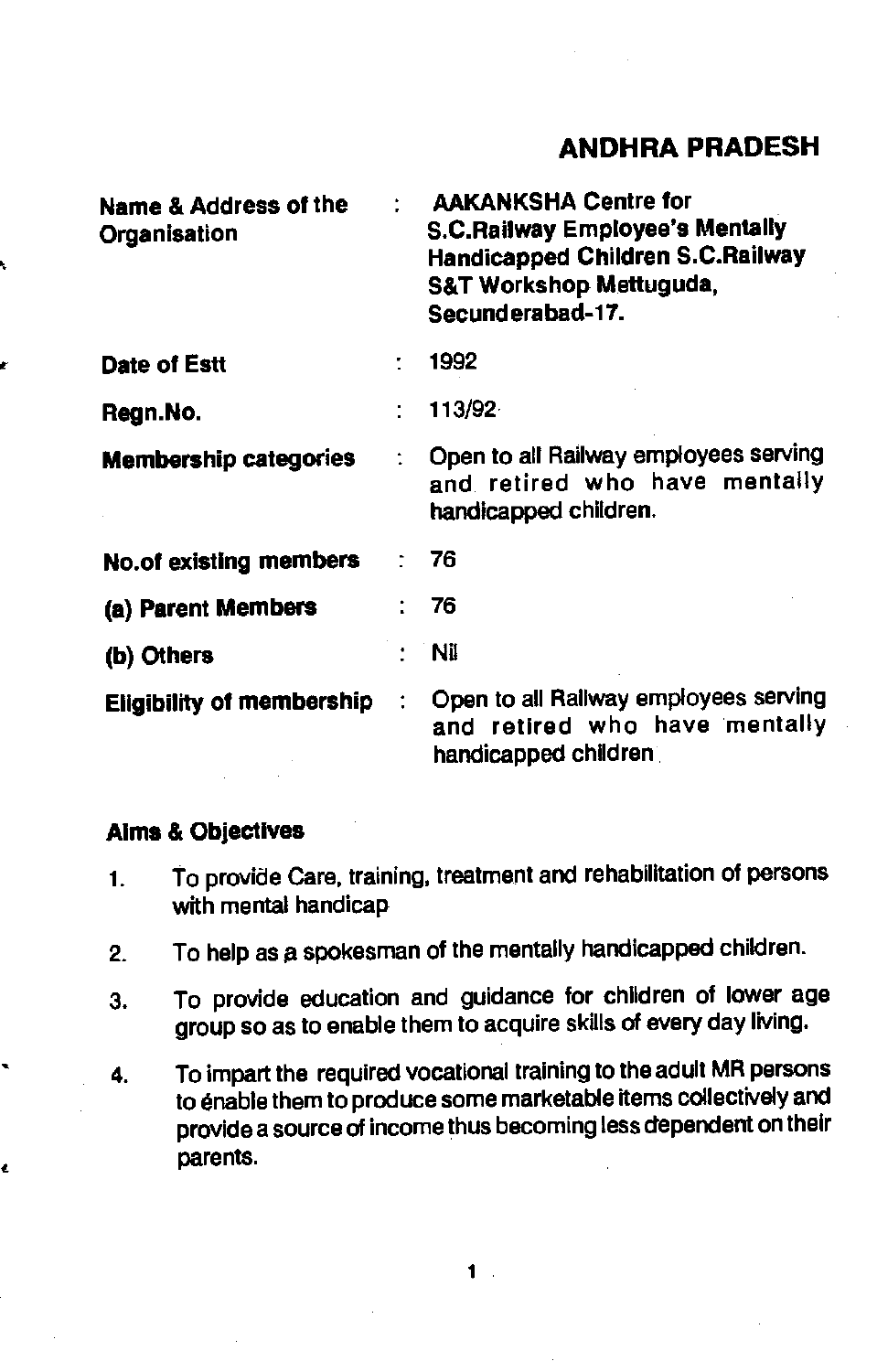4

#### Present Activities & Programmes

- 1. Special school for children below 15 years
- 2. Vocational, Training cum production involving manufacture of Card-board office files, envelops, phenyl etc.

#### Future plans:

- 1. To expand the activities to cover all the Railway Divisional Headquarters in Vijayawada, Guntakal and Hubli.
- 2. To organise residential facilities as a solution to the painful question 'What will happen after their parents".
- 3. To train the girls in cooking, house keeping, tailoring so as to make them useful in their household.
- 4. To educate those children who are with less mentally handicapped and prepare them in acquiring some academic qualifications. Which in turn will fulfil the deep desire of the children.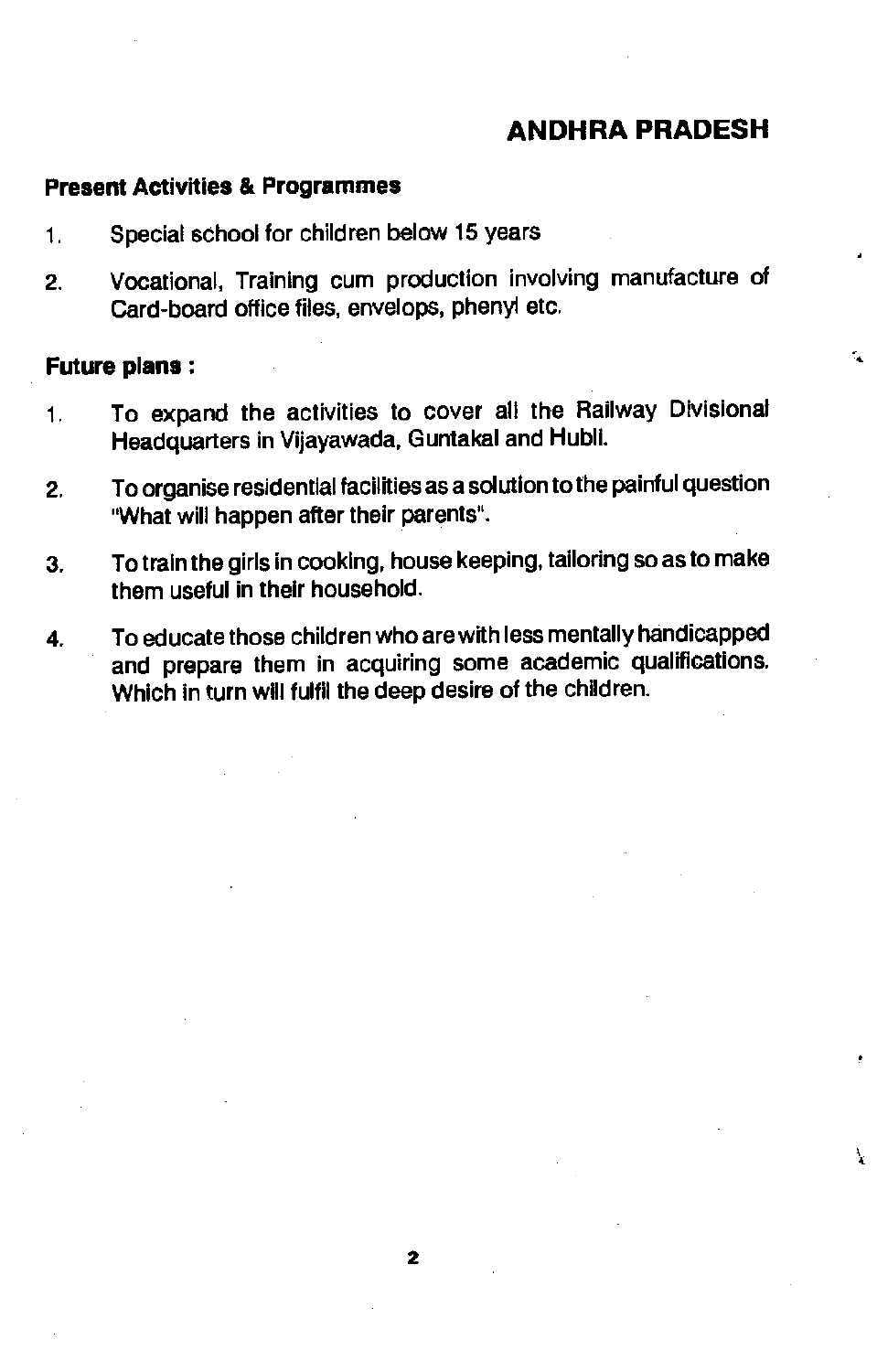| Name & Address of the<br>Organisation | $\mathcal{L}^{\text{max}}$ | DAE Parents Association for the<br><b>Mentally Handicapped, Moula Ali</b><br>(QAFT), NFC, Hyderabad-500 762. |
|---------------------------------------|----------------------------|--------------------------------------------------------------------------------------------------------------|
| Date of Estt                          |                            | 13.1.1988                                                                                                    |
| Regn.No.                              |                            | 79/88                                                                                                        |
| <b>Membership categories</b>          |                            |                                                                                                              |
| 1) Patrons/Promoters                  |                            |                                                                                                              |
| 2) Parent/Guardian members            |                            |                                                                                                              |
| <b>No.of existing members</b>         |                            | 20                                                                                                           |
| (a) Parent Members                    | ÷                          | 20                                                                                                           |
| (b) Others                            |                            | Nil                                                                                                          |

#### Eligibility of membership:

- 1. Parents/guardian of mentally retarded persons
- 2. Real brothers/sisters of mentally retarded persons who are atleast 21 years old if proposed by the concerned parent/guardian.
- 3. Pattons/promoters dedicated to the cause of mentally retarded individuals with the approval of the executive committee.

## Aims & Objectives:

- 1. To provide an opportunity for the parents of mentally retarded persons:
- a) To educate themselves about the problems of mental handicap/retardation.
- b) To educate themselves about the problems of mental handicap/retardation.

3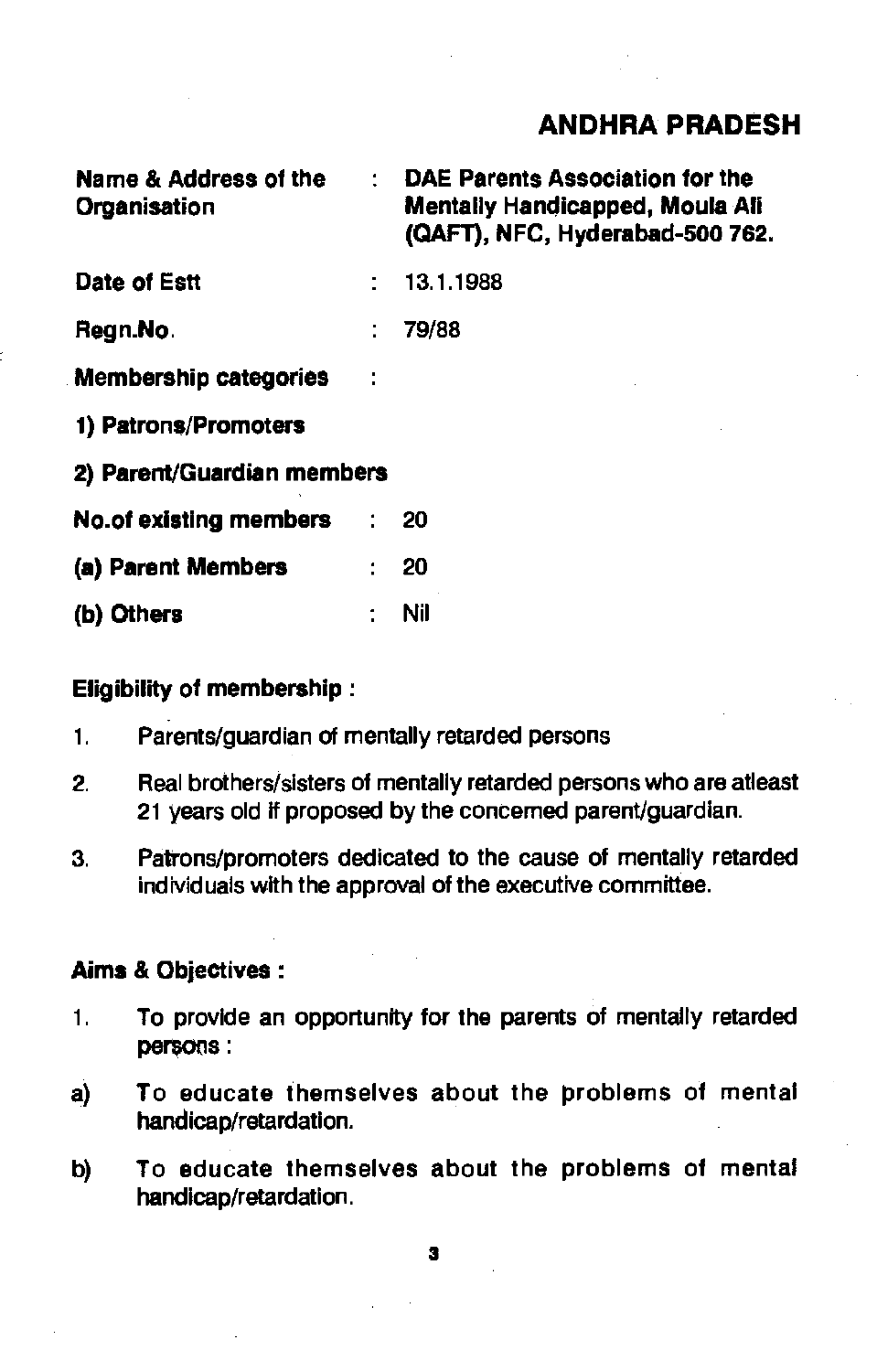Å.

- c) To enable them to be catalysts in promoting public awareness in relation to mental retardation.
- 0) To enable them to participate in rehabilitation and mainstreaming programmes of mentally retarded persons.
- 2. to explore possibilities of developing social and financial security programmes for mentally retarded persons.
- 3. to coordinate with other Institutions for mentally handicapped individuals so as to up-date information and explore the resources in community to serve the mentally retarded persons.
- 4. To equip and encourage the mentally retarded persons to promote their talents and enhance their participation in open competitions, welfare programmes, group activities, etc.
- 5. To establish a special-training centre with residential facilities to equip mentally retarded persons in becoming self- reliant.

#### Present Activities & Programmes

1. SpecIal class for mentally retarded individuals In a school for normal children and parent counselling.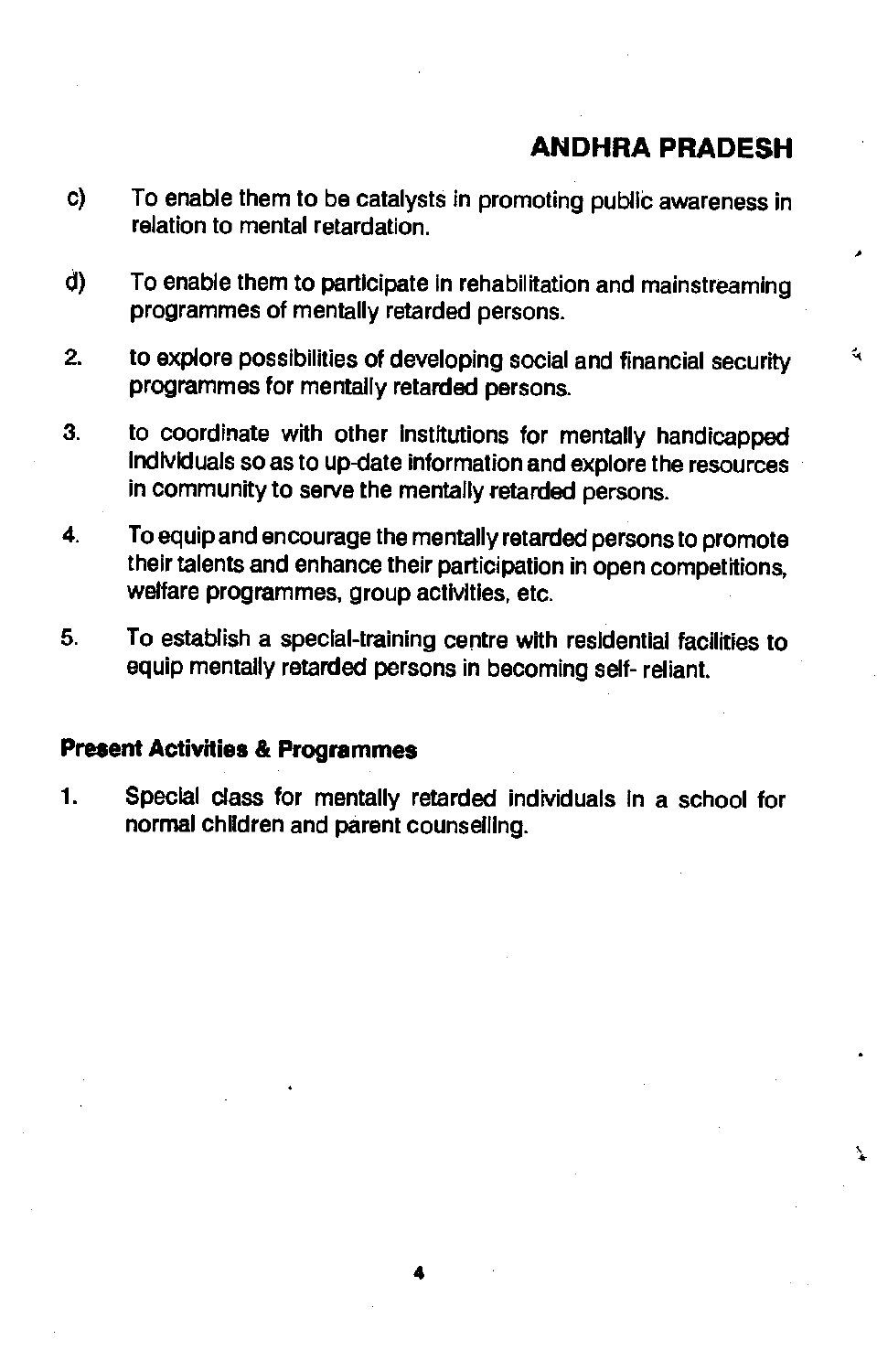| Name & Address of the<br>Organisation | ÷ | <b>MANOKALYAN Parents Association</b><br>for the Welfare of Mentally<br>Handicapped Children, B.N.Reddy<br>Nagar, Vanasthalipuram,<br>Hyderabad. |
|---------------------------------------|---|--------------------------------------------------------------------------------------------------------------------------------------------------|
| Date of Estt                          | ÷ | 1992                                                                                                                                             |
| Regn.No.                              |   | 4265/92                                                                                                                                          |
| <b>Membership categories</b>          |   | Patrons, Life members, members                                                                                                                   |
| No.of existing members                |   | 20                                                                                                                                               |
| (a) Parent Members                    |   | 20                                                                                                                                               |
| (b) Others                            |   | Nil                                                                                                                                              |
| <b>Eligibility of membership</b>      | ÷ | Parents of mentally handicapped<br>children.                                                                                                     |

#### Aims & Objectives

- 1. The association will be a non-profit making voluntary organisatlon exclusively for the benefit of the mentally handicapped.
- 2. To bring together the parents of the mentally handicapped under one organised body to work for the care, training, treatment and rehabilitation of the mentally handicapped children of Hyderabad.
- 3. To develop a scope for Interaction and mutual support among the parents of the mentally handicapped children.
- 4. To help parents to Identify resources to be tapped on their own, Independently to facilitate managing the mentally handicapped children.
- 5. To receive grants, donation fees or subscriptions and manage and administer the funds at the disposal of the Association.
- 6. To organise welfare activities, speclai vocational centres hostel/residential facilities, medical help, financial aid etc.

5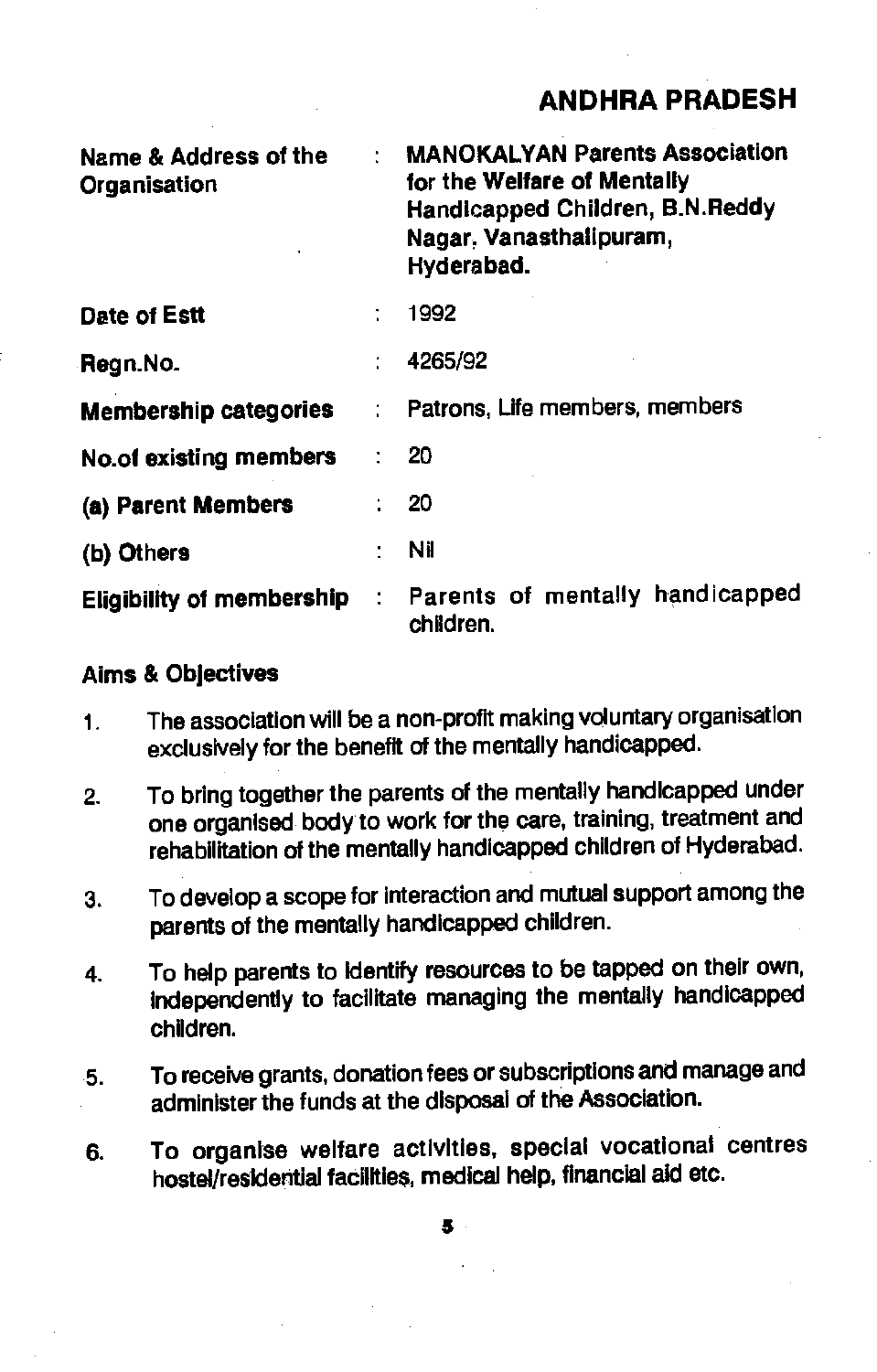$\mathbf{Q}$ 

- 7. To provide comprehensive rehabilitation services.
- 8. To acquire, to receive and to hold property both movable and immovable connected with the objectives of the association.

plans

**Present Activities, Since it is new, we are trying to open a**<br>**Programmes & Future** school & Vocational Training Centre school & Vocational Training Centre.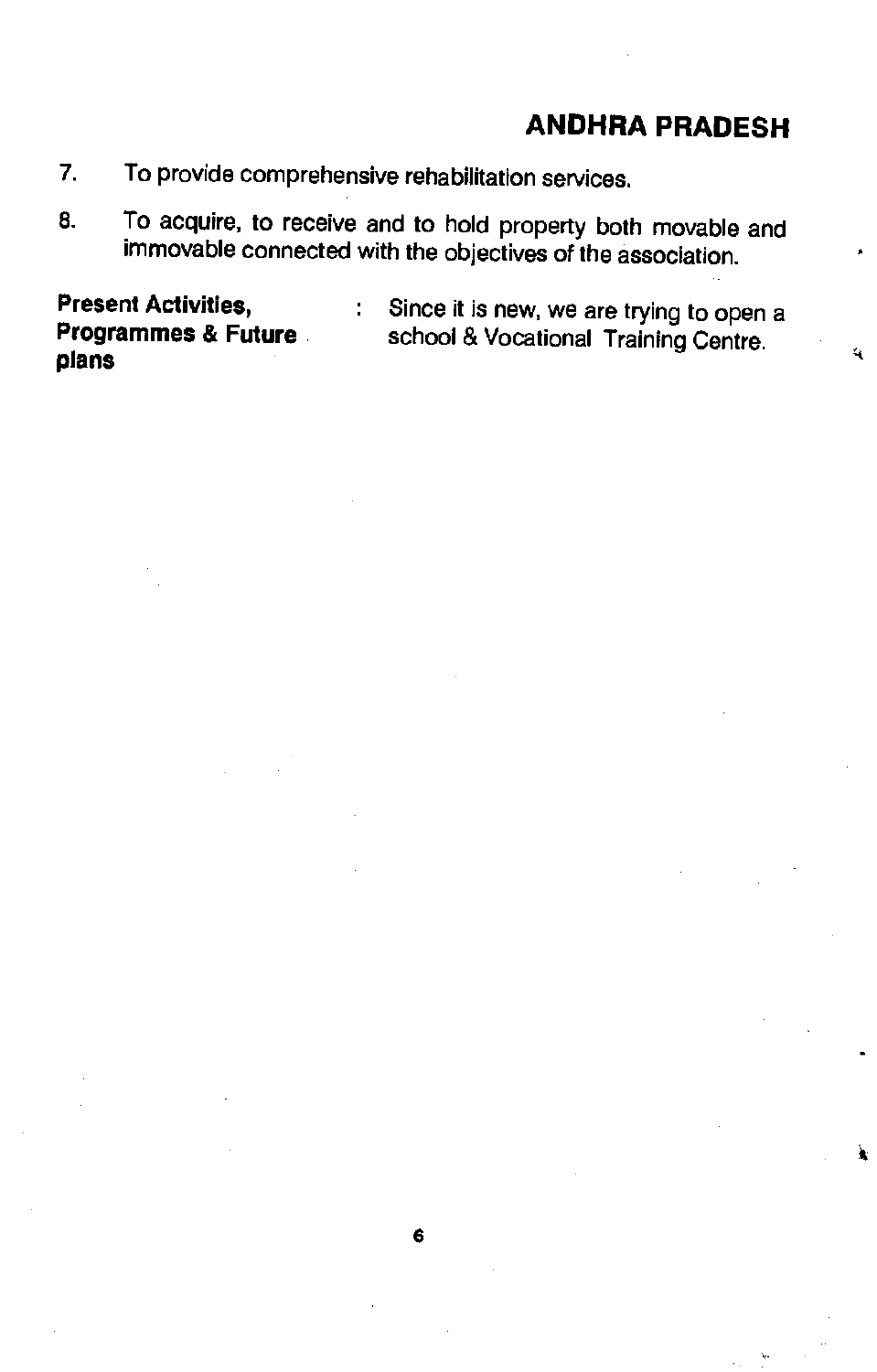| Name & Address of the<br>Organisation | ÷  | <b>PAMENCAP (MANOVIKAS)</b><br>H.No.2-8-113 Mukaranpuram<br>Karimnagar-505 030. |
|---------------------------------------|----|---------------------------------------------------------------------------------|
| Date of Estt                          |    | 1988                                                                            |
| Regn.No.                              |    | 2806                                                                            |
| <b>Membership categories</b>          | ÷  | Parent members only                                                             |
| No.of existing members                | t. | 50                                                                              |
| <b>Eligibility of membership</b>      |    | Parents of mentally retarded children                                           |

#### Alms & Objectives:

- 1. Establishig special school with own building and conveyance
- 2. Home bound. programme for mentally retarded children
- 3. Clinic

#### Present Activities & Programmes:

PAMENCAP, Karimnagar has started "MANOVIKAS" Special School for mentally retarded In June 1988. Karimnagar District Freedom Fighters Trust has taken over the school from PAMENCAP in the year 1990. Presently PAMENCAP is coordinating with Karimnagar District Freedom Fighters Trust on developing the school. The name of the special school is changed to "Karimnagar District Freedom FIghter Trust's" School for Mentally Handicapped. Four PAMENCAP members are there in the school management committee.

#### Future plans:

- 1. House bound programme
- 2. Arrangement of Insurance coverage for mentally retarded children In Karlmnagar.
- 3. Enlishment of all mentally retarded cases in the district.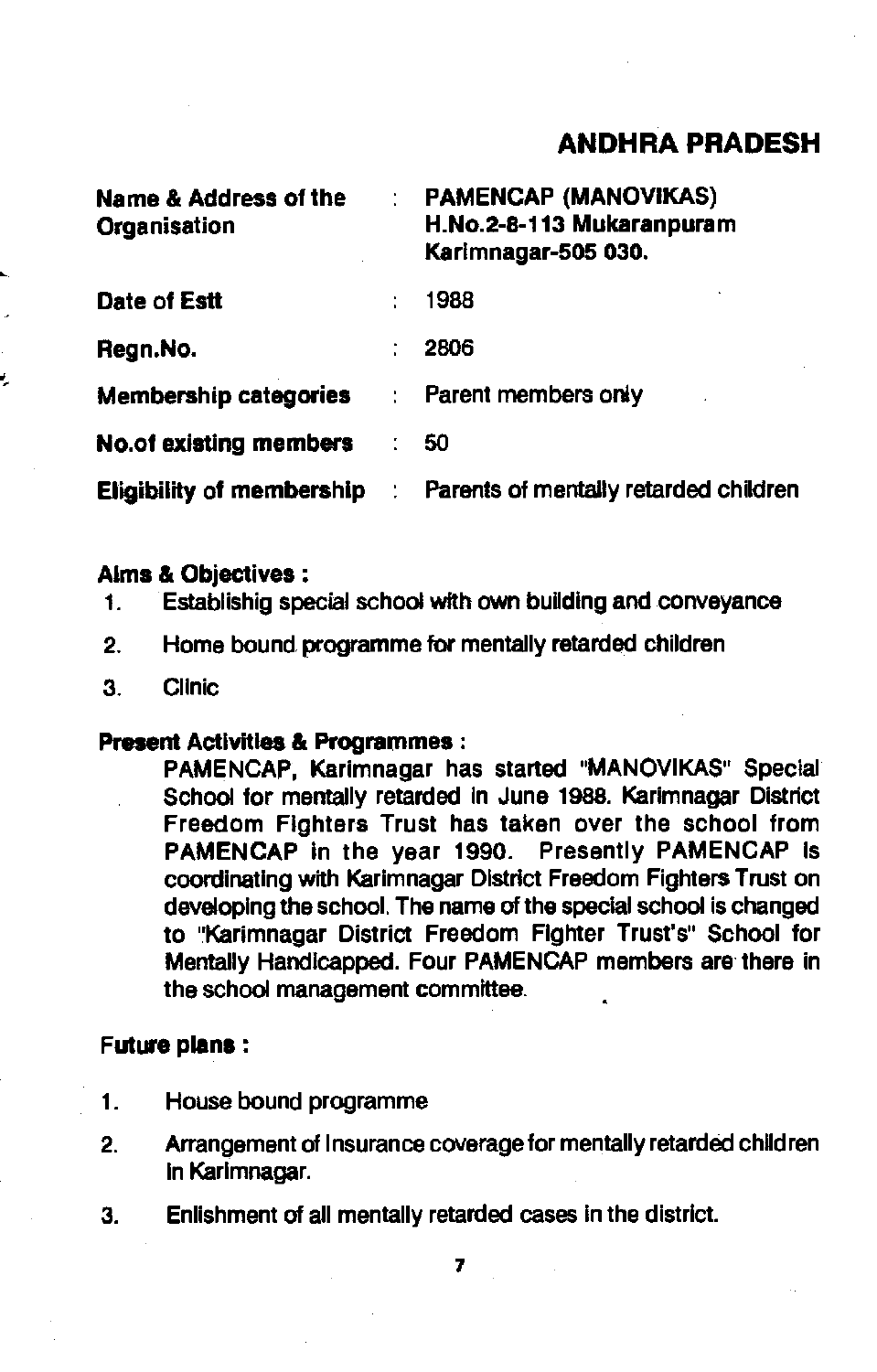4

ò.

| Name & Address of the<br>Organisation | <b>PAMENCAP (Parents Association</b><br>for the Mentally Handicapped) Plot<br>No.5, Wellington Road, Picket,<br>Secunderabad-500 003. | من . |
|---------------------------------------|---------------------------------------------------------------------------------------------------------------------------------------|------|
| Date of Estt                          | 1985                                                                                                                                  |      |
| Regn.No.                              | 583                                                                                                                                   | a    |
| <b>Membership categories</b>          | <b>Pattern members</b><br>Life members<br>Associate members                                                                           |      |
| <b>No.of existing members</b>         | 70                                                                                                                                    |      |
| (a) Parent members                    |                                                                                                                                       |      |
| (b) Others                            |                                                                                                                                       |      |

Eligibility of membership : Parents of mentally retarded persons

#### Alms & Objectives:

- 1. To provide special education and pre-vocational vocational training to mentally handicapped persons.
- 2. To equip the parents with all practical training by Involving themselves in all welfare activities aimed at the welfare of mentally retarded
- 3. To council, interact and promote cooperation in parents to identify and solve problems faced by each parents of each mentally handicapped organisatlon.
- 4. To project special needs of the mentally handicapped and their families to the society.
- 5. To project the special rights to be extended to mentally handicapped and their parents by Government.
- 6. To help the disabled to be self-sufficient and achieve rehabilitation.

S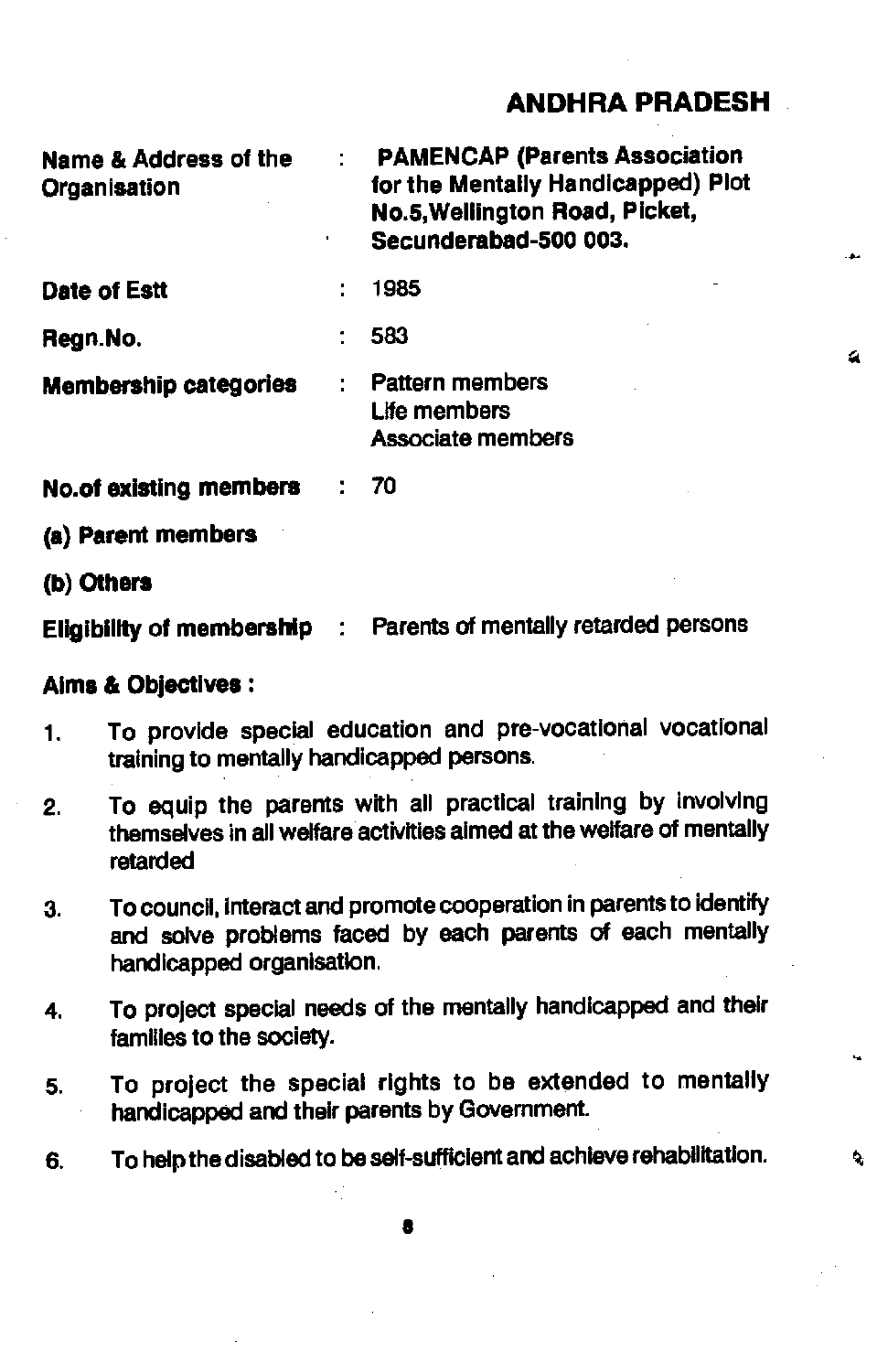## Present Activities & Programmes:

- 1. Counselling parents
- 2. Monthly parents meetings
- 3. Picnics and cultural activities
- 4. Special School 'Manochaltanya' with all facilities
	- 5. Vocational training cum production centre PRASIKSHANA
	- 6. Technical and professional advise from top professionals from NIMH (Advisory committee)

## Future plans:

ı,

j.

- 1. Permanent building and land
- 2. Integrated training school.
- 3. Independent living programme for mentally handicapped
- 4. Medical clinic for out-door treatment of mentally handicapped
- 5. A nursery for training cum production centre for the mentally handicapped.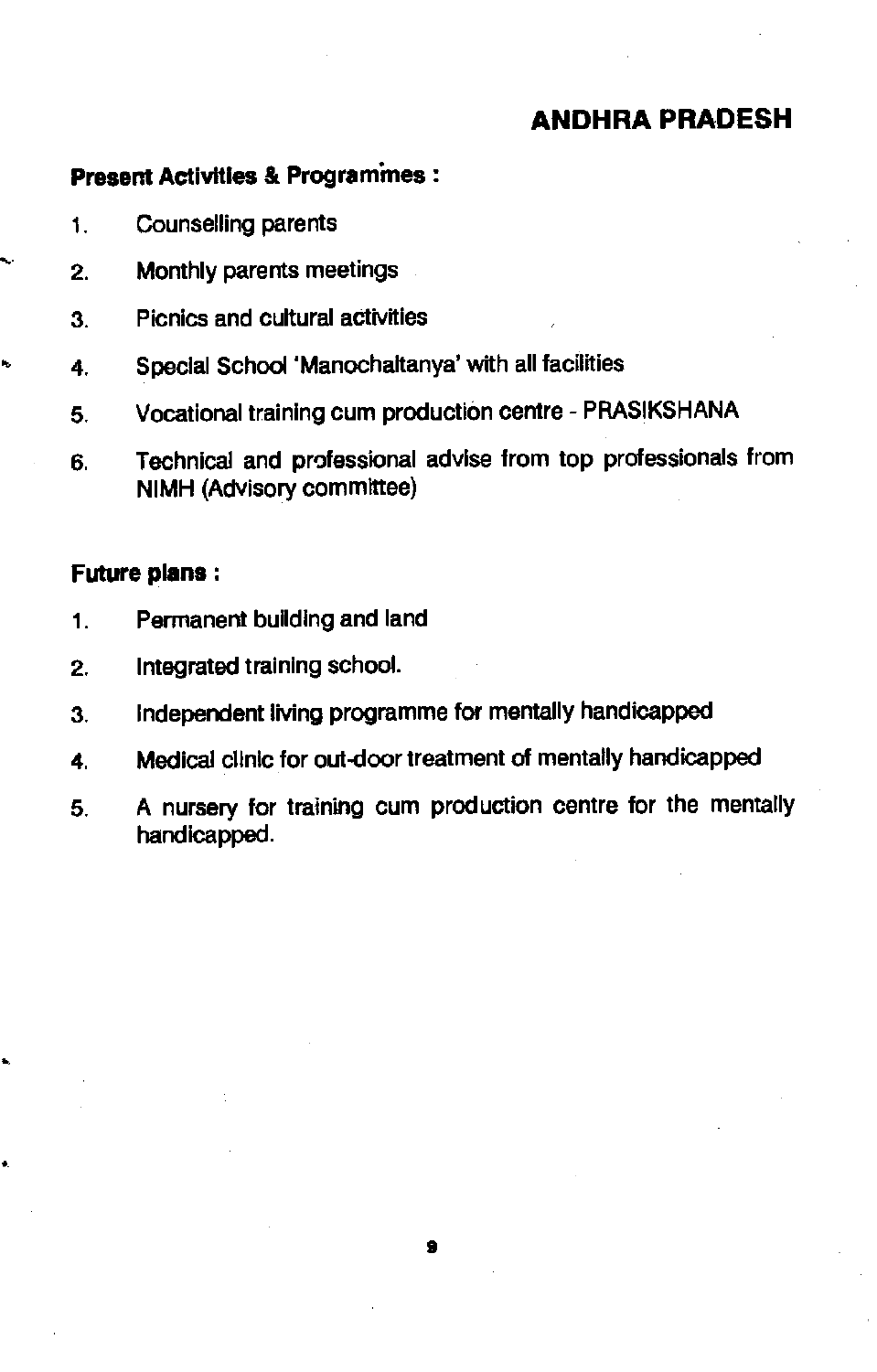| Name & Address of the<br>Organisation |        | <b>Parents Association For the</b><br><b>Mentally Handicapped Persons</b><br>(PAMENCAP) T2-48 Power House<br>Colony P.O.Godavarikhani<br>Dt.Karimnagar-505209. | $\sim$ |
|---------------------------------------|--------|----------------------------------------------------------------------------------------------------------------------------------------------------------------|--------|
| Date of Estt                          |        | 1987 (Established in 1985)                                                                                                                                     | 蛋      |
| Regn.No.                              |        | 473/1987                                                                                                                                                       |        |
| <b>Membership categories</b>          | $\sim$ | Primary membership<br>e                                                                                                                                        |        |
| <b>No.of existing members</b>         | ÷      | 88                                                                                                                                                             |        |
| <b>Eligibility of membership</b>      | ÷      | Any parent of mentally handicapped<br>child on payment of Rs.25/- as<br>subscription.                                                                          |        |
|                                       |        |                                                                                                                                                                |        |

#### Aims & Objectives:

- 1. To start integrated set up of education to mentally retarded Children
- 2. To help to the parents in solving their problems connected to their mentally retarded children.
- 3. To start special school for mentally retarded children from PAMENCAP side.
- 4. To improve awareness Immediately for prevention of mentally retarded cases.
- 5. To volunteer any kind of services taking with coordination of NIMH and other Governmental bodies.

## Present Activities & Programmes:

1. We have established two special schemes consisting of  $\frac{1}{3}$ pre-primary and primary classes under Integrated education programme by appointing two teachers. 29 children admitted. Successfully running the school in Singareni Collerles Company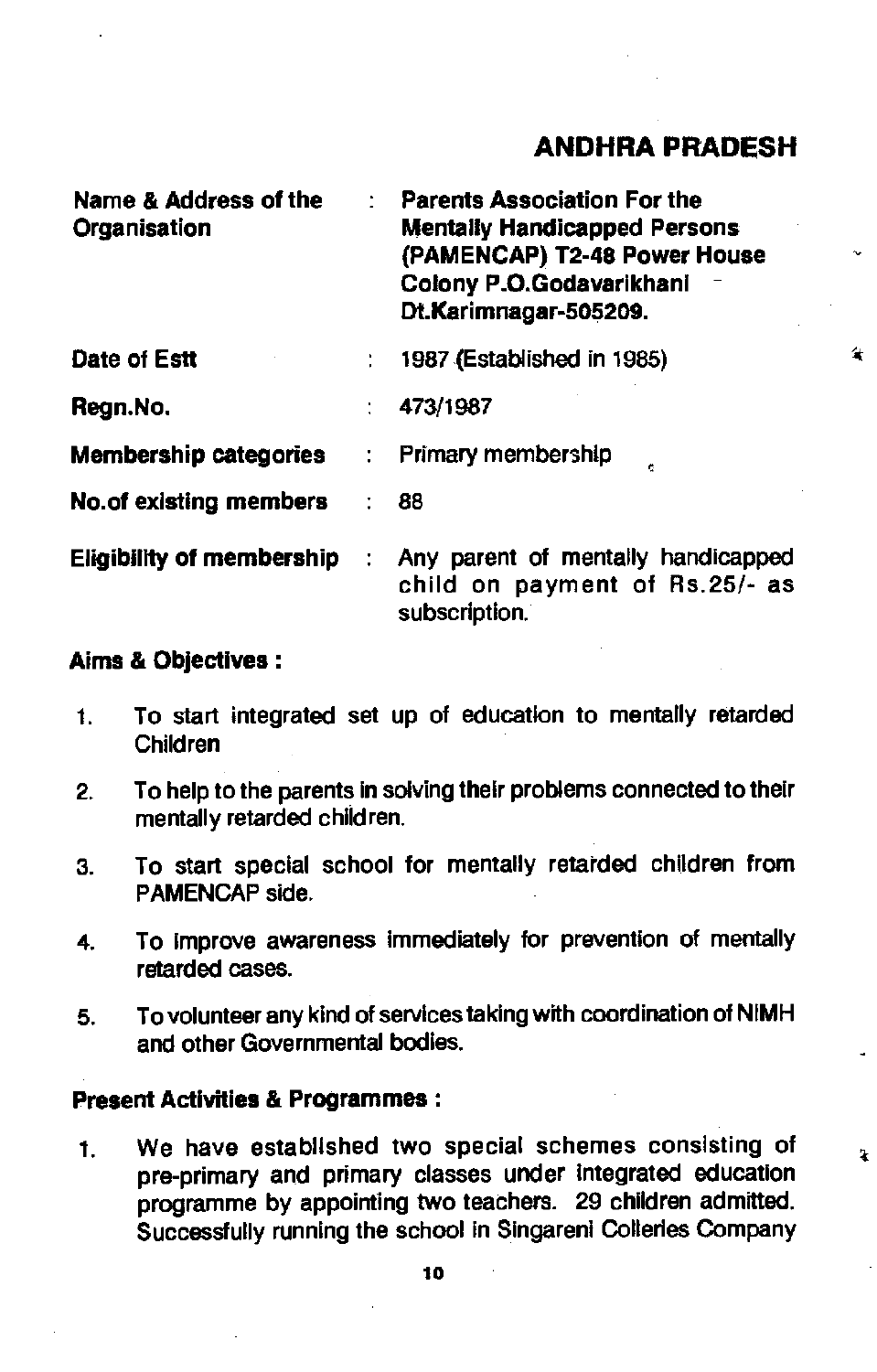School, Sector-I, Godavari Knani. Trying to recruit one more teacher on day school basis education.

2. One colour TV & VCR Rs.5000/- worm play material procured.

#### Future plans:

- 1. To start Vocational skill programme for mentally retarded children in classroom.
- 2. To obtain Govemment help for running Special School, etc.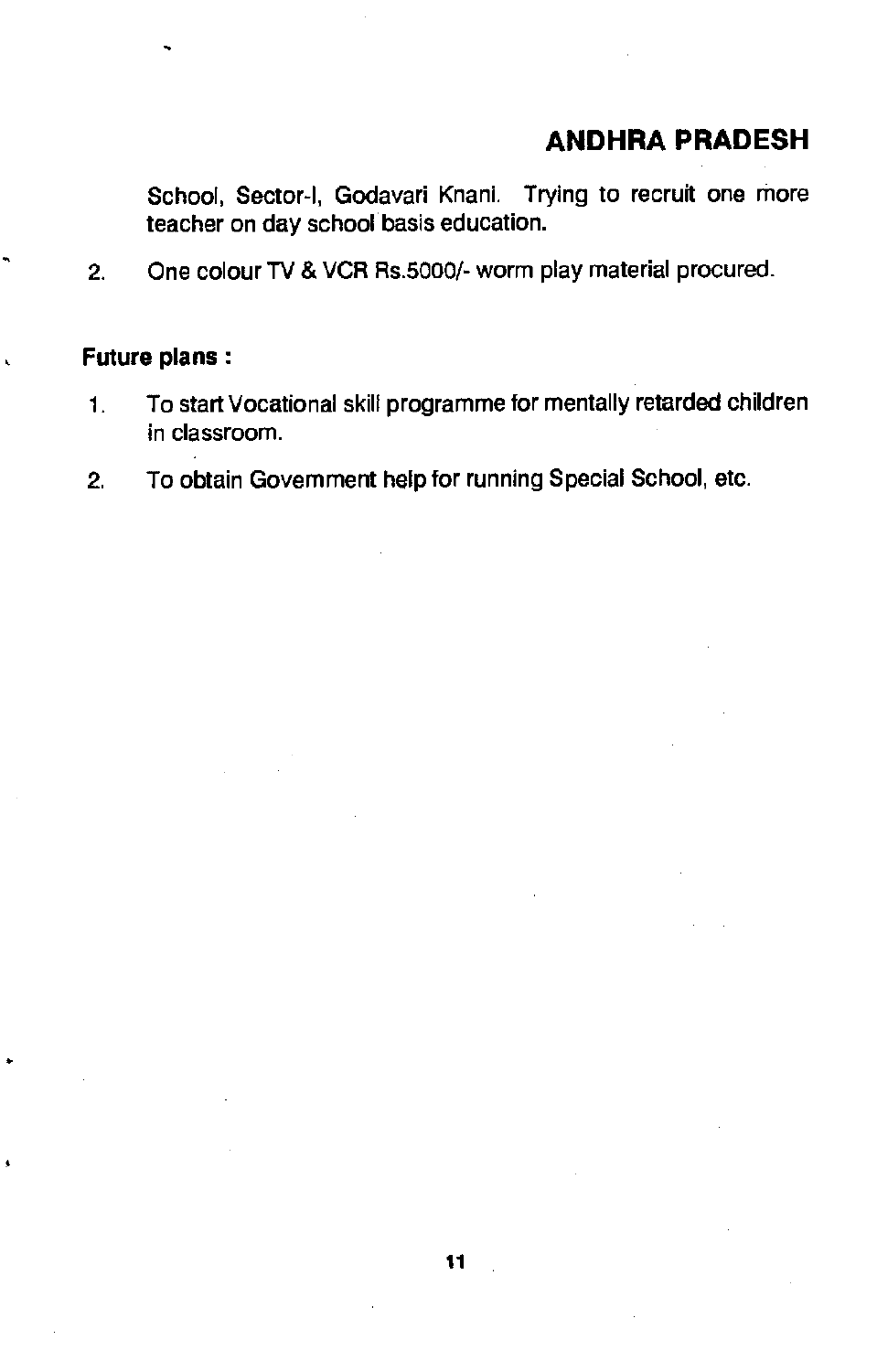| Name & Address of the<br>Organisation |   | <b>Parents Association for Human</b><br>Services (PAHS) 201 CROWN<br>APARTMENTS, 12-8-431 & 438,<br>Mettuguda, Secunderabad. |    |
|---------------------------------------|---|------------------------------------------------------------------------------------------------------------------------------|----|
| Date of Estt                          | ÷ | September 1993                                                                                                               |    |
| Regn.No.                              |   | 4384/1993                                                                                                                    | ÷. |
| <b>Membership categories</b>          |   | : Patrons & Life members                                                                                                     |    |
| <b>No.of existing members</b>         |   | 10                                                                                                                           |    |
| (a) Parent Members                    |   | : 4                                                                                                                          |    |
| (b) Others                            |   | : 6                                                                                                                          |    |
| <b>Eligibility of membership</b>      | ÷ | Anybody who is 21 years of age with<br>sound mind subscribing to the aimsand<br>objectives of the society.                   |    |

## Aims & Objectives:

- 1. To open educational institutions for the mentally, visually and physically handicapped children and a special unit for cerebral palsied children.
- 2. To provide good, moderate, sound, scientific method of education for their airound development.
- 3. To open adult education.
- 4. To facllitatae those who did not have education in schools on account of the handicappedness and drop-outs from the schools to make them literate.

#### Present Activities & Programmes

In the process of opening a school for cerebral palsied children with normal intelligesnce for normal education, physiotherapy and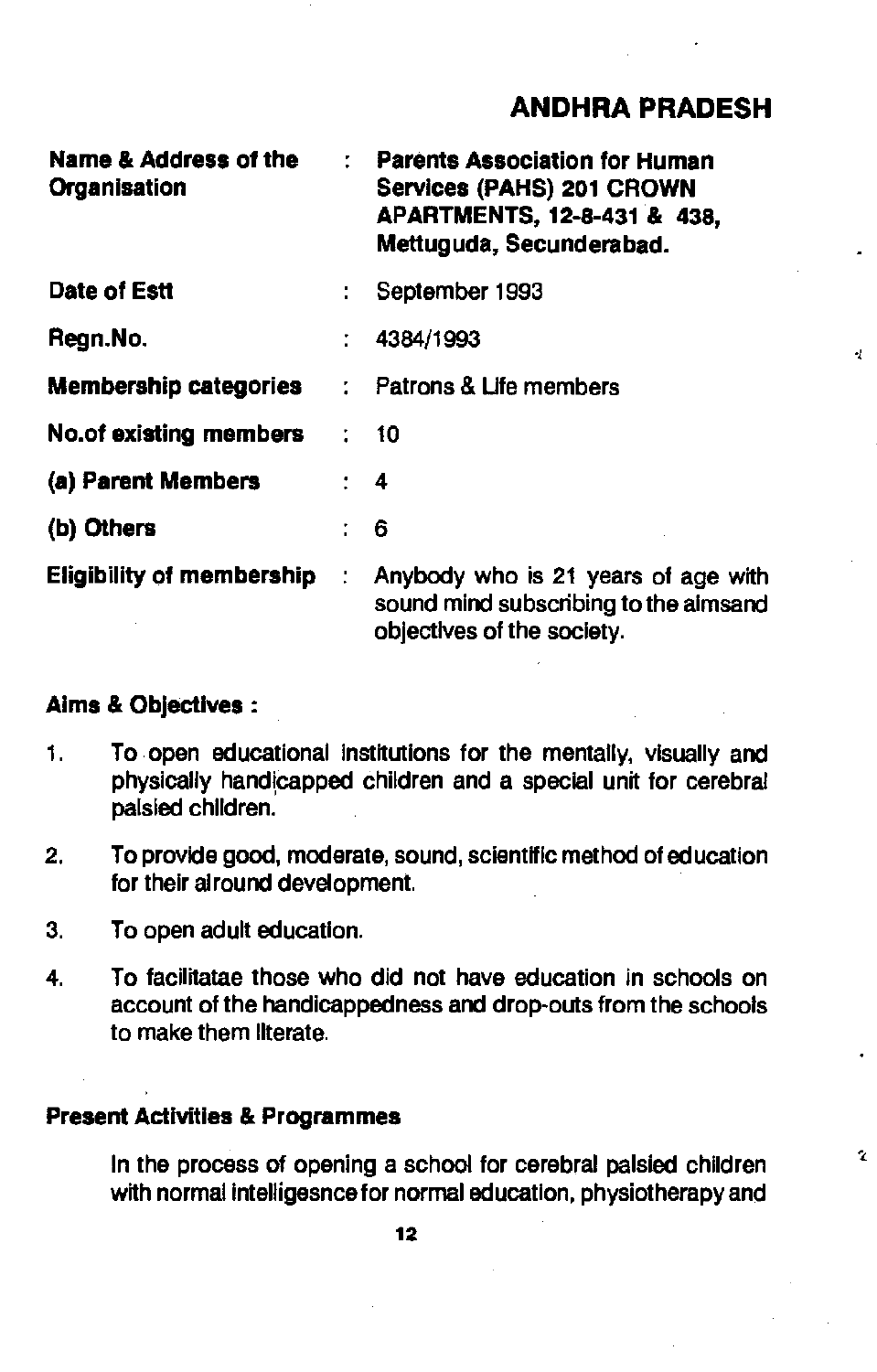speech therapy.

## Future plans;

- i. To start a special school for mentally retarded
- II. To open creche and mother's training programme
- iii. To start a rehabilitation centre.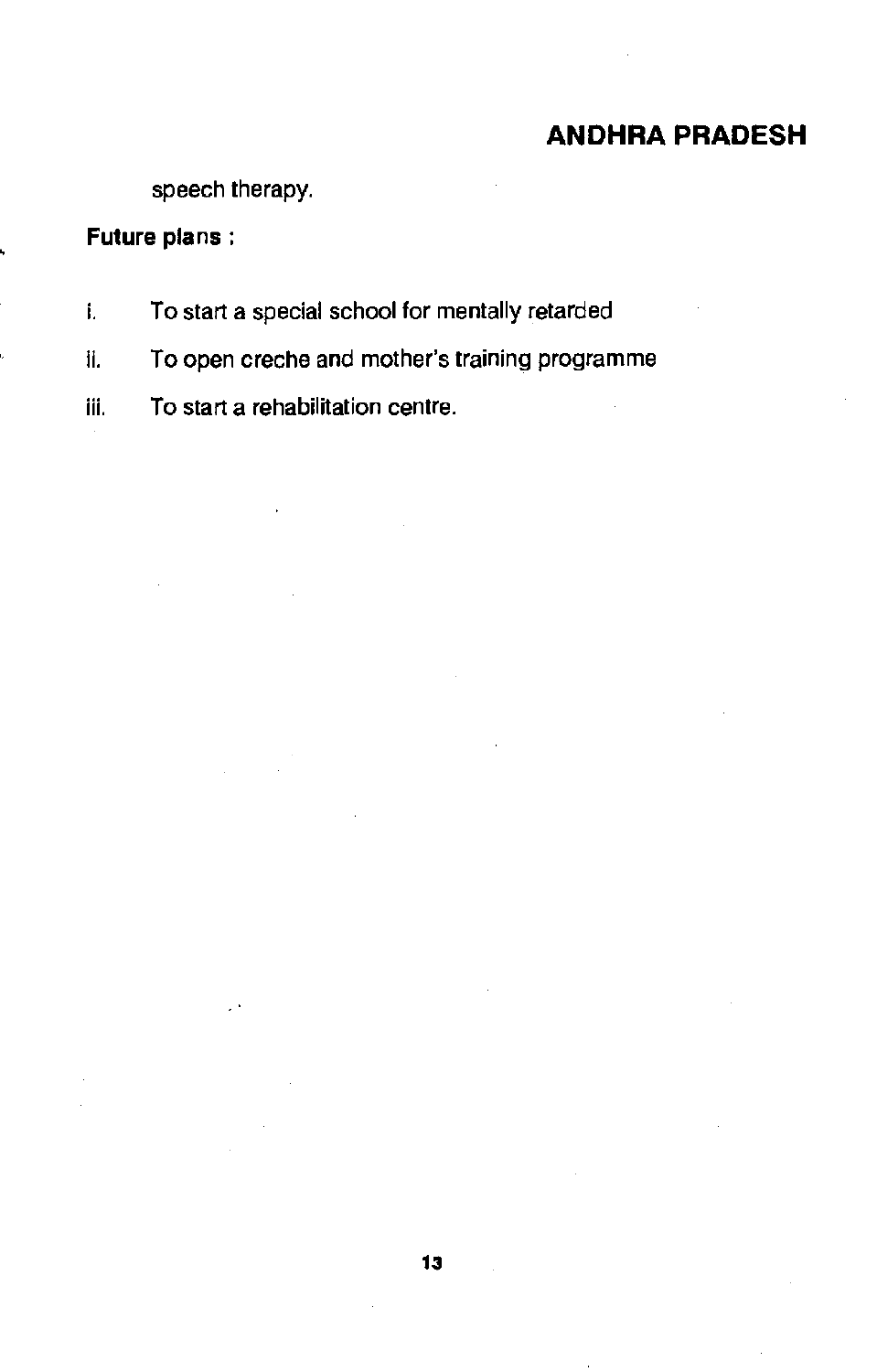$\ddot{\ddot{\bm{z}}}$ 

| Name & Address of the<br>Organisation | ÷  | Parents Assn, for the Welfare of the<br><b>Mentally Handicapped Persons</b><br>(PAWMENCAP)                          |   |
|---------------------------------------|----|---------------------------------------------------------------------------------------------------------------------|---|
| Project                               |    | Md. Mustaq All Hon. Secretary<br>MANOKRISHI 10-4-771/1/A/5,<br>Sriramnagar Colony Masab Tank,<br>Hyderabad-500 028. | ન |
| Date of Estt                          |    | 1988 - 1960/88                                                                                                      |   |
| Regn.No.                              |    |                                                                                                                     |   |
| <b>Membership categories</b>          |    | <b>Members of APAWMR</b>                                                                                            |   |
| <b>No.of existing members</b>         | t. | 33                                                                                                                  |   |
| (a) Parent Members                    |    | 18                                                                                                                  |   |
| (b) Others                            |    | 13                                                                                                                  |   |
|                                       |    |                                                                                                                     |   |

Eligibility of membership:

## Alms & Objectives:

1. To educate and train mentally retarded persons

## Present Activities & Programmes

1. To educate and train mentally retarded persons in the field of self-help, Behaviour modification, Speech therapy, Occupational therapy Socialisation and integrated studies, vocational trg. etc.

#### Future plans:

1. To open a rehabilitation centre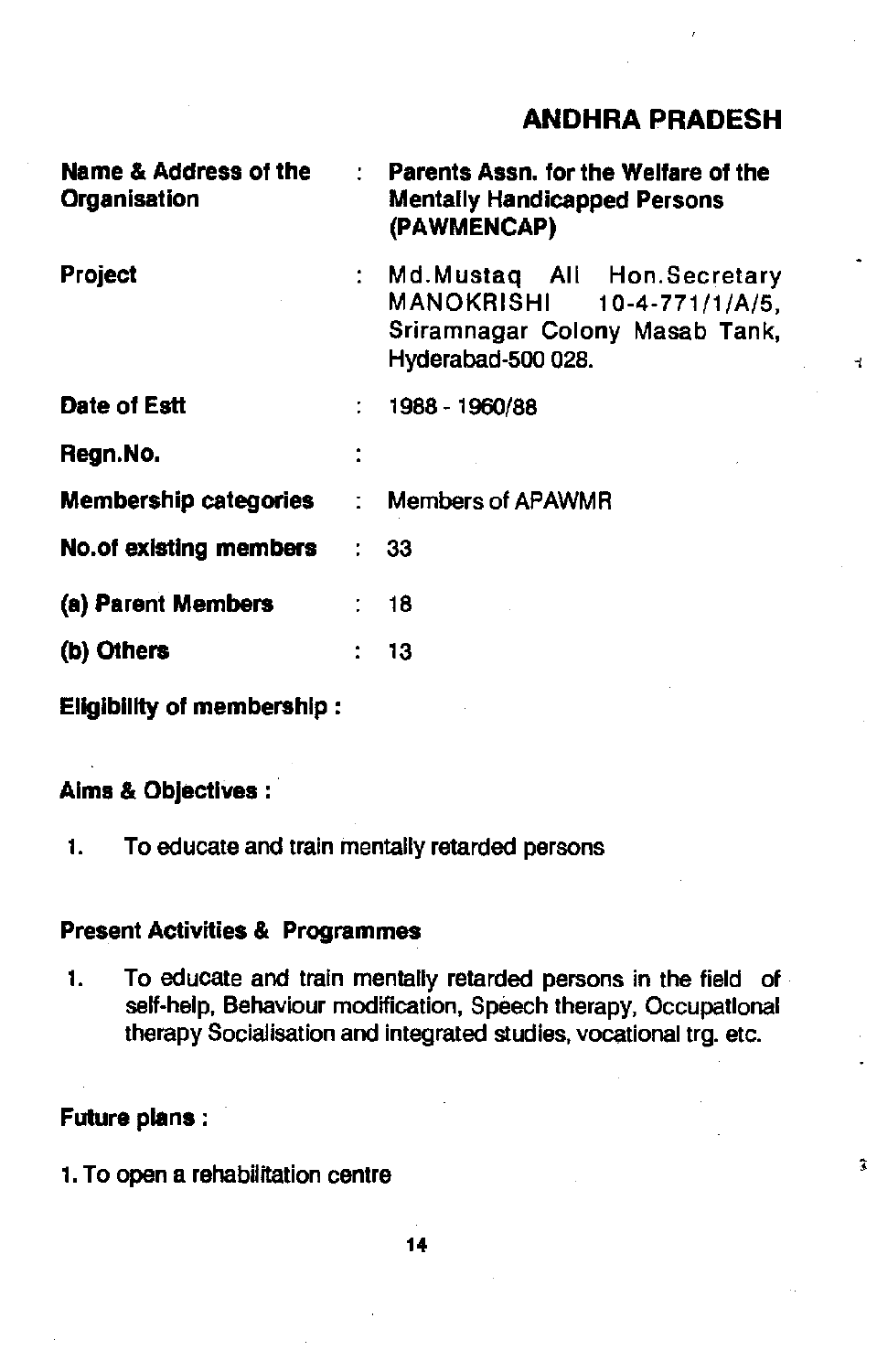| Name & Address of the<br>Organisation |    | Parents Association of A.G.'s Office<br>Employees for the welfare of<br><b>Mentally Handicapped LEKHADEEP</b><br><b>Vocational Research centre</b><br>Qr.No.C-49, A.G.'s Staff Quarters<br>Yousufguda, Hyderabad-500 045.                                                                                                                                   |
|---------------------------------------|----|-------------------------------------------------------------------------------------------------------------------------------------------------------------------------------------------------------------------------------------------------------------------------------------------------------------------------------------------------------------|
| Date of Estt                          |    | November 1993                                                                                                                                                                                                                                                                                                                                               |
| Regn.No.                              |    | 4811/93                                                                                                                                                                                                                                                                                                                                                     |
| Membership categories                 |    | 1. Parents 2. Patrons                                                                                                                                                                                                                                                                                                                                       |
| No.of existing members                | ť. | 30                                                                                                                                                                                                                                                                                                                                                          |
| (a) Parent Members                    |    | 251                                                                                                                                                                                                                                                                                                                                                         |
| (b) Others                            |    | 5                                                                                                                                                                                                                                                                                                                                                           |
| <b>Eligibility of membership</b>      | ÷  | Children or wards of the serving and<br>retired employees of A.G's office who<br>pay an annual subscription of Rs.100 +<br>admission fees of Rs.50/-                                                                                                                                                                                                        |
| <b>Aims &amp; Objectives</b>          |    | To bring together the parents of the<br>8.<br>Objectives<br>Aims<br>mentally<br>handicapped under oneorganised<br>body to work for the care, training,<br>treatment and rehabilitation of the<br>mentally handicapped children<br>including wards of serving and retired<br>employees of A.G.'s office including the<br>office of Member, Audit Board, A.P. |
| <b>Present Activities &amp;</b>       |    | Started one Vocational training-cum-<br>Programmesproduction centre by<br>name LEKHADEEP w.e.f. March 1994 in<br>A.G.'s Staff Quarters, Yousufguda,                                                                                                                                                                                                         |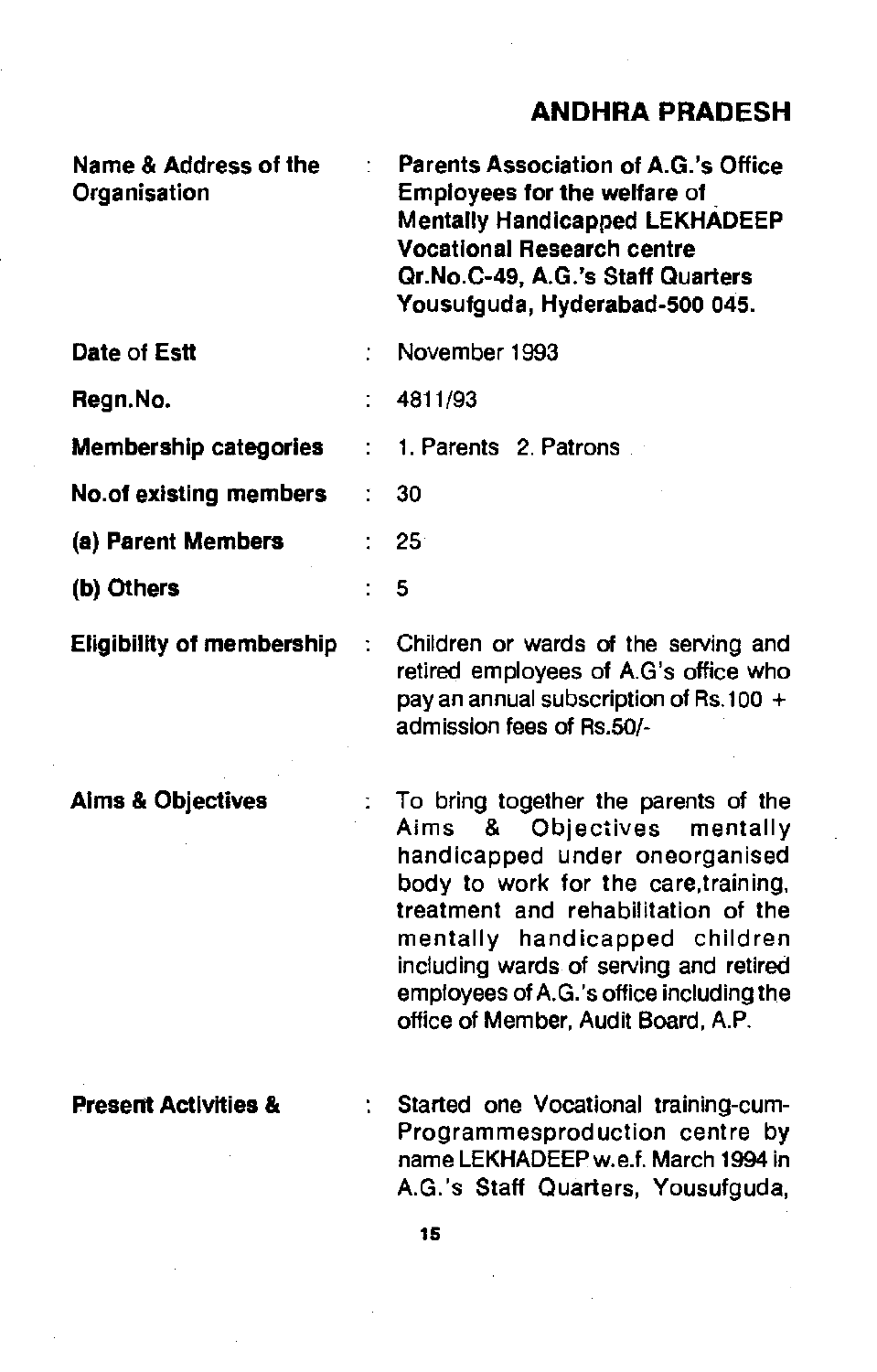$\ddot{\textbf{A}}$ 

Hyderabad. 20 mentally handicapped children are rehabilitated and they are engaged in the manufacture of file boards and envelops for use in Government offices.

Future plans The Manufacture of Note Books for use of students.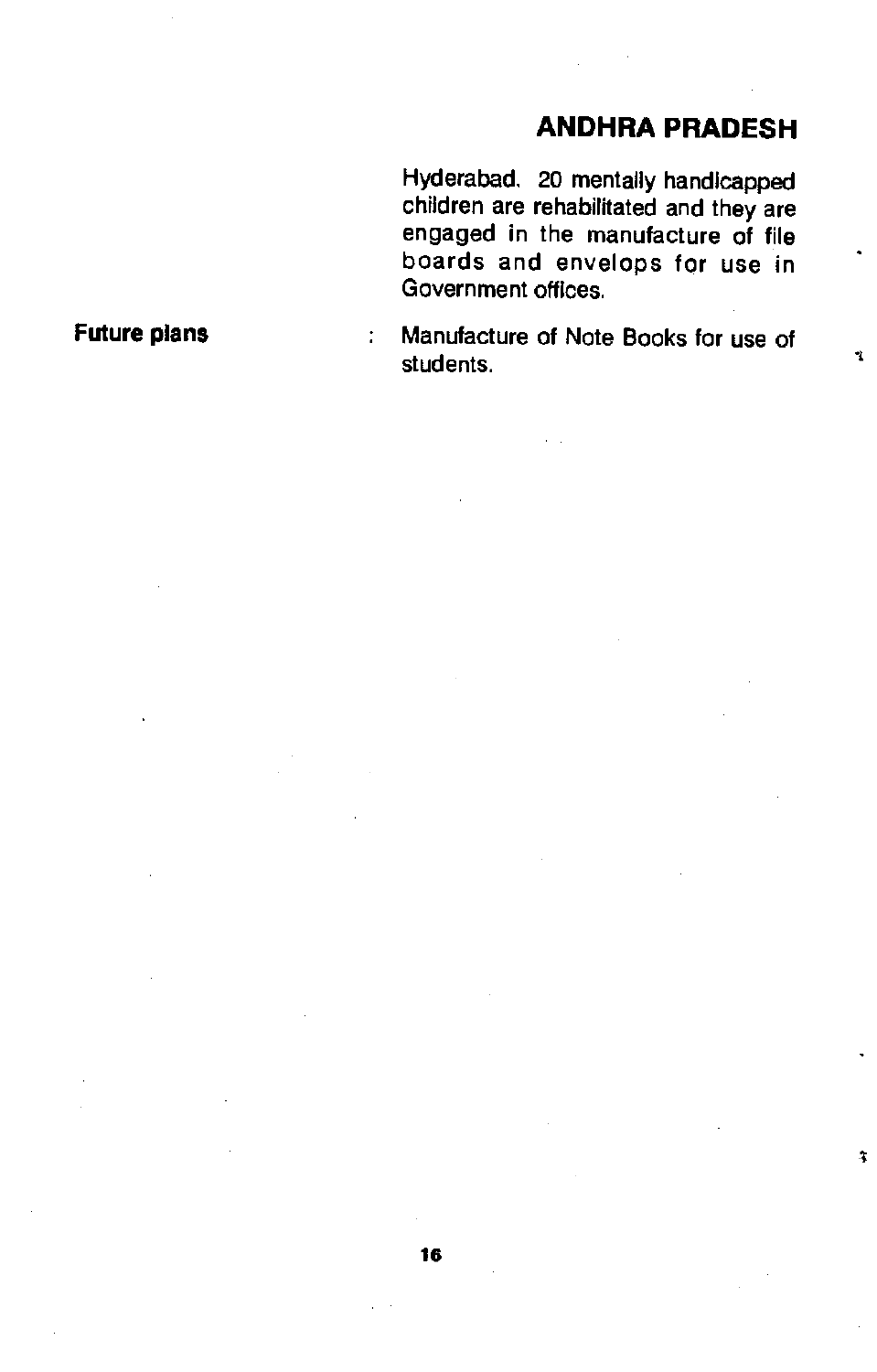| <b>Name &amp; Address of the</b><br>Organisation | <b>Parents Association of Public</b><br>Sector Employees for the Welfare<br>of Mentally Handicapped Children<br>(Balanagar) 10-94, Vinayakanagar,<br>HAL, Post Hyderabad - 500 042 |
|--------------------------------------------------|------------------------------------------------------------------------------------------------------------------------------------------------------------------------------------|
| Date of Estt                                     | 1992                                                                                                                                                                               |
| Regn.No.                                         |                                                                                                                                                                                    |
| <b>Membership categories</b>                     | Ordinary                                                                                                                                                                           |
| <b>No.of existing members</b>                    | 40                                                                                                                                                                                 |
| (a) Parent Members                               | 40                                                                                                                                                                                 |
| (b) Others                                       |                                                                                                                                                                                    |
| <b>Eligibility of membership</b>                 | Residents of in and around Balanagar<br>area                                                                                                                                       |

## Aims & Objectives:

- 1. To start and run special school for the welfare of mentally handicapped children
- 2. To start and run vocational training centre

#### Present Activities & Programmes

"NIRMAN' organisation

#### Future Plans

To start special school for the mentally handicapped children.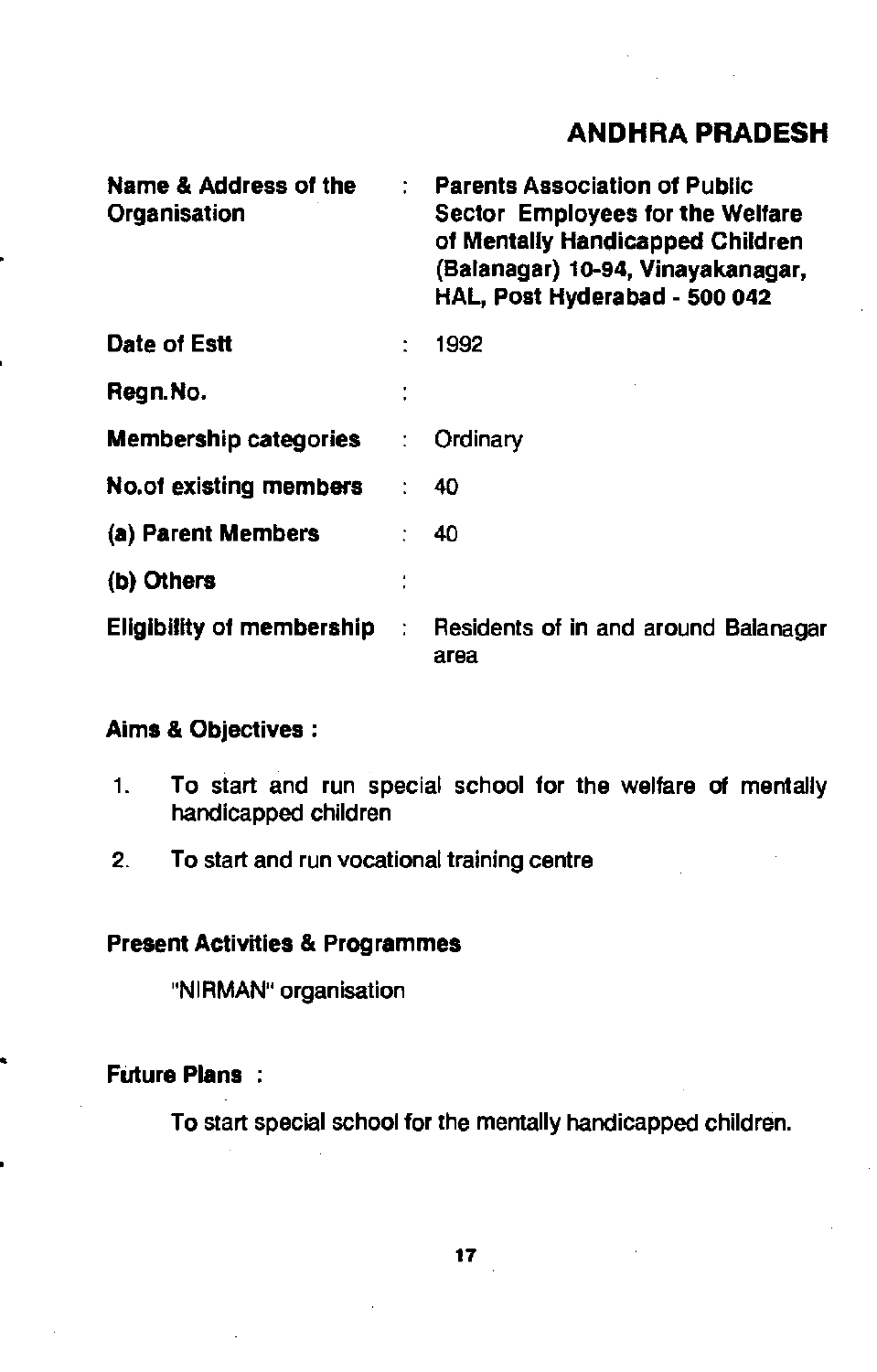$\tilde{\mathbf{C}}$ 

| Name & Address of the<br>Organisation |   | <b>Surya Kiran Parents Association</b><br>PAMENCAP 11-3-16, Opp to<br>Thurupu Bhavi, Macherla.<br>Guntur-522 426, A.P. |   |
|---------------------------------------|---|------------------------------------------------------------------------------------------------------------------------|---|
| Date of Estt                          |   | 1992                                                                                                                   |   |
| Regn.No.                              | ÷ | 352/92                                                                                                                 | ı |
| Membership categories                 |   | : Parents & welwishers                                                                                                 |   |
| <b>No.of existing members</b>         |   | : 17                                                                                                                   |   |
| (a) Parent Members                    |   | $\therefore$ 14                                                                                                        |   |
| (b) Others                            |   | 3                                                                                                                      |   |
| <b>Eligibility of membership</b>      |   | : Parents & welwishers of mentally<br>retarded Children                                                                |   |

#### Aims & Objectives:

- 1. To bring the parents under one association of their own to work for the care training, treatment and rehabilitation of the mentally retarded children.
- 2. To organise welfare activities by starting Special School, Vocational Training Centres/Hostel/Residential facilities, medical help, financial help etc.

## Present Activities & Programmes:

- 1. Special school for mentally retarded (Surya Kiran).
- 2. Vocational Training in Production Centre (Akshaya).
- 3. Hostel.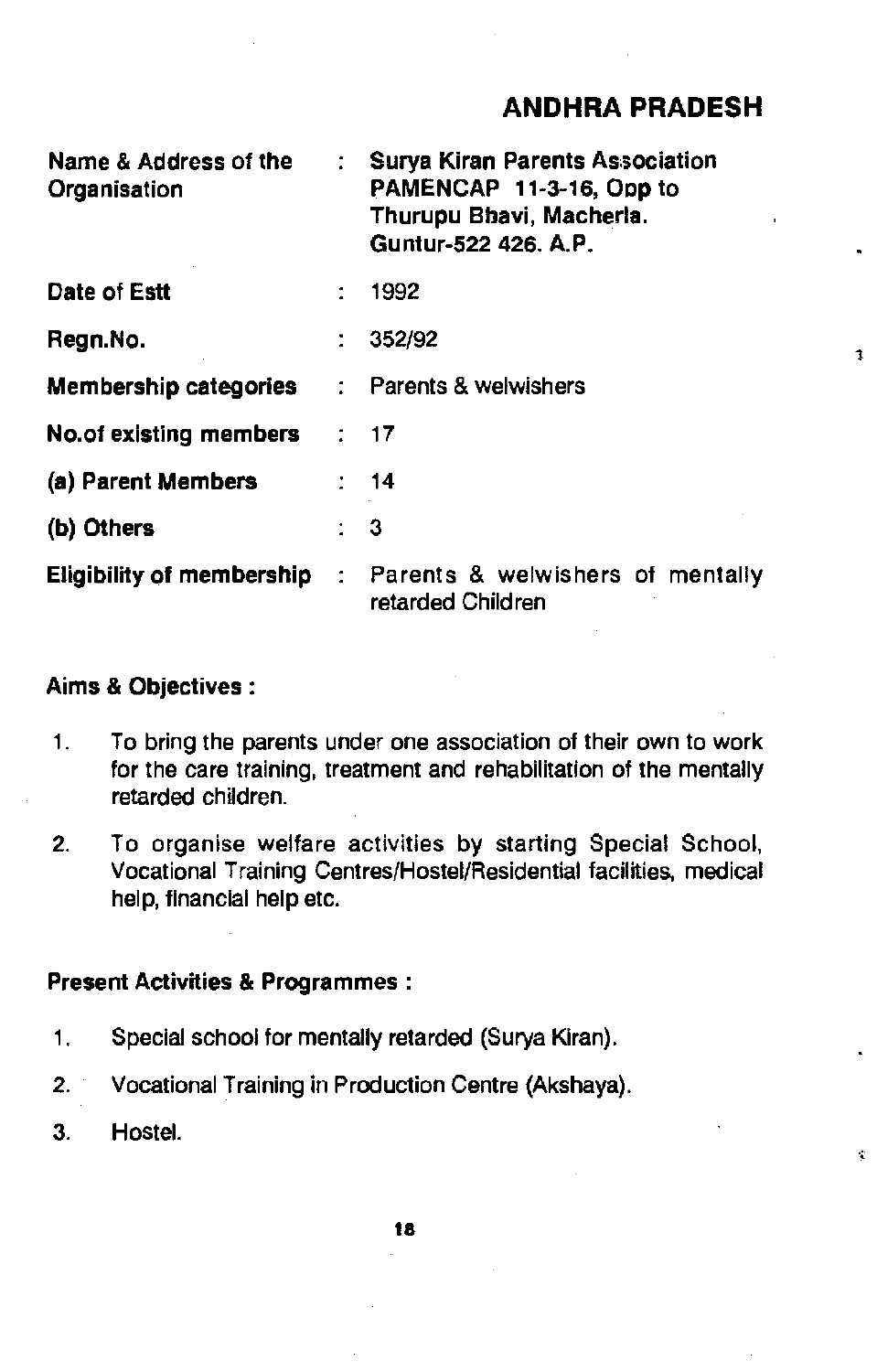## Future plans:

1. To establish one permanent building, research training centre and a special school for hearing handicapped children.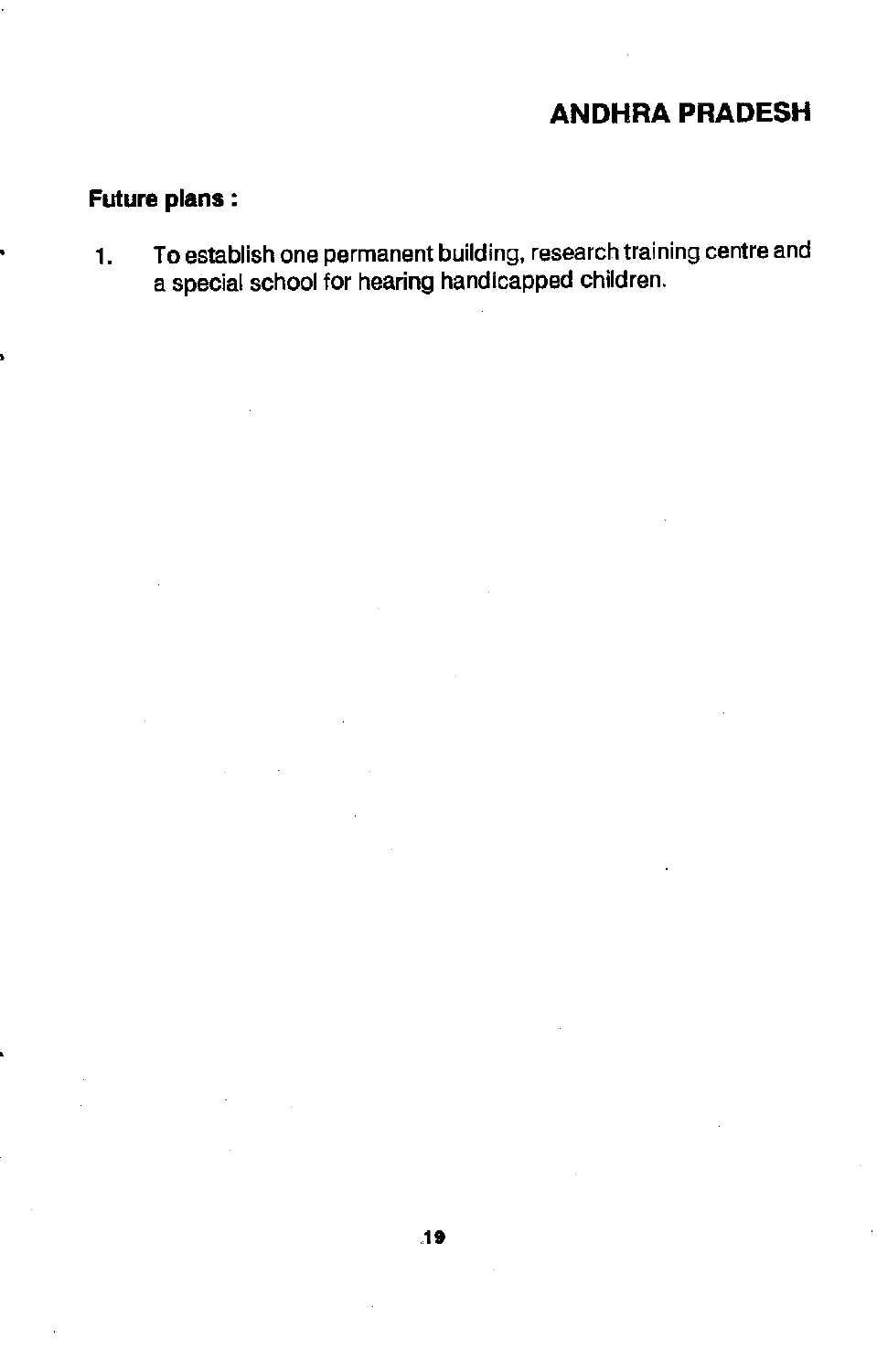ţ.

| Name & Address of the<br>Organisation | Association for Advancement and<br>Rehabilitation of Handicapped<br>C-II/5, Moti Bagh, New<br>Delhi-110021. |   |
|---------------------------------------|-------------------------------------------------------------------------------------------------------------|---|
| Date of Estt                          | 1984                                                                                                        |   |
| Regn.No.                              | 14155                                                                                                       | 1 |
| <b>Membership categories</b>          | Parent members Other members                                                                                |   |

#### Aims & Objectives

- 1. To promote the general welfare of educable mentally handicapped children, regardless of religion caste, creed, sex or socio-economic background in order to integrate them in the • normal milieu.
- 2. To promote public awareness of the needs of the handicapped.
- 3. To highlight the achievements of the handicapped in various fields by participation in cultural, literacy and other activities and thus achieve special adjustment.
- 4. To aid and advise the parents in order to coordinate their efforts and resources to the maximum for optimal upbringing of such children.
- 5. To establish home training programme for the parents/family of the handicapped.
- 6. To assist and promote the establishment of trusts, centres and institutions etc. devoted in serving and rehabilitating the handicapped.
- 7. To establish and run schools, centres for education and vocational training of educable mentally handicapped children.
- 8. To establish and run centres for rehabilitation of such children.
- 9. To interact with Government and other agencies for training and employment and other agencies for training and employment of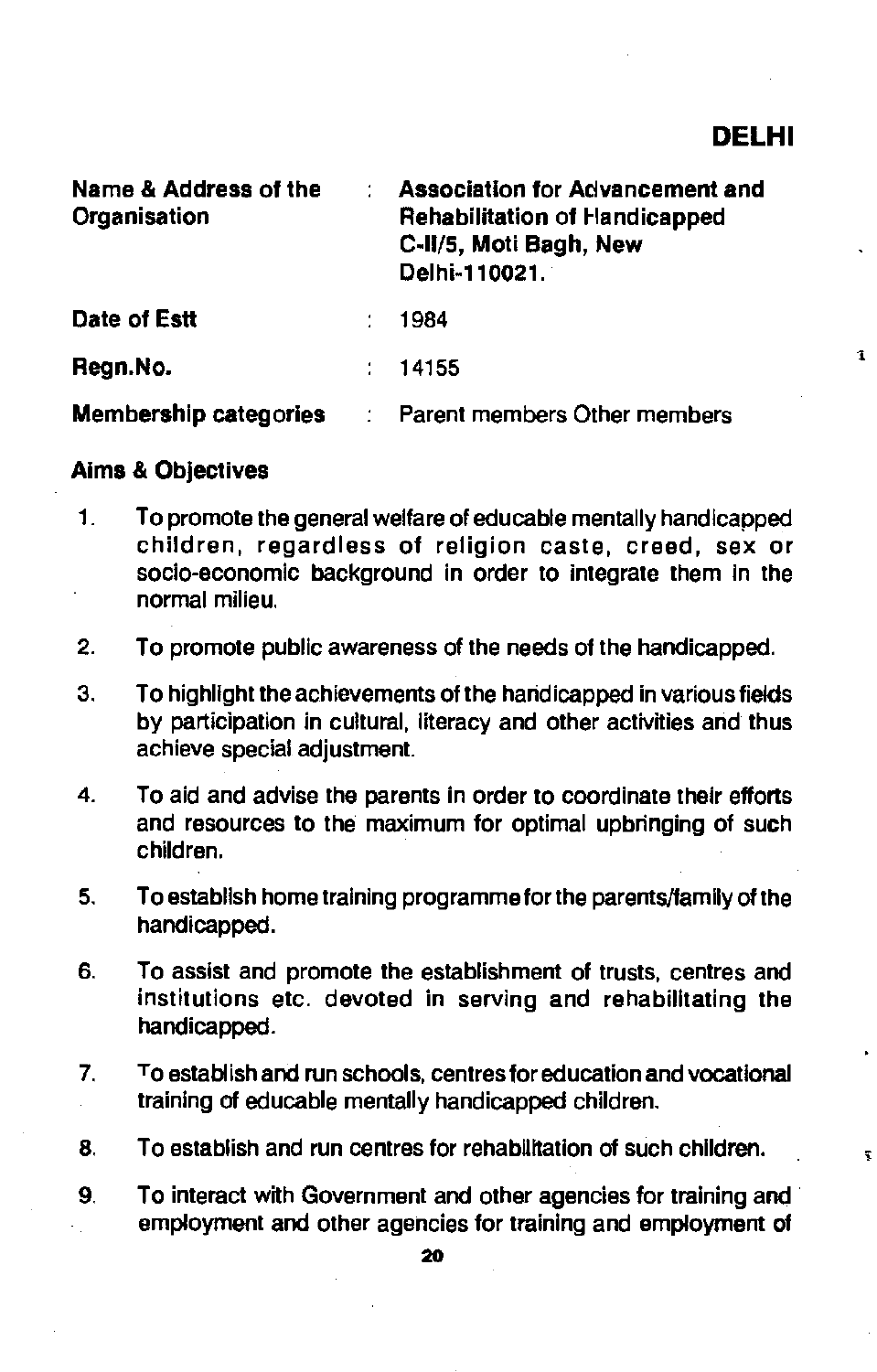handicapped by the Govt and other institutions.

- 10. To assist in and/or provide libraries, reading rooms and recreation centres for the handicapped.
- 11. To establish and run consultancy services free of charges for the benefit of handicapped individuals, including those needing short term intervention.
- 12. To do all such acts as may be deemed incidental or conduvice to those of the Society.
- 13. All incomes and assets or the Society shall be utilised for promoting its aims and objectives.

#### Present Activities & Programmes

- 1. Since 1983 or Association is running the Navjyoti School for mentally deficient children with slow leaming capacity. The school gets a Grant-in-aid from the Ministry of Welfare, Government of India.
- 2. The school is at present located In a rented building with spacious playing ground for children in Mahipalpur on the way to the Indira Gandhi Airport.
- 3. At present there are over 30 children attending as day scholars in the school. However, necessary facilities have since been built up so that in the current year the number of children can be stepped upto forty or so.
- 4. Pre-vocational and vocational programmes have been provided in the school for older children. At present six such children are receiving intensive training in specific vocations like fabrication of file covers, ball point pens, electronic items etc so that they become proficient enough to generate some income of their own.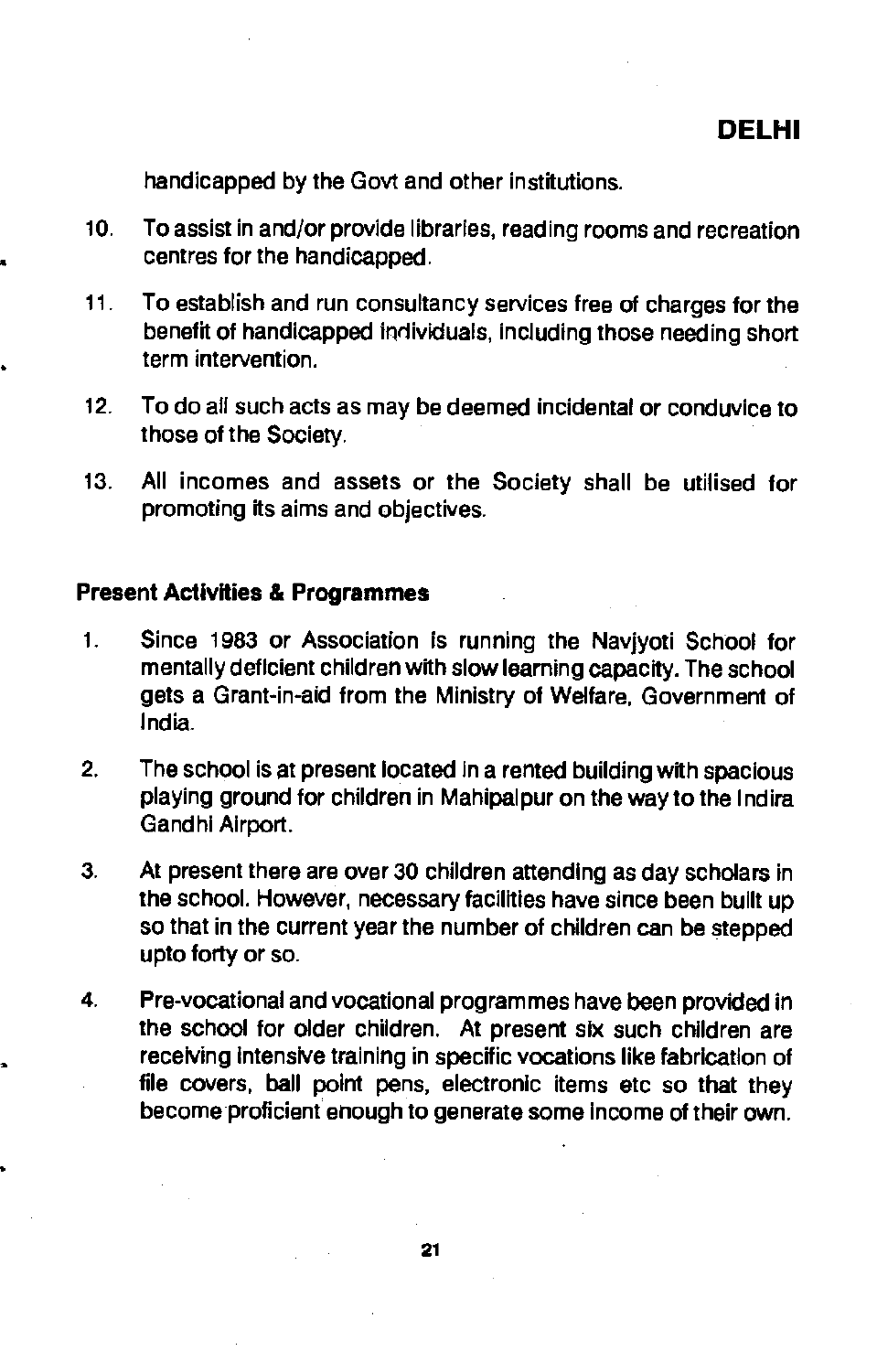## DELHI

Ä.

#### Future plans:

- As soon as we are able to provide our own buildings on the plot of  $\mathbf{1}$ 1000 sq. mtrs already taken over by us from the D.D.A. in Vasant Kun], we shall arrange to augment our infrastructure so as to provide schooling of a minimum of 100 children.
- 2. For the slow learners, the teacher pupil ratio is 1 :6. This is the basic consideration in determining the extent of the infrastructure. There has also to be a stress on programmes relating to improvement in communication faculty pertinently speech, physical fitness, personal development, social interaction, money management and check-ups etc.
- 3. The Vocational and Pre-vocational programmes would need to be made more broad based with a wider coverage of vocations including a sheltered workshop suited to the needs and potential of different children.
- 4. An occupational complex will be set up where mentally handicapped adults, mainly our ex-students, will make easily marketable items on a regular basis. Al infrastructural facilities will be provided by AARON and the profits from sale of items will be a regular source of income to them.
- 5. A diagnostic cum therapeuting and counselling centre will be set up to help parents in early detection of mental handicap in their children and also to provide counselling by experts on a periodical basis for children who because of the severity of their handicap or for other reasons are unable to attend the school as Day Scholars. This should be useful for quite a large number of children. Even In the initial stages over 200 chIldren are expected to avail of the facility during the year.
- 6. The children attending the school as day scholars will come from widely scattered areas owing to the very limited number of such schools. At present the school has a hired Van for transporting  $\frac{1}{3}$ children which is not a satisfactory arrangement. The school may have to go in for the purchase of three new vehicles.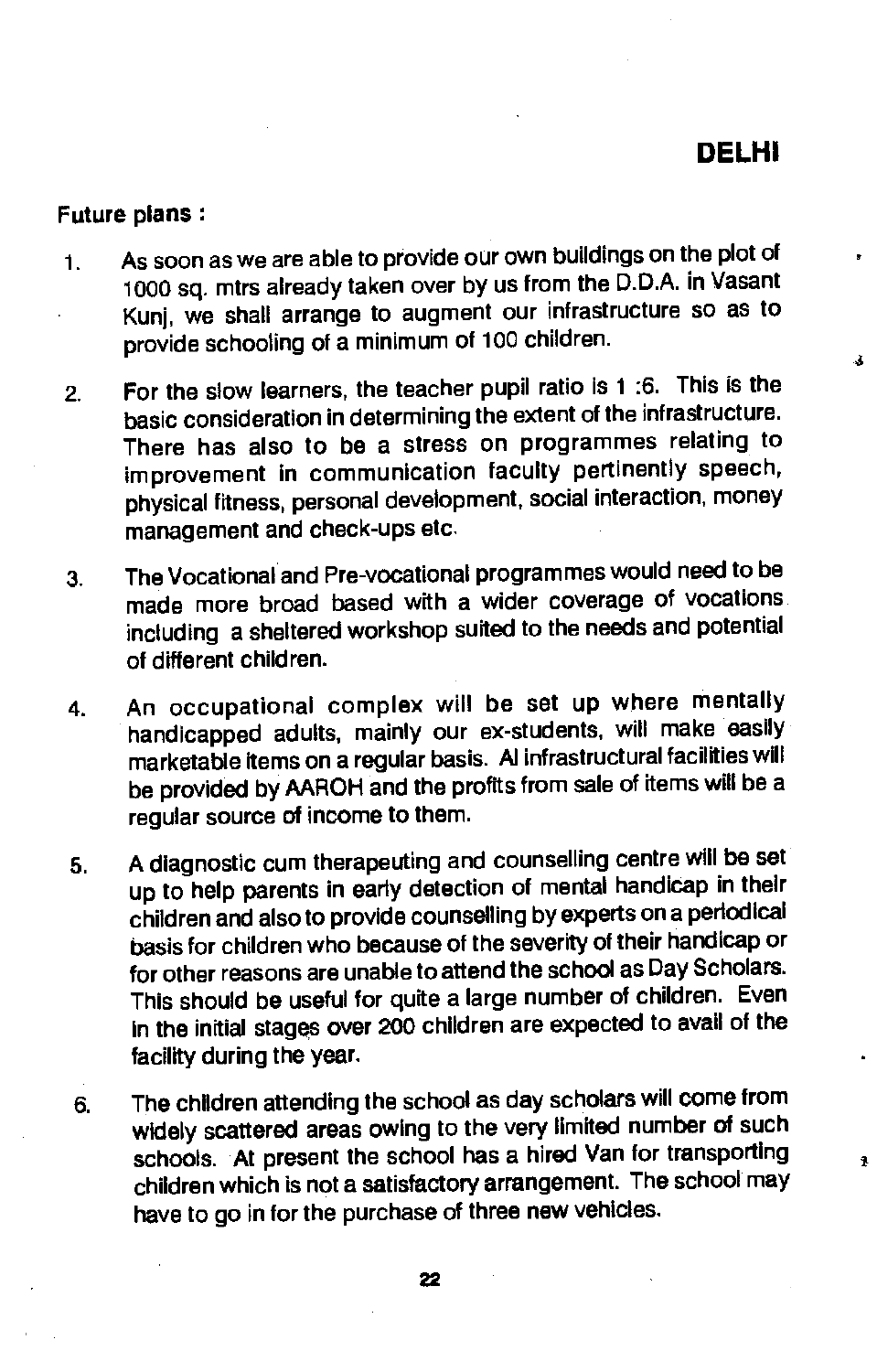| Name & Address of the<br>Organisation |   | Secretary Parents Assn for the<br>Welfare of Children with Mental<br>Handicap Genetics Unit, Room No.<br>113 Dept of Pediatrics Old<br><b>Operation Theatre Bldg AllMS, New</b><br>Delhi-110 029. |  |
|---------------------------------------|---|---------------------------------------------------------------------------------------------------------------------------------------------------------------------------------------------------|--|
| Date of Estt                          | ÷ | 1982                                                                                                                                                                                              |  |
| Regn.No.                              | ٠ | S/13036                                                                                                                                                                                           |  |
| <b>Membership categories</b>          |   | Patron Member, Life Member,                                                                                                                                                                       |  |
| No.of existing members                |   | Ordinary Member, Corporate Member<br>652                                                                                                                                                          |  |
| (a) Life Members                      |   | 180                                                                                                                                                                                               |  |
| (b) Ordinary                          | ÷ | 460                                                                                                                                                                                               |  |
| (c) Others                            | ÷ | 12                                                                                                                                                                                                |  |
| Eligibility of membership             |   | Open to all                                                                                                                                                                                       |  |

## Alms & Objectives

- 1. To ensure that children with mental handicap grow in understanding and ability, and contribute to their family and community life.
- 2. To enable mentally handicapped children to enjoy life and bring happiness to those around them.
- 3. To provide training facilities so that the mentally handicapped can lead as normal and independent lives as possible.
- 4. To arrange special educational facilities for mentally retarded children to ensure that they develop and achieve their potential.
- 5. To organise health care facilities which these children may require.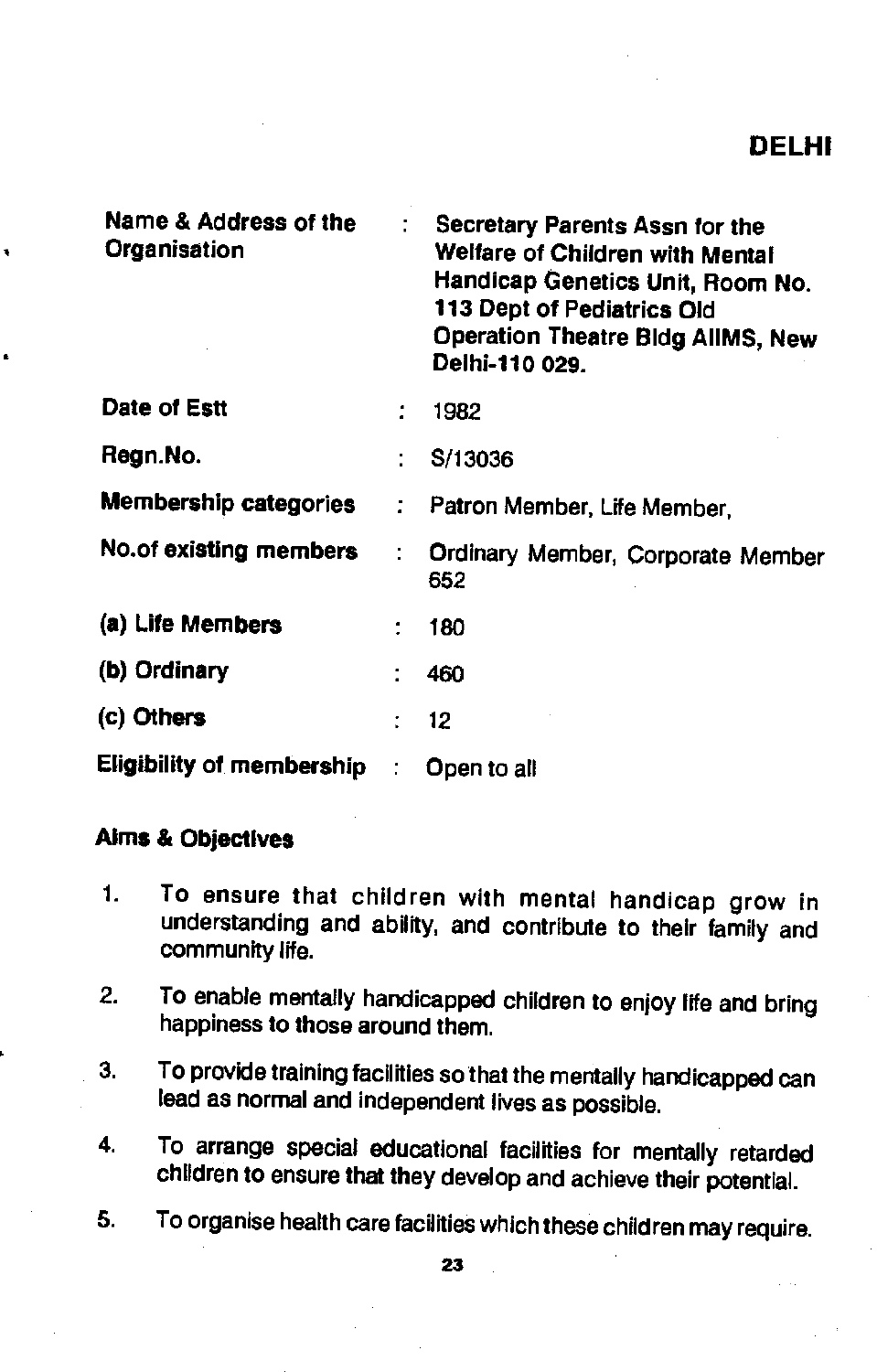$\bullet$ 

٠

 $\overline{\mathbf{A}}$ 

6. To Initiate and support research on various aspects of mental handicap.

#### Present Activities & Programmes

- 1. Enable parents of mentally handicapped children to consult with, help and support each other for the welfare of their children.
- 2. Arrange lectures, discussions and workshops on various aspects of mental handicap.
- 3. Running Vocational Training Centre (MIJSKAAN) for the training and rehabilitation of adults with mental handicap.
- 4. Established a production centre with the purpose of providing employment to mentally handicapped adults.

## Future plans:

- 1. To organise preschool educational facilities and a day care centre for such children.
- 2. To establish a centre for providing special education to children and to impart skills of everyday living and training, which will help them to contribute to family and community life.
- 3. To establish a home-based stimulation and training programme for children with active participation of the parents.
- 4. To create a comprehensive health care centre for evaluation and management of mentally handicapped children who require such help. Such facilities will include medical check up, genetic counselling, physiotherapy, speech therapy and occupational therapy.
- 5. To establish a recreation centre so that athletic facilities can be provided to such children.
- 6. To establish a residential home for such persons who have aging parents/no guardians.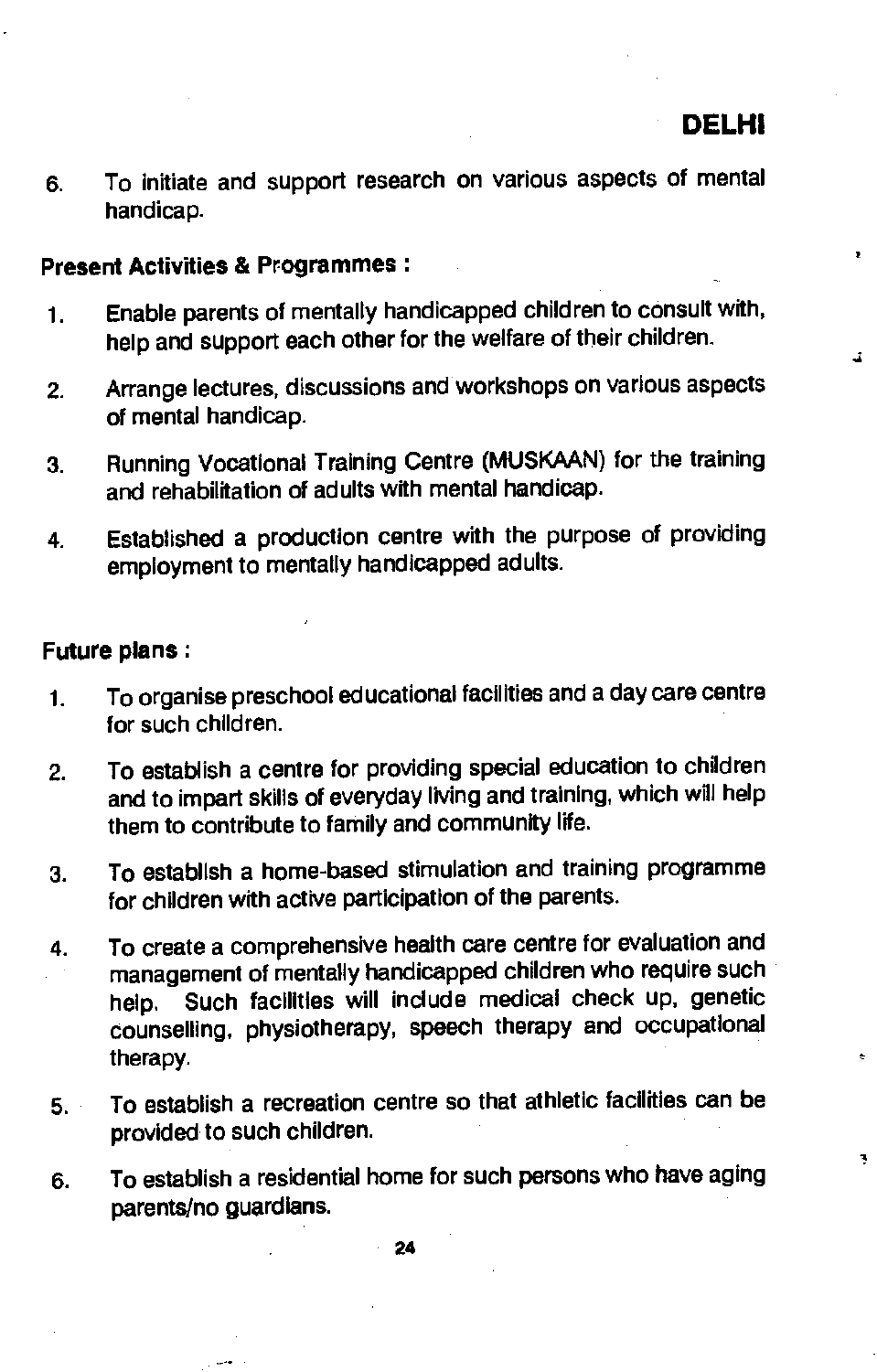| Name & Address of the<br>Organisation |        | : Parents & Guardians Association<br>for Mentally Handicapped Children.<br>& Adolescents 15, Kamalnayan<br>Society Post Navjivan<br>Ahmedabad-380 014. |
|---------------------------------------|--------|--------------------------------------------------------------------------------------------------------------------------------------------------------|
| Date of Estt                          |        | 1984                                                                                                                                                   |
| Regn.No.                              |        | Gui/1041/Ahmedabad                                                                                                                                     |
| <b>Membership categories</b>          | t i    | Guardians of mentally retarded Persons<br>Professionals working in the institutions<br>for mentally retarded persons.                                  |
| No.of existing members                |        | : 40                                                                                                                                                   |
| a) Parent Members                     |        | : 28                                                                                                                                                   |
| b) Others                             |        | 12                                                                                                                                                     |
| <b>Eligibility of membership</b>      | $\sim$ | by declaration and by recommendation<br>of the members.                                                                                                |

## Aims & Objectives:

- 1. To take all possible measures to ensure the continuum of the provision of medical, and educational services provided to the community by the B.M.lnstltute and other Institutes providing similar services.
- 2. To take all possible steps to improve the quality of these services, and increase the range of these services In the larger interests of the community.
- 3. To protect the legitimate interests of students as well as the patients receiving education/treatment in the B.M.Institute and other institutions providing similar services.
- 4. To take legal action, whenever necessary to safeguard the interests of the students/patients of the B.M.lnstitute and the professional staff of the G.M. Institute and the professional staff of the B.M.Institute and other Institutes, engaged in simkar activities.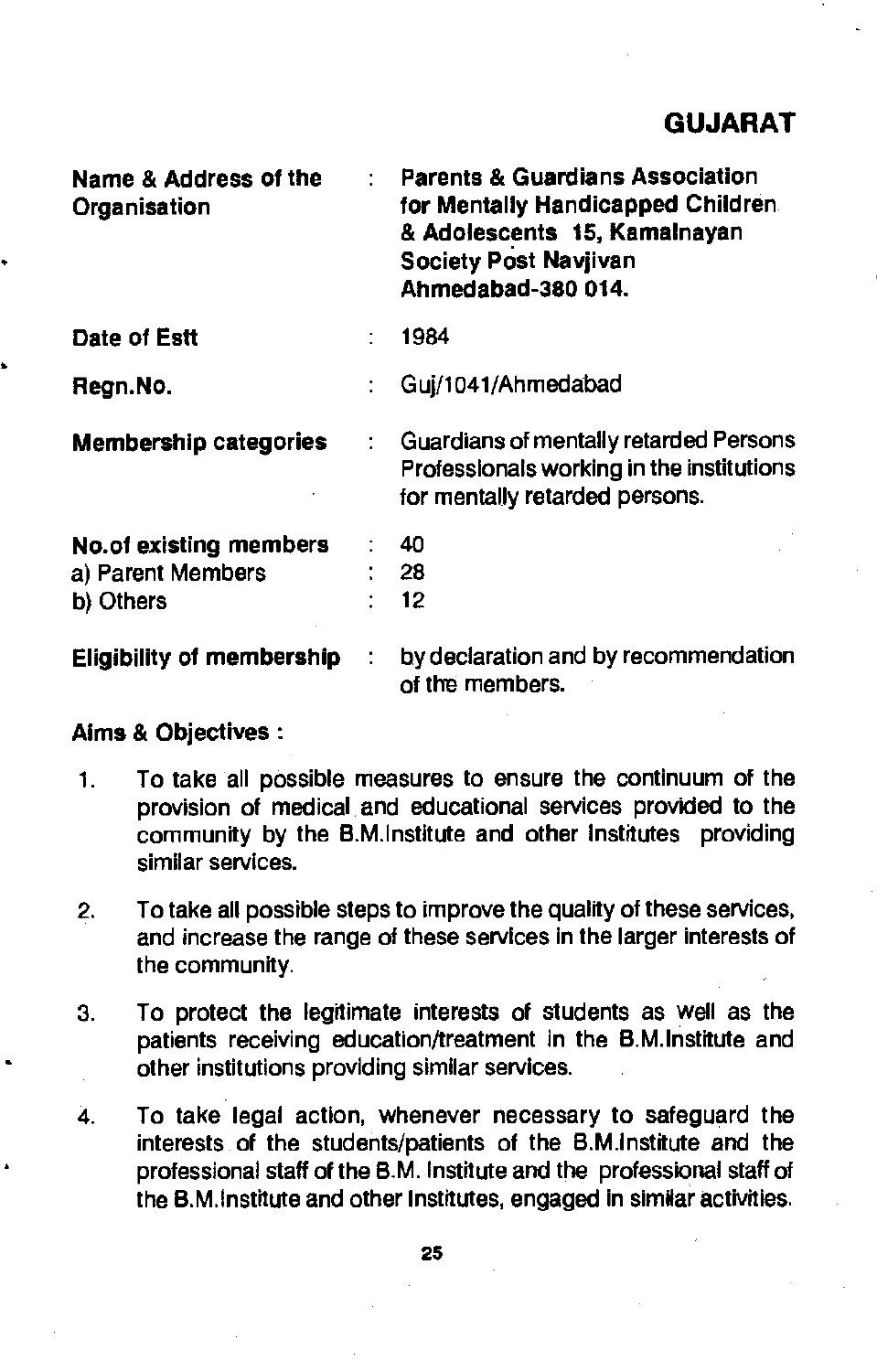## GUJARAT

Ŧ

- 5. To apprise the public and large as well as the Government about the problems officiating the working of the B.M.lnstitute and other institutions engaged in similar activities.
- 6. To assist the patients belonging to the economically and socially backward communities financially for availing the services provided by the B.M. Institute and other Institutes engaged in similar activities.
- 7. To take any other action not covered in the objectives.

#### Present Activities & Programmes:

At present periodical meetings/create friendship, helping each other directly/indirectly, liaison work, participating in drawing/sports/cultural programmes.

#### Future plans:

Developing present activities and adding many more related activities with NIMH guidance.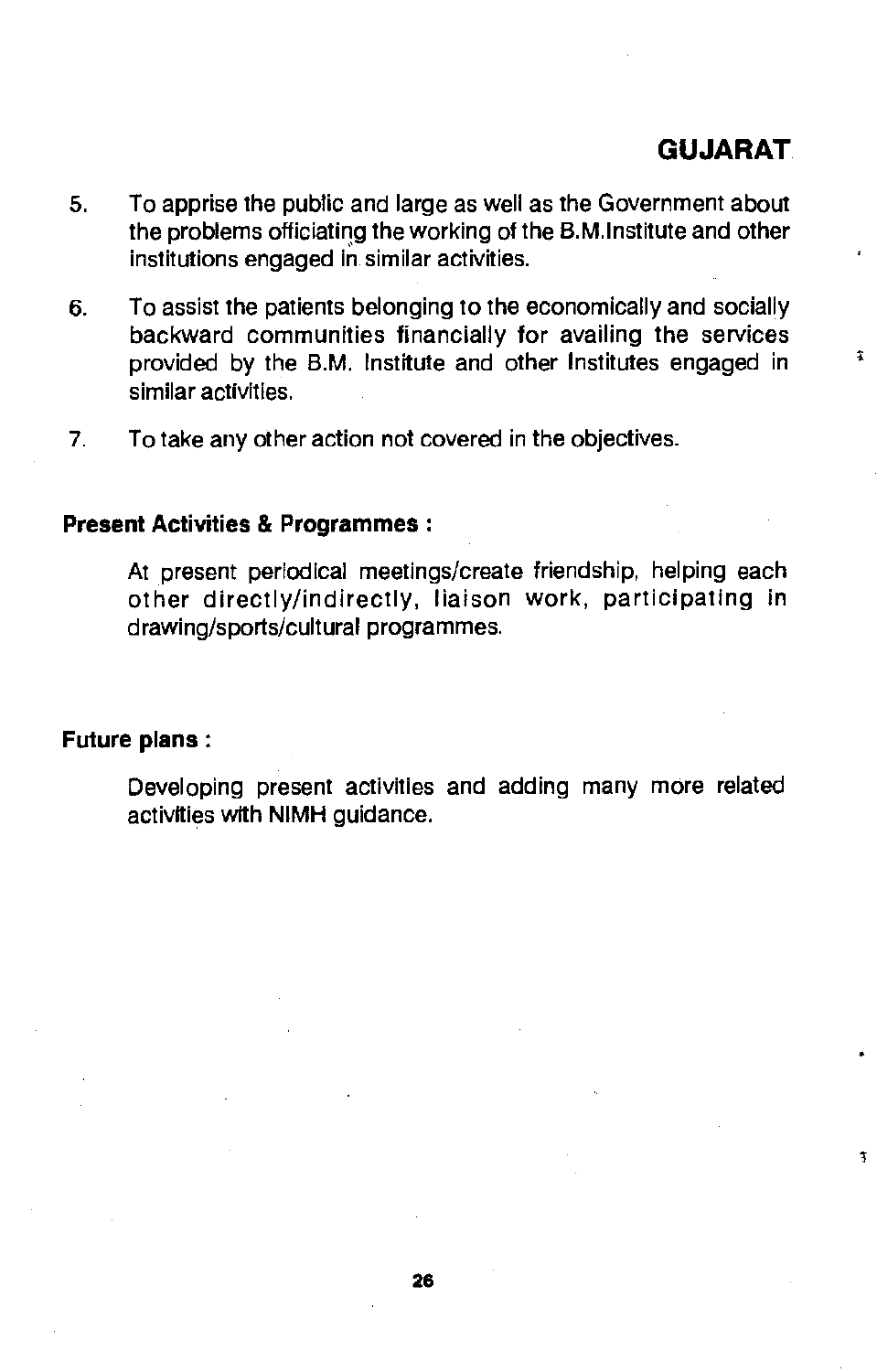## GUJARAT

| Name & Address of the<br>Organisation | ÷  | Society for the Welfare of the<br>Mentally Retarded 5, Krishna<br>Society, Nr.Law College Ellisbridge,<br>Ahmedabad-380 006. |
|---------------------------------------|----|------------------------------------------------------------------------------------------------------------------------------|
| Date of Estt                          | t. | 1968                                                                                                                         |
| Regn.No.                              |    | : Public Trust F.352 Society Regn.No.<br>270 / Ahmedabad                                                                     |
| Membership categories                 |    | : Founder Members, Hon. Members,<br>Patrons, Life, Ordinary, Institutional                                                   |
| <b>No.of existing members</b>         |    | 300                                                                                                                          |
| (a) Parent Members                    |    | 275                                                                                                                          |
| (b) Others                            |    | 25                                                                                                                           |
| <b>Eligibility of membership</b>      | ÷  | Any Parent, Social workers                                                                                                   |

## Aims & Objectives:

- 1. To advise and help parents and guardians of the mentally retarded and to foster mutual help.
- 2. To educate the public about the problems of mental retardation.
- 3. To help and encourage the formation of such societies in as many places as possIble and to give cooperation to existing societies.
- 4. To gather and disseminate information on mental retardation. To collect books and literature pertaining to this subject and translate english books In Gujarati.
- 5. To coordinate activities with other associations and charitable Institutions which have one of above objectives and alms.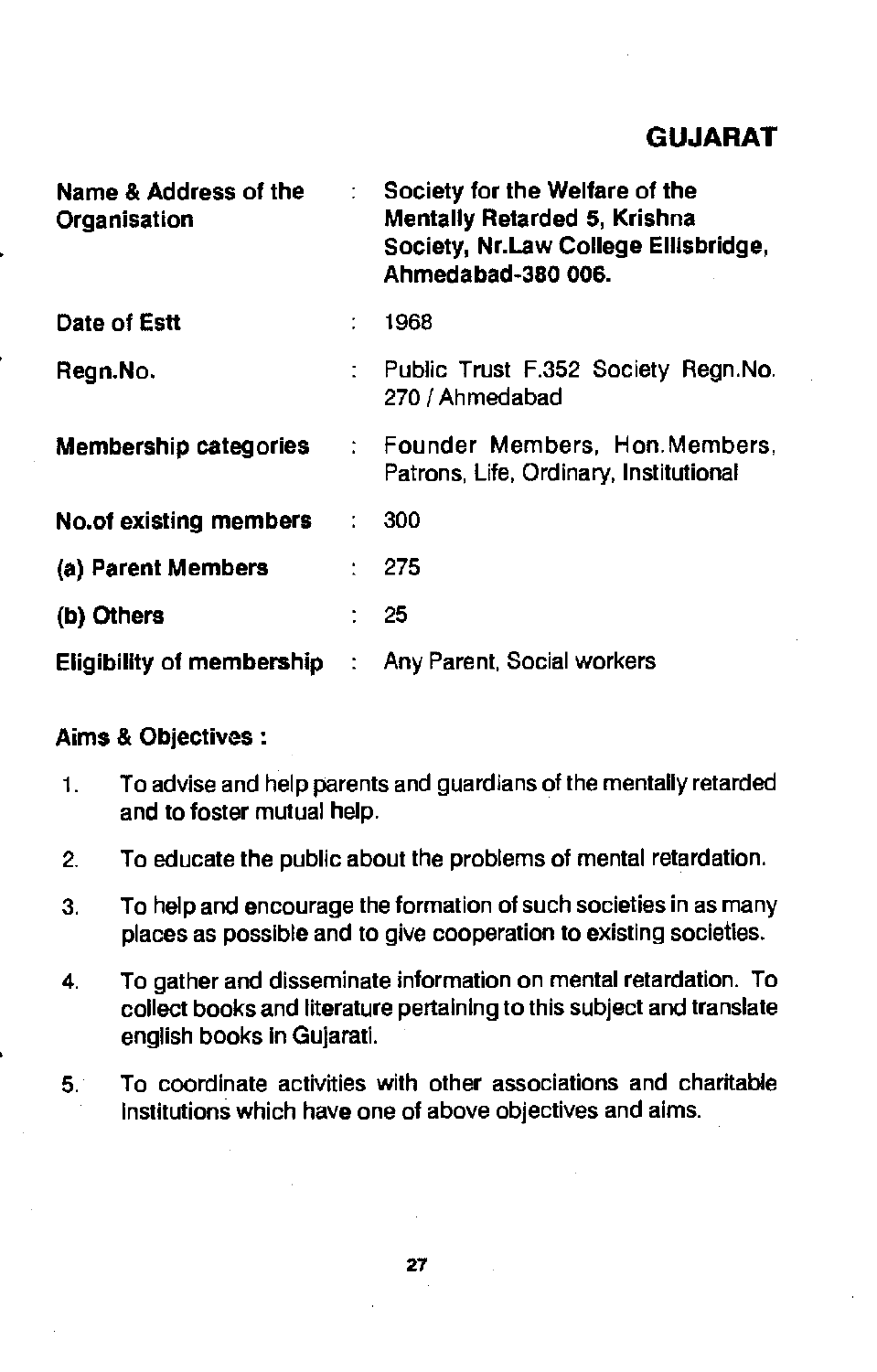# GUJARAT

 $\ddot{i}$ 

4

#### Present Activities & Programmes:

- 1. Seminars & conferences for parents to impart information and guidance.
- 2. Cultural programmes, Sports competitions,
- 3. Picnic of parents & children
- 4. On the spot painting competitions and exhibitions of these paintings
- 5. Publication of six monthly "Manasi" & Publication of book pertaining to this subject.
- 6. Cinema shows
- 7. Slides for public awareness
- 8. Start started two rehabilitation centres "Astha"

## Future plans:

- 1. To open as many Rehabilitation Centres "Astha" as possiblein different areas of the city.
- 2. To establish a full fledged workshop with residentiaifacilities to the needy.
- 3. To provide hostel facilities for mentally handicapped childrenwhose parents would wish to go on tour and keep such childrenthere.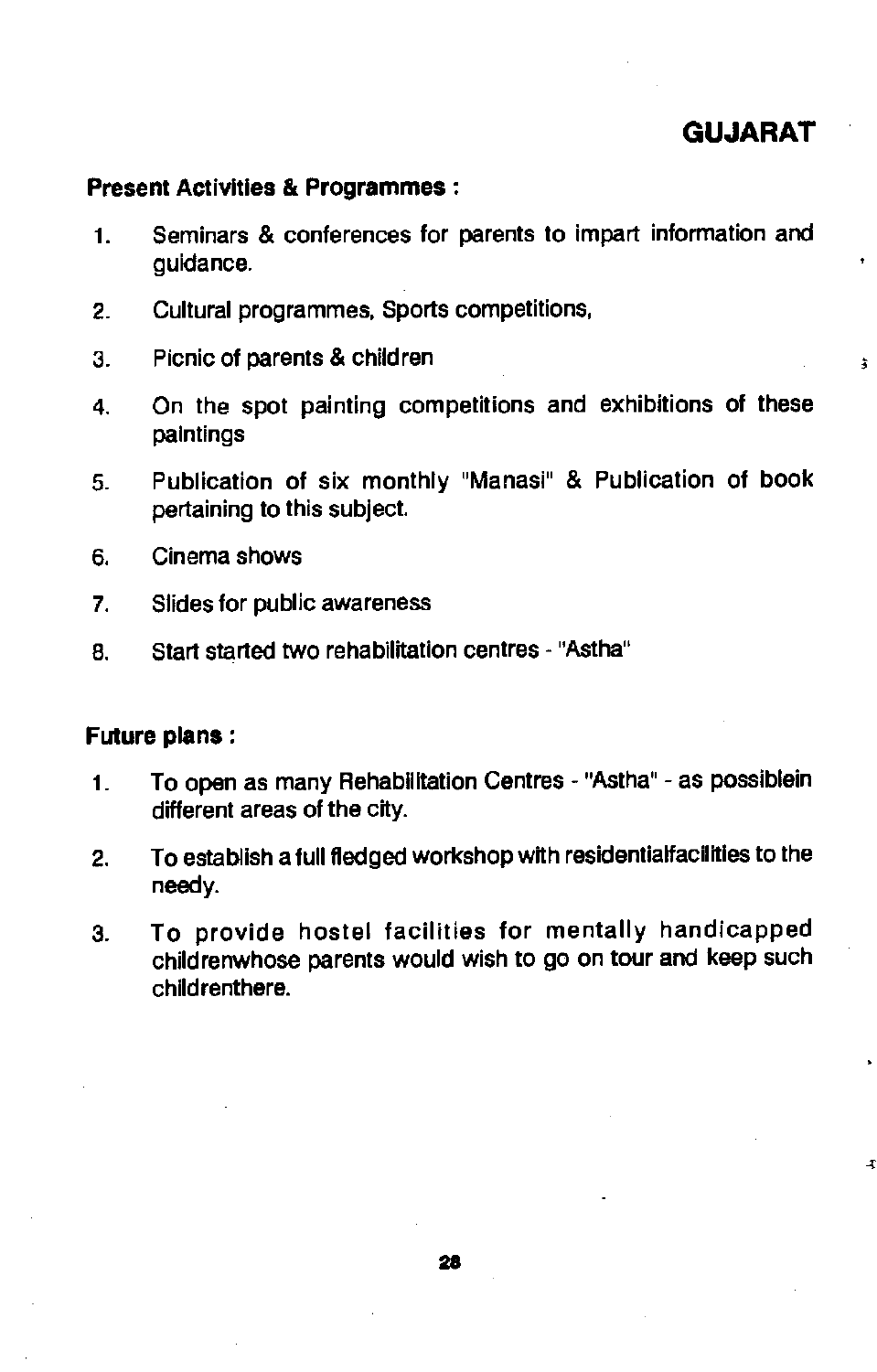# HARYANA

| Name & Address of the<br>Organisation | ٢ | <b>Red Cross Parents Association for</b><br><b>Welfare of Mentally Handicapped</b><br>Children Gandhinagar, Rohtak<br>(Haryana)                                                                                    |
|---------------------------------------|---|--------------------------------------------------------------------------------------------------------------------------------------------------------------------------------------------------------------------|
| Date of Estt                          |   | 1993                                                                                                                                                                                                               |
| Regn.No.                              | ÷ | 140/93-94                                                                                                                                                                                                          |
| <b>Membership categories</b>          |   | <b>Founder Members</b><br>Life members<br>Parents of Mentally Handicapped<br>Children and adults,<br>Associated members<br>Institutional members<br>Representative members<br>Honorary members<br>Ordinary members |

## No.01 existing members:

| (a) Parent Members               |            | -84                                                            |
|----------------------------------|------------|----------------------------------------------------------------|
| (b) Others                       |            | - Nil                                                          |
| <b>Eligibility of membership</b> | $\sim$ 100 | All sections & classes of people who are<br>citizens of India. |

#### Aims & Objectives:

- 1. For rehabilitation of mentally handicapped children
- 2. To establish, run, support & maintain school for physical, mental, educational, vocational and moral development of mentally retarded children.
- 3. To acquire premises from Central Govt of India, Haryana State Govt & any other sources through any of the recognised modes of acquisition for the purpose of school building, workshop and hostel for mentally retarded children and adults.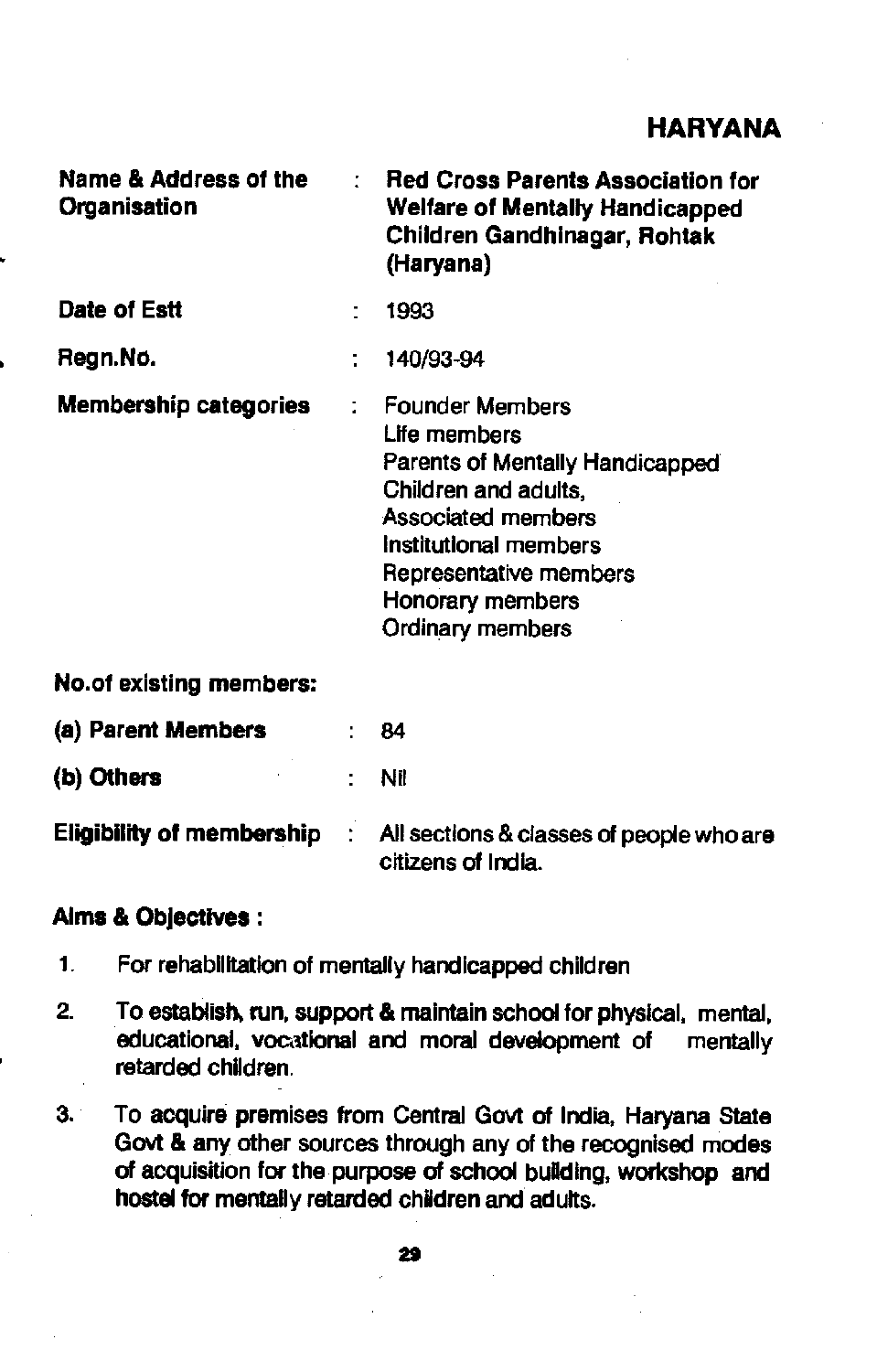ţ

- 4. To award scholarships & prizes to mentally handicapped children and adults for improving their economical and vocational status and for general development.
- 5. To organise conferences, seminars, study groups, workshops.
- 6. To depute Association's team to visit various Institutions/Associations functioning in the field of mental retardation in India.
- 7. To arrange and provide such medical & financial aids.
- 8. To provide kitchenwares to families of mentally retarded individuals.

#### Present Activities & Programmes:

The association has plans to take up the following issues currently for the welfare of mentally handicapped children:

- 1. Free Bus Travel facilities in the buses run by State Transport Department.
- 2. Getting scholarship scheme applicable for the mentally handicapped children.
- 3. Getting pension scheme applicable for the mentally handicapped children.

#### Future plans:

- 1. To establish a sheltered workshop to provide jobs to the mentally handicapped children.
- 2. To establish a Hostel for the mentally handicapped adults.
- 3. To look after the mentally handicapped children/adults after the demise of parents and to act as a guardian for such mentally handicapped children/adults & to help in safe guarding their Interests.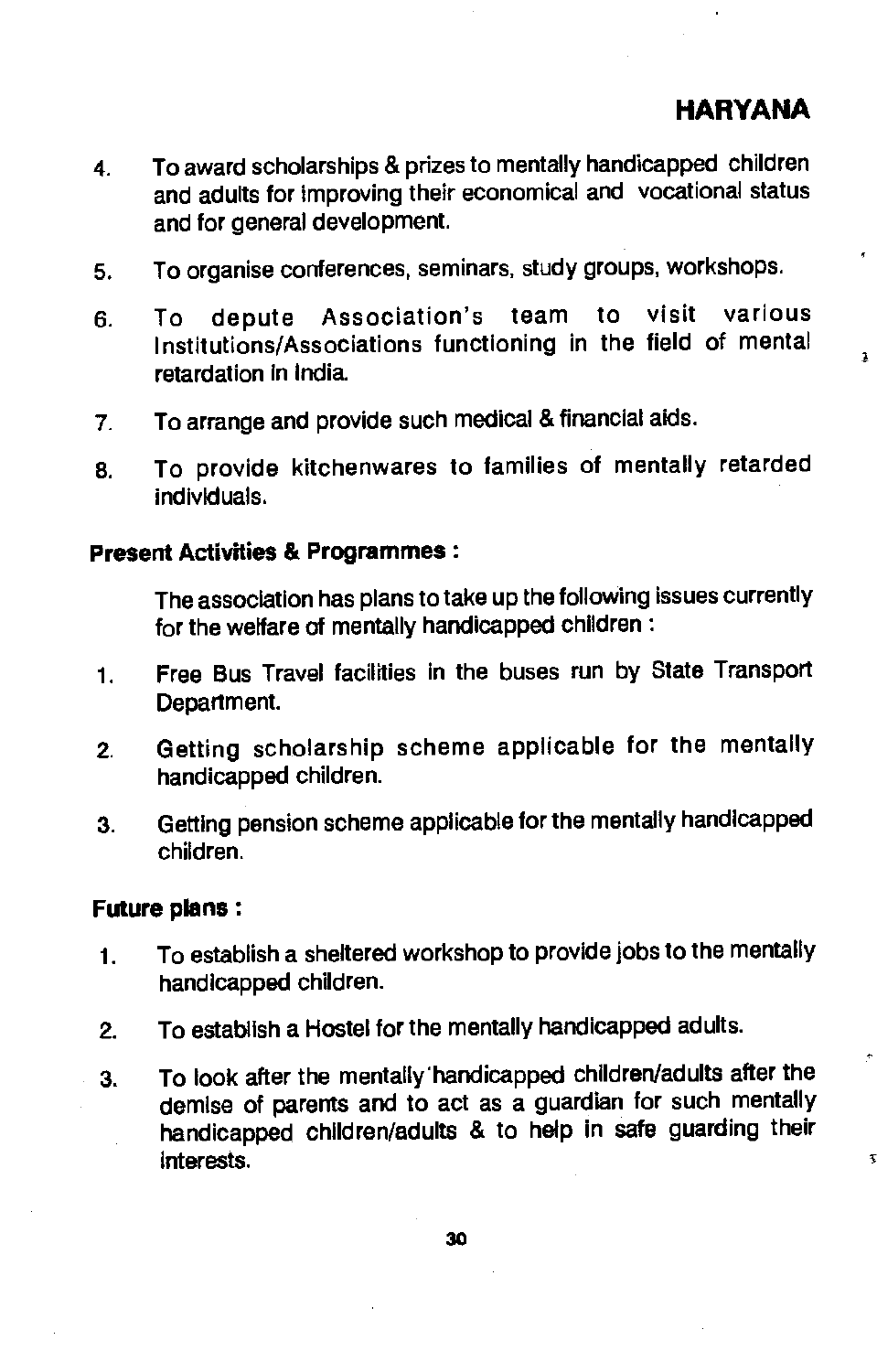| Name & Address of the<br>Organisation |    | Karnataka Parents Association for<br><b>Mentally Retaraded Citizens New</b><br>No.60 (Old No.16) Grant road,<br>Bangalore-560 001.                                     |
|---------------------------------------|----|------------------------------------------------------------------------------------------------------------------------------------------------------------------------|
| Date of Estt                          |    | December 10, 1978                                                                                                                                                      |
| Regn.No.                              |    | 83/79-80 dt.26.5.1979                                                                                                                                                  |
| <b>Membership categories</b>          | ÷. | Ordinary Membership,<br>Life Membership                                                                                                                                |
| <b>No.of existing members</b>         |    | 501                                                                                                                                                                    |
| (a) Parent Members                    |    | 437                                                                                                                                                                    |
| (b) Others                            |    | 64                                                                                                                                                                     |
| <b>Eligibility of membership</b>      | ÷  | Open only to parents who havechild/<br>children with mental retardation and<br>developmental disability. Every parent<br>couple constitutes one unit with one<br>vote. |

## Aims & Oblectives:

1. To act as a catalyst, promoter and facilitator to ensure the growth of an expanding infrastructure for the welfare of children/persons with mental retardation & developmental disability.

#### Present Activities & Programmes:

- 1. Training of teachers in special education: l6thtraining programme started in June 1994.
- 2. Training of teachers in Specific Learning Disabilities &lntegrated Education : 7th Programme commenced in July 1994.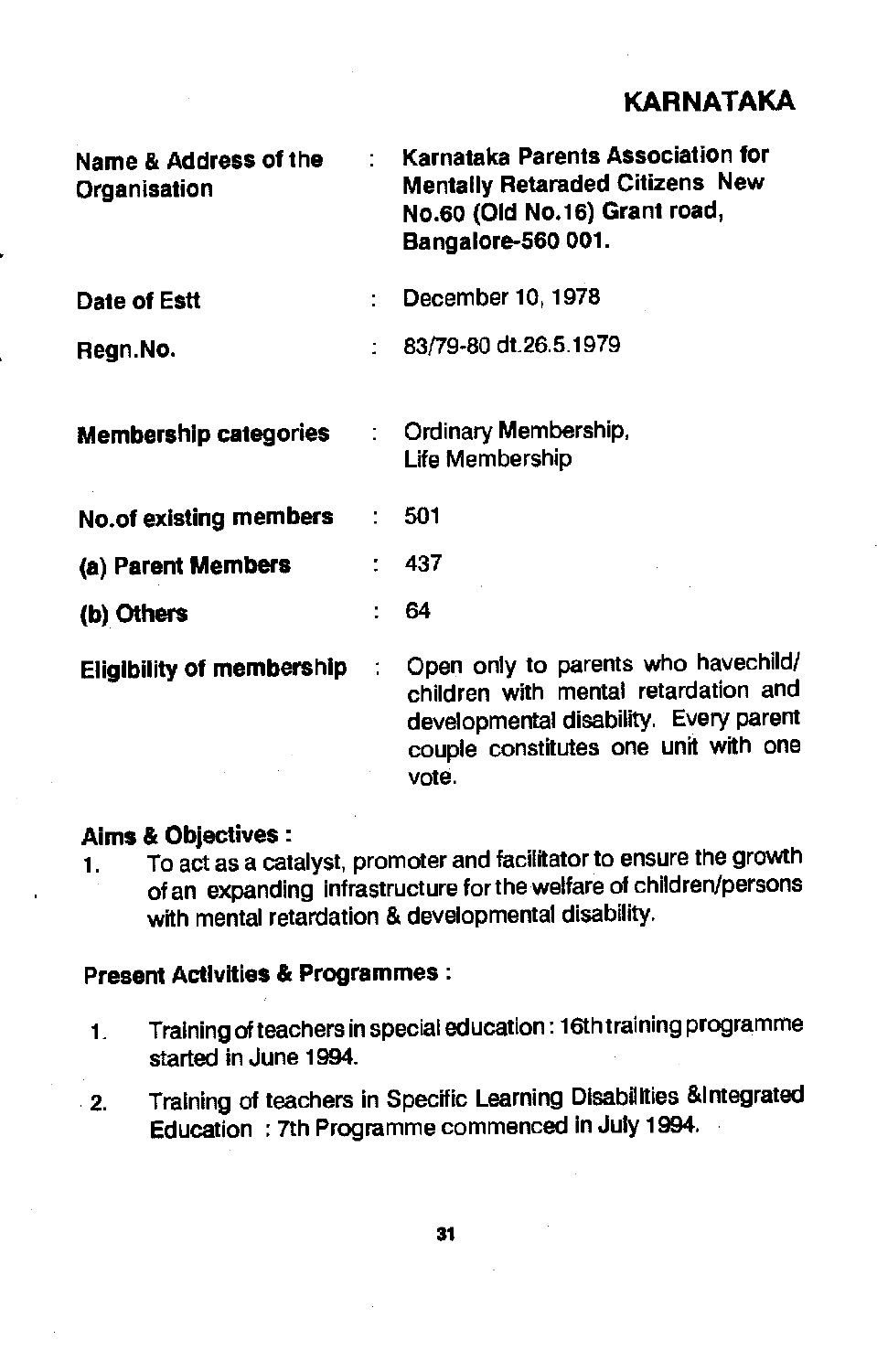$\frac{1}{2}$ 

ŧ

- 3. Parent Training/Counselling Programme : 2nd Programme commenced in August 1994.
- 4. Training of instructors in Vocational Training for persons with disability (In collaboration with the Spastics Societyof India, Bangalore. 3rd programme started in June, 1994.LD/SLD & lED, Early Intervention,

#### Other ongoing programmes:

For training of children with autism and their parents : in collaboration with Developmental Centre forExceptional Children.

#### Proposed Training Programmes:

Training of Teachers in DownSyndrome : In collaboration with Developmental Centre for Exceptional Children: expected to start during late 1994. Sibling Training/Counselling programme expected to start during Late 1994..

#### Activities:

Publication of manuals : For Teachers, for parents, on task-analysis, on home-based training for parents in Kannada, autism, specific learning disability, integrated education, preschool education, glossary of terms, guide-books for teacher trainees, for mothers support groups, and early intervention.

Life Insurance Trusteeship Scheme (LIT Scheme) : A group insurance scheme with LIC which commenced on April 01, 1985. At present 240 parents from all over the state are members. The Government of Karnataka has recently started actively supporting the scheme by sponsoring parents for the UT Scheme.

#### Newsletter:

A quarterly newsletter entitled 'The Common Cause" in its 14th year of publication. Circulation : 1000. Expected readership: 5000.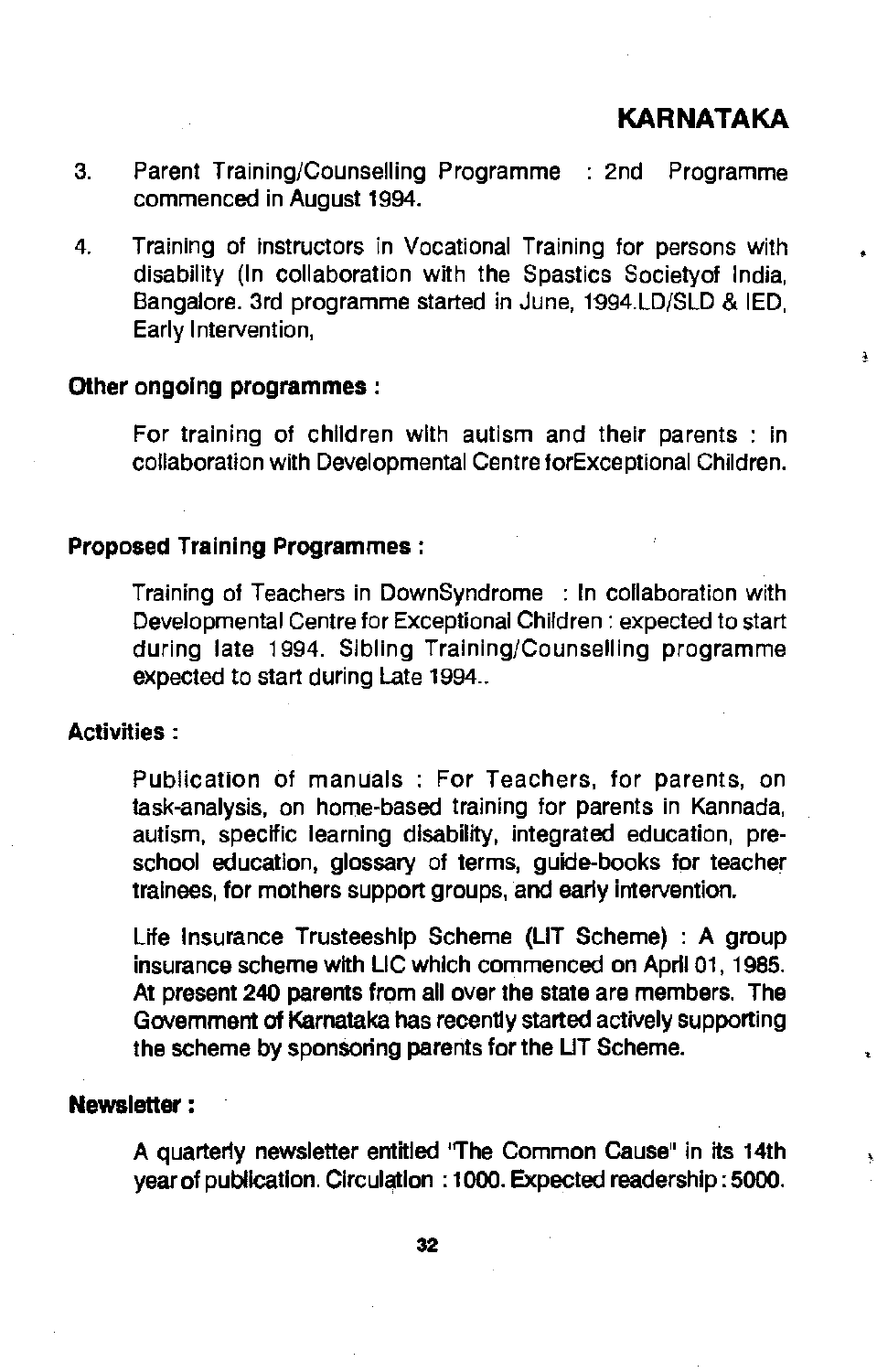#### Outreach:

To other disability groups. Action on Disability (1987), a movement of persons with disability and their friends, the particular emphasis of the movement being participation and self-advocacy. ABILITIES DAY is celebrated on the last Saturday in July since 1989. The activity for the day is concluded with a COMBINED CONVOCATION, where teachers trained in different areas of disability are awarded certification together

## Vocational Training

KPA supports parent groups starting and running vocational<br>centres. At present two parent groups are being accided At present two parent groups are being assisted financially

## Leisure Time Activities:

In collaboration with CIVITAN CLUB, a Junior Club for children with Developmental Disability has recently commenced. The inaugural activfty was held in March 1994.

## For Parents

Referral for assessments, and other requirements. We have a panel of professionals in the field, who are prepared to provide services on a voluntary basis.

> Placement in schools/institutions Referral for genetic counselling Financial planning for their wards, formation of trusts etc.

Home-based help through professionals for the child before full-time school placement.

A mothers support group for. mothers who have a child who Is Autistic.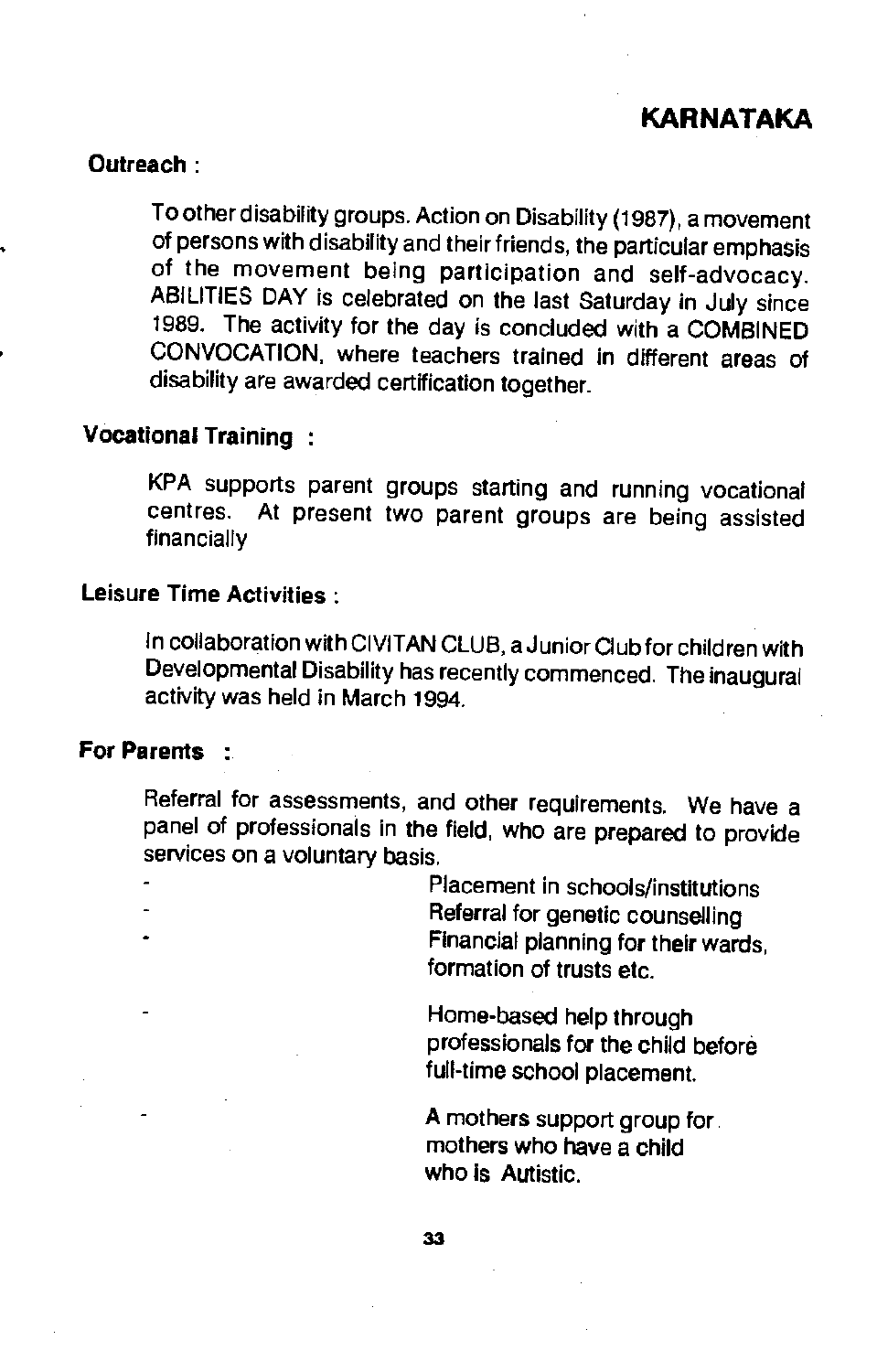ŧ

## Facilities available:

a library of 1225 titles in different aspects of Special Education etc. In addition a video library of 32 titles, used for training purpose.

A computer, overhead projector, TV and VCR also available for training purpose.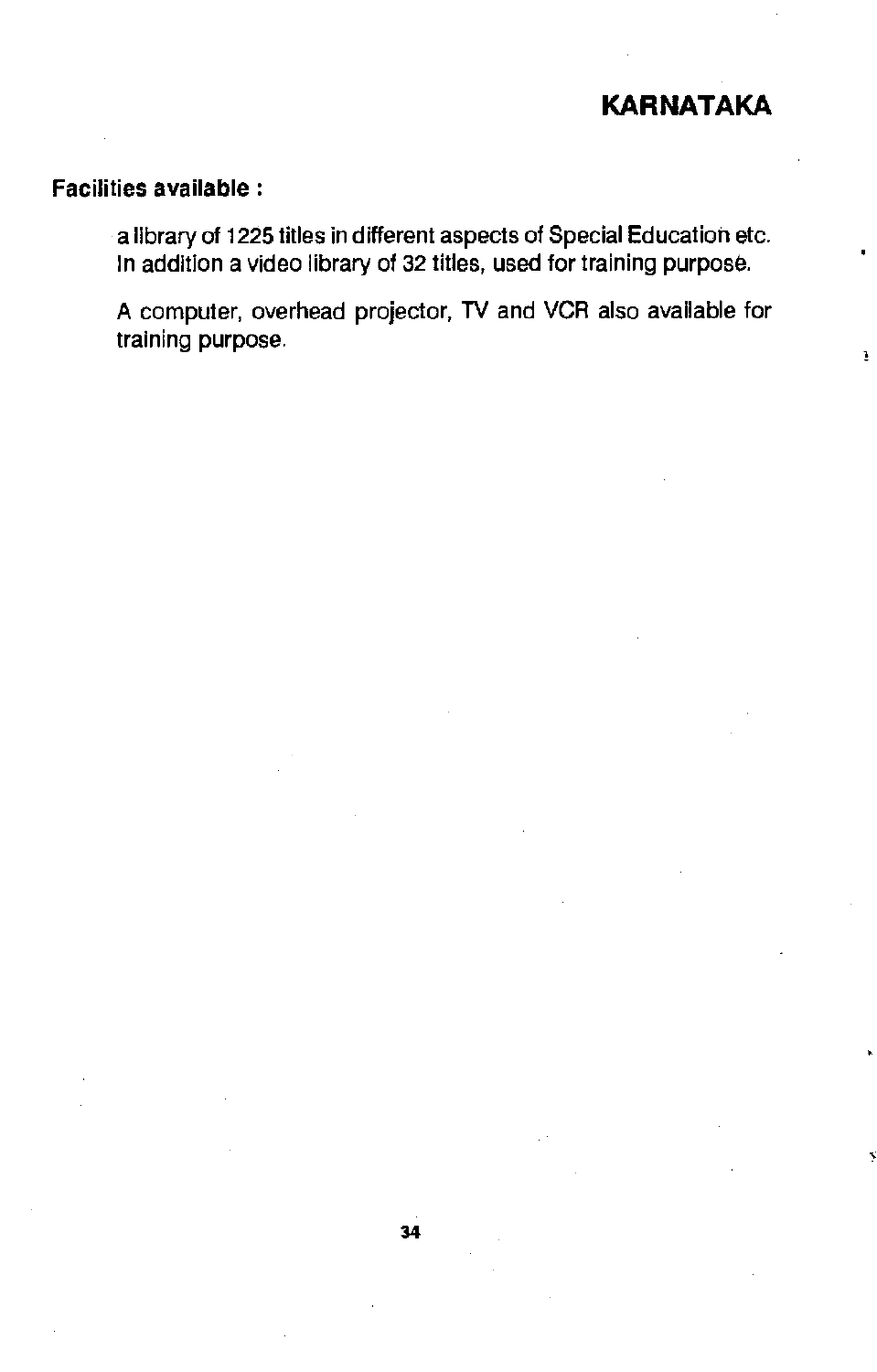| Name & Address of the<br>Organisation | t in                 | Swa Sahaya Samuchchaya B-4,<br>B.E.M.L.Flats Jayalakshmipuram<br>Mysore-570 012.         |
|---------------------------------------|----------------------|------------------------------------------------------------------------------------------|
| Date of Estt                          | $\ddot{\phantom{a}}$ | 1987                                                                                     |
| Regn.No.                              | ÷.                   | $3/87 - 88$                                                                              |
| Membership categories                 | $\ddot{\phantom{a}}$ | Life Membership<br><b>Donors</b><br>General Membership                                   |
| No.of existing members                | $\mathcal{L}$        | 56.                                                                                      |
| 1. Parent members                     |                      | $( a)$ Life members : 26                                                                 |
|                                       |                      | (b) General members : 30                                                                 |
| 2. Others                             |                      | Nil                                                                                      |
|                                       |                      | Eligibility of membership : Parent of mentally retarded and<br>cerebral palsied children |

## Aims & Objectives:

- 1. To conduct regular seminars, workshop and short term courses for parents and teachers of primary schools.
- 2. To publish in National papers regarding the facilities and opportunities available for upliftment of mentally retarded and cerebral palsied children
- 3. To avail concessions in train and bus travel to child and parent/attendant travelling for treatment and guidance.
- 4. To insist all Nursery and Primary Schools to accommodate one special section in their schools for integrated education for educable group.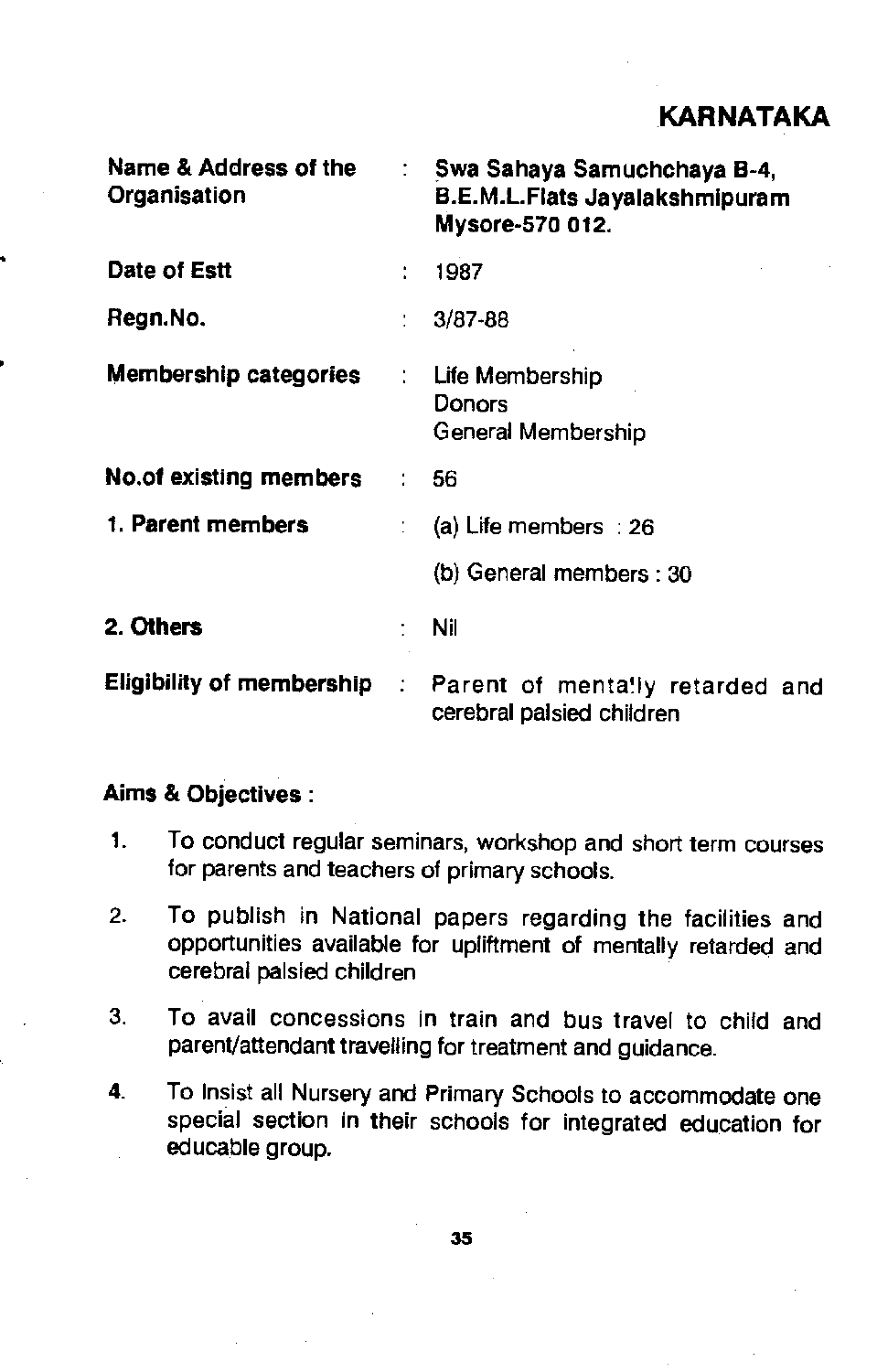À,

- 5. To prescribe the syllabus for handicapped children to one language
- 6. To educate medical practitioners for early detection and guide to the right institutions.
- 7. To prevent damages to the child during birth by negligence of para medical staff at maternity home and before issue of a birth  $\frac{1}{3}$ certificate.
- 8. To insist on compulsory check-up by competent pediatrician before discharge from maternity home and before issue of a birth certificate.
- 9. To educate the public through electronic media about early detection of handlcapness and guidance.
- 10. To provide regularfull-time treatment/guidance, run clinical special schools, vocational centres and provide parents counsellings at institutions like AIISH, NIMHANS & NIMH etc.
- 11. To conduct short term courses for parents by institutions like referred abov eat all district headquarters and to start with Mysore.
- 12. To provide periodicals which will carry information, guidelines which are useful for parents.

#### Present Activities & Programmes:

Running two schools, awareness and counselling, conducting summer camps, annual sports for mentally retarded and cebral palsied children, siblings and parents.

## Future plans:

1. Planning for self-help group activity complex, within the area of 300 ft.  $\times$  400 ft. with all infrastructure for pre- school, pre-vocational centre, vocational centre, special therapy park, speech therapy centre, physiotherapy centre and behavioural therapy centre.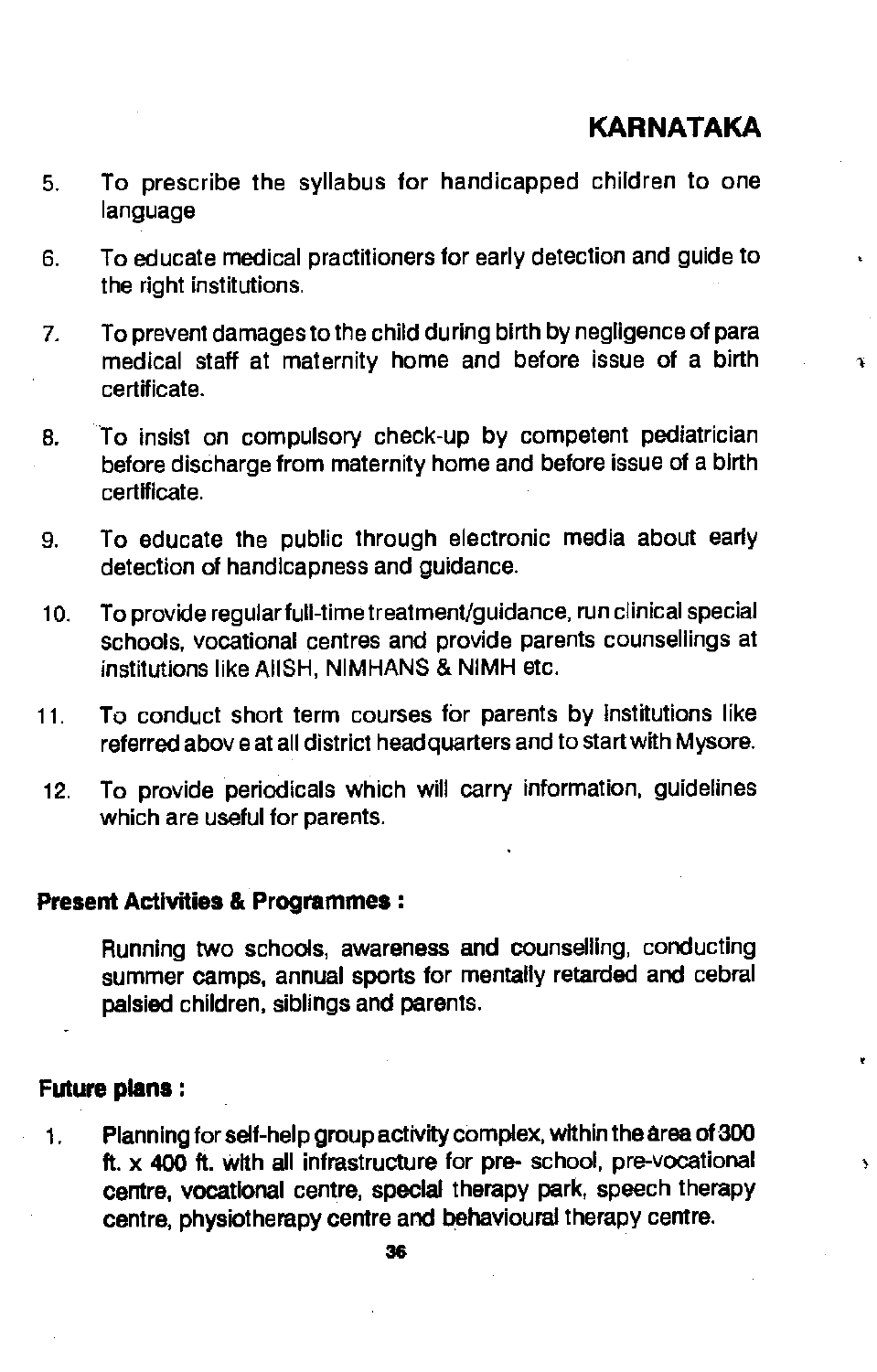- 2. Formation of siblings association to improve the relation between handicapped children and siblings.
- 3. To prepare programmes which can prevent birth of handicapped mentally retarded and cebral palsied children, to the extent possible.
- 4. To conduct workshops for parents on rehabilitation of mentally retarded and cerebral palsied children from Rural areas and also to stimulate the rural parents to form self help groups.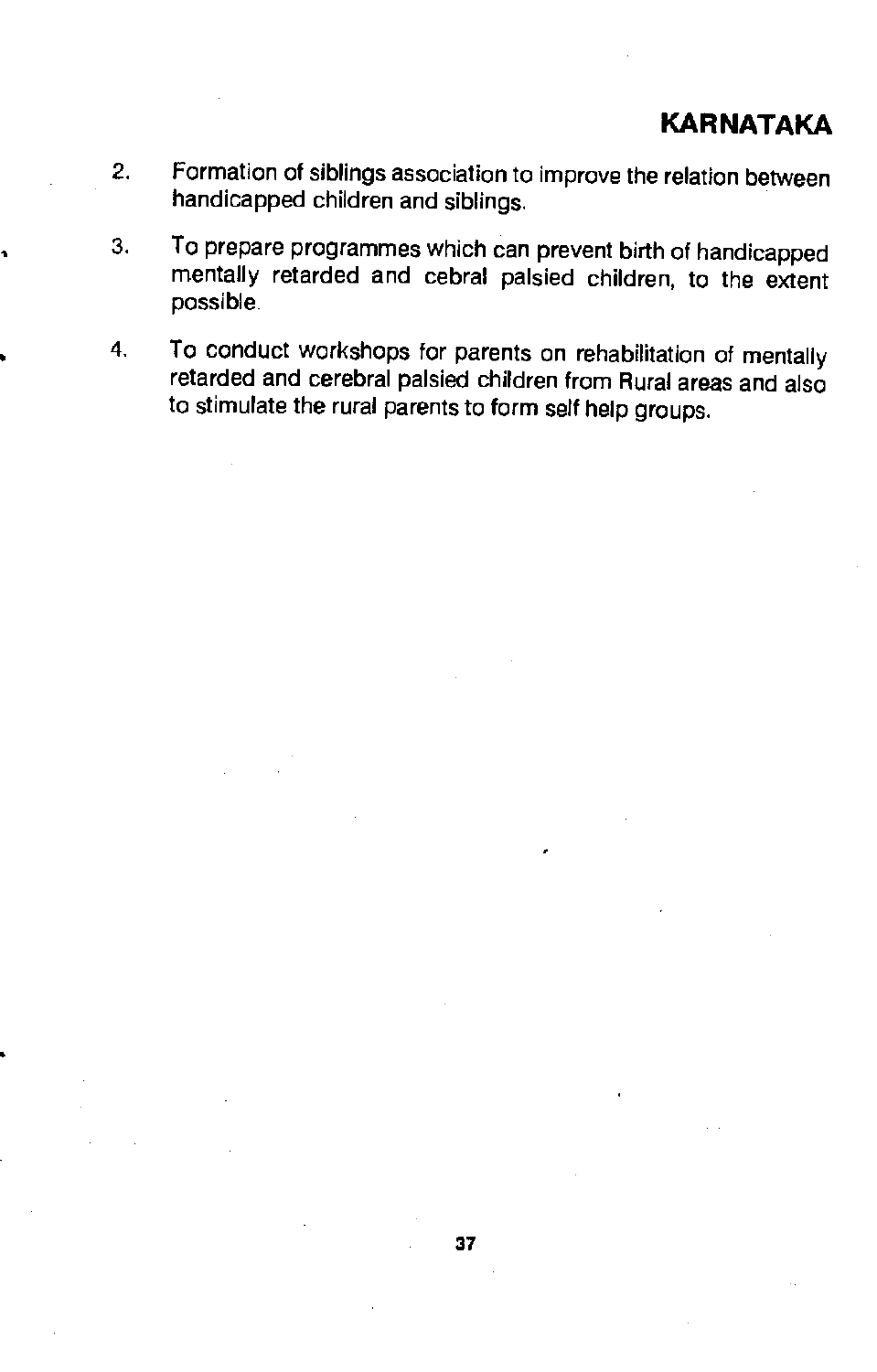$\bullet$ 

| Name & Address of the<br>Organisation | All Kerala Parents Association for<br>the Mentally Retarded, Nalancheru<br>Trivandrum, Kerala. |    |
|---------------------------------------|------------------------------------------------------------------------------------------------|----|
| Date of Estt                          | 1989                                                                                           |    |
| Regn.No.                              | 423/89                                                                                         | Ą. |
| <b>Membership categories</b>          | : Life members Ordinary members.                                                               |    |
| <b>No.of existing members</b>         | 250                                                                                            |    |
|                                       | Eligibility of membership : Parents of mentally retarded persons                               |    |

## Aims & Objectives:

1. For the welfare and growth of mental and physical growth of the mentally handicapped.

## Present Activities & Programmes:

- 1. Providing sports activities
- 2. Providing facilities for shops run by mentally retarded for making items of

## Future plans:

- 1. To conduct frequent medical camps
- 2. To establish rehabilitation centre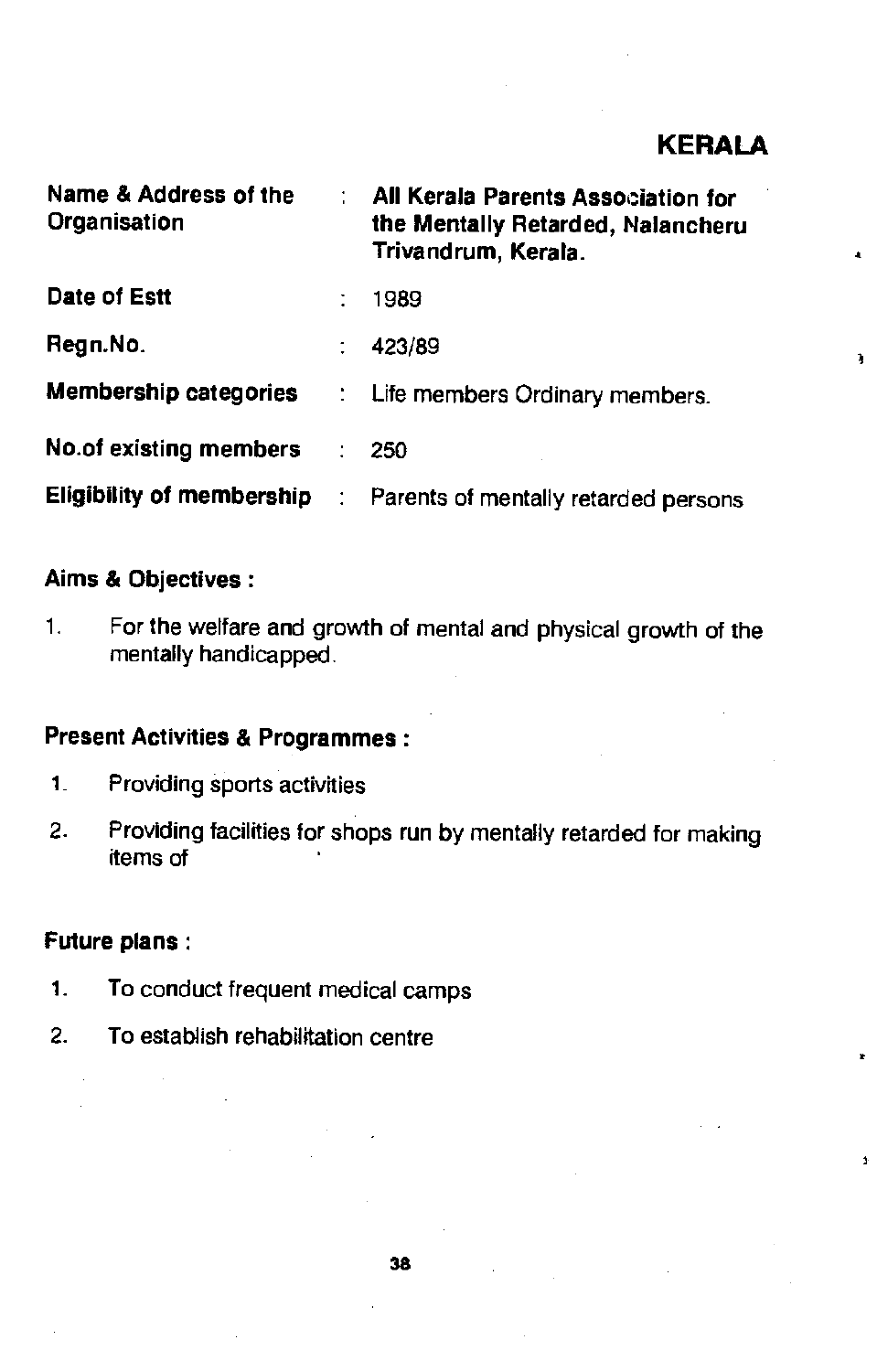| Name & Address of the<br>Organisation |               | <b>Cannanore Parents Association for</b><br>the Mentally Retarded Sree Ragam<br>(P.O) West Ponniam-670 641 Kerala. |
|---------------------------------------|---------------|--------------------------------------------------------------------------------------------------------------------|
| Date of Estt                          |               | 1982                                                                                                               |
| Regn.No.                              |               | 474/1982                                                                                                           |
| <b>Membership categories</b>          |               | : Annual members & Monthly members                                                                                 |
| No.of existing members                |               | . 355                                                                                                              |
| 1. Parent members                     |               | 346                                                                                                                |
| 2. Others                             |               | و :                                                                                                                |
| <b>Eligibility of membership</b>      | $\mathcal{L}$ | All parents of mentally retarded children                                                                          |

#### Aims & Objectives:

1. To promote the progressive of education, health, physical and extra curricular activities, giving training for labour to mentally retarded children and work to make aware the society about mentally retarded through parents.

#### Present Activities & Programmes:

- 1. Conducted statewide special school art festival.
- 2. Conducted awareness classes to parents and public at large by appointing specialists in the field of mental retardation.
- 3. Arranging classes to the health workers of primary health centres etc. by sponsored doctors.
- 4. Running a special school "Surya Special School, Kadirur, Ihalassery (Day care centre)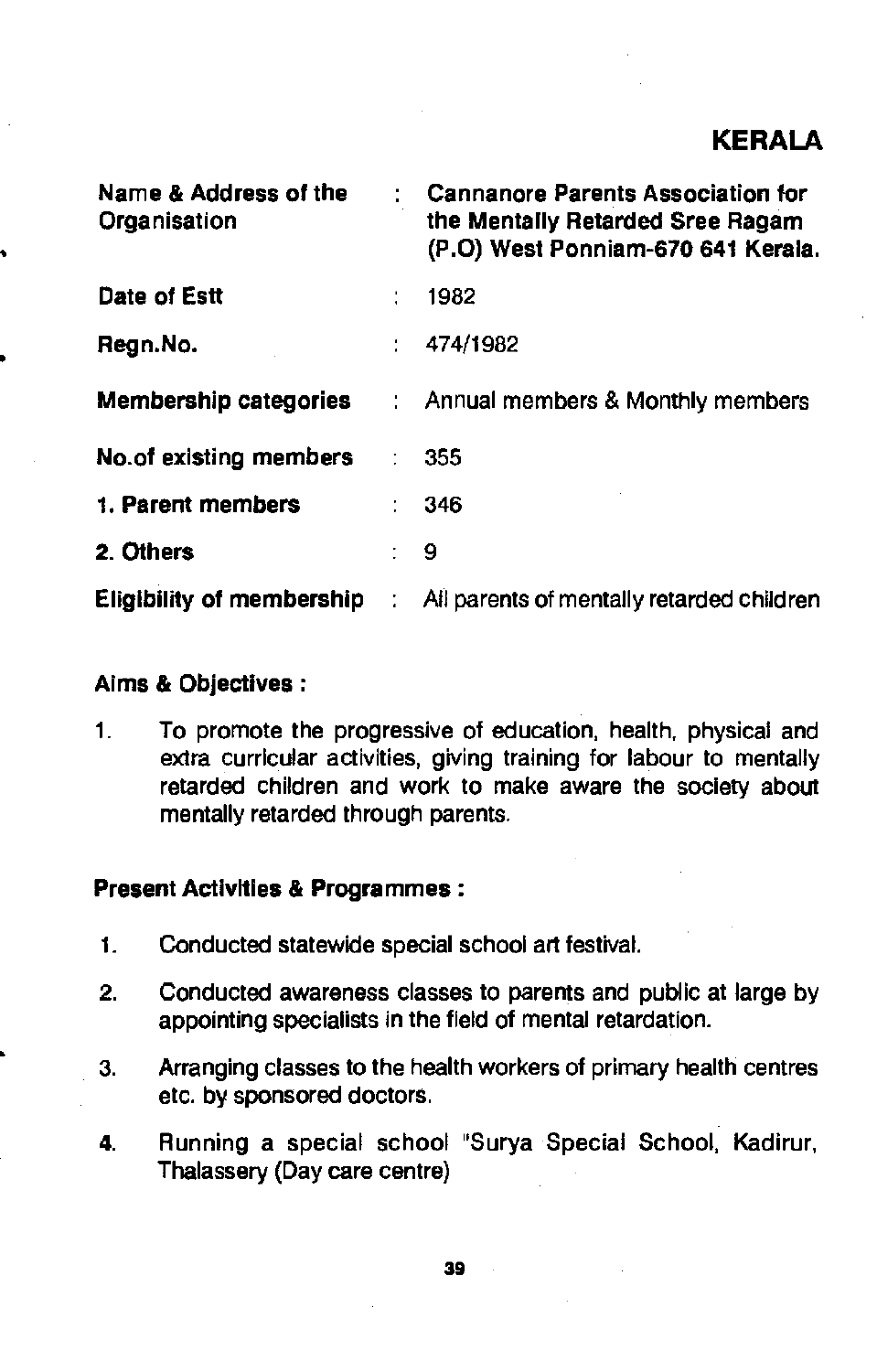## Future plans:

- 1. Planning to establish an organisation of State Level Parents Association by including Parent Training Associations of all special schools functioning in the State.
- 2. Trying to establish a Day Care cum Residential Centre (Residential Facility is only for orphan mentally retarded students.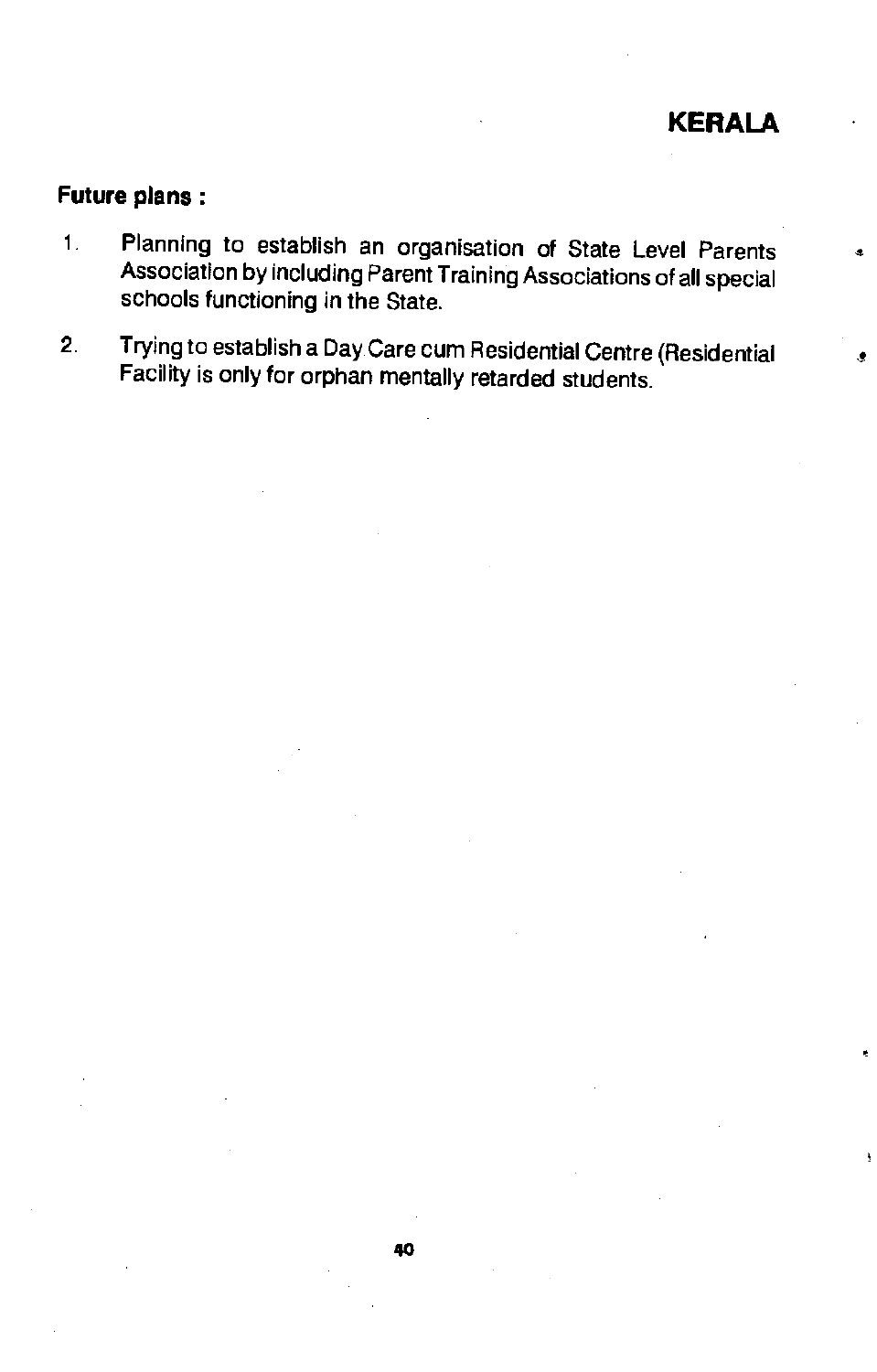KERALA

 $\frac{1}{2}$  ,  $\frac{1}{2}$  ,  $\frac{1}{2}$ 

| Name & Address of the<br>Organisation | <b>State Council for</b><br><b>ExceptionalChildren - A Federation</b><br>of Parents Association for the<br>Mentally Handicapped - Kerala<br>XLI/2303, Paramara Building,<br>Cochin-682018 |
|---------------------------------------|-------------------------------------------------------------------------------------------------------------------------------------------------------------------------------------------|
| <b>Date of Estt</b>                   | 12.10.1994                                                                                                                                                                                |
| Regn.No.                              | ER                                                                                                                                                                                        |
| <b>Membership categories</b>          |                                                                                                                                                                                           |
| No.of existing members                | : 10                                                                                                                                                                                      |
| (a) Parent Members                    | 4                                                                                                                                                                                         |
| (b) Others                            | 6                                                                                                                                                                                         |
| <b>Eligibility of membership</b>      |                                                                                                                                                                                           |

#### Aims & Objectives:

- a) To work for the utmost development of the mentally handicapped persons without any distinction of caste, creed or religion.
- b) To bring awareness among parents of the mentally handicapped and the society at large about the problems faced by mentally handicapped persons.
- c) To represent before the Government, various socio economic matters related to the mentally handicapped persons and their families for finding necessary solutions for the same.
- d) To safe guard human rights and social security for the mentally handicapped.

41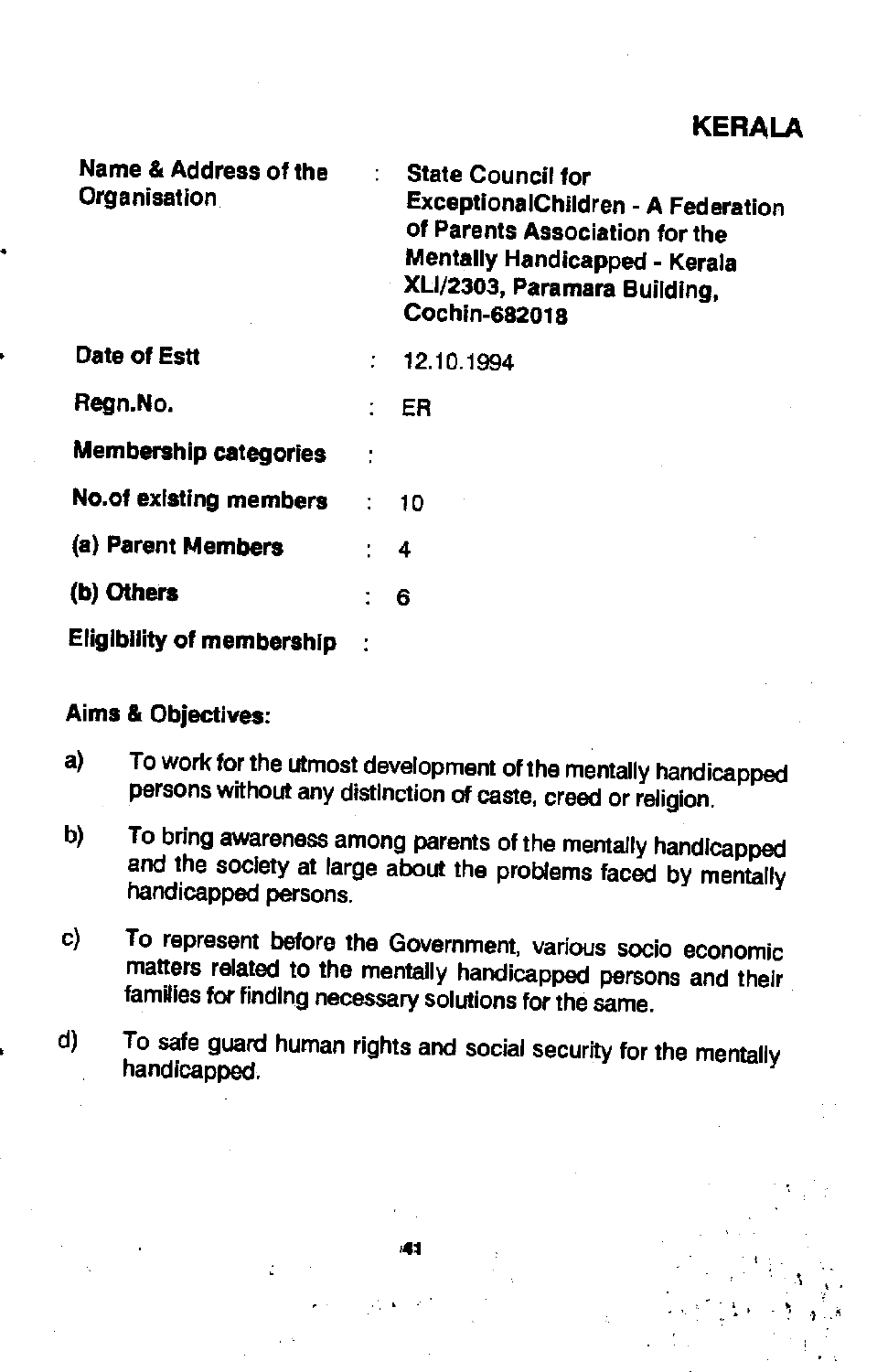## **KERALA**

 $\overline{a}$ 

Ý.

#### Present Activities & Programmes

- i) Raise funds to manage the activities of the council.
- ii) Acquire various assets including agricultural land, estate etc., for the purpose of generating income for carrying out aims of the Council.
- iii) Constitute and establish grants, scholarships, rewards and prizes for encouragement and development of the mentally handicapped.
- lv) Edit, print, publish and sell books, periodicals, souvenirs and other communication media in furtherance of the objectives of the Council.
- v) Organise and conduct meetings, seminars, conferences, debates etc., for the benefit of the members and other general public.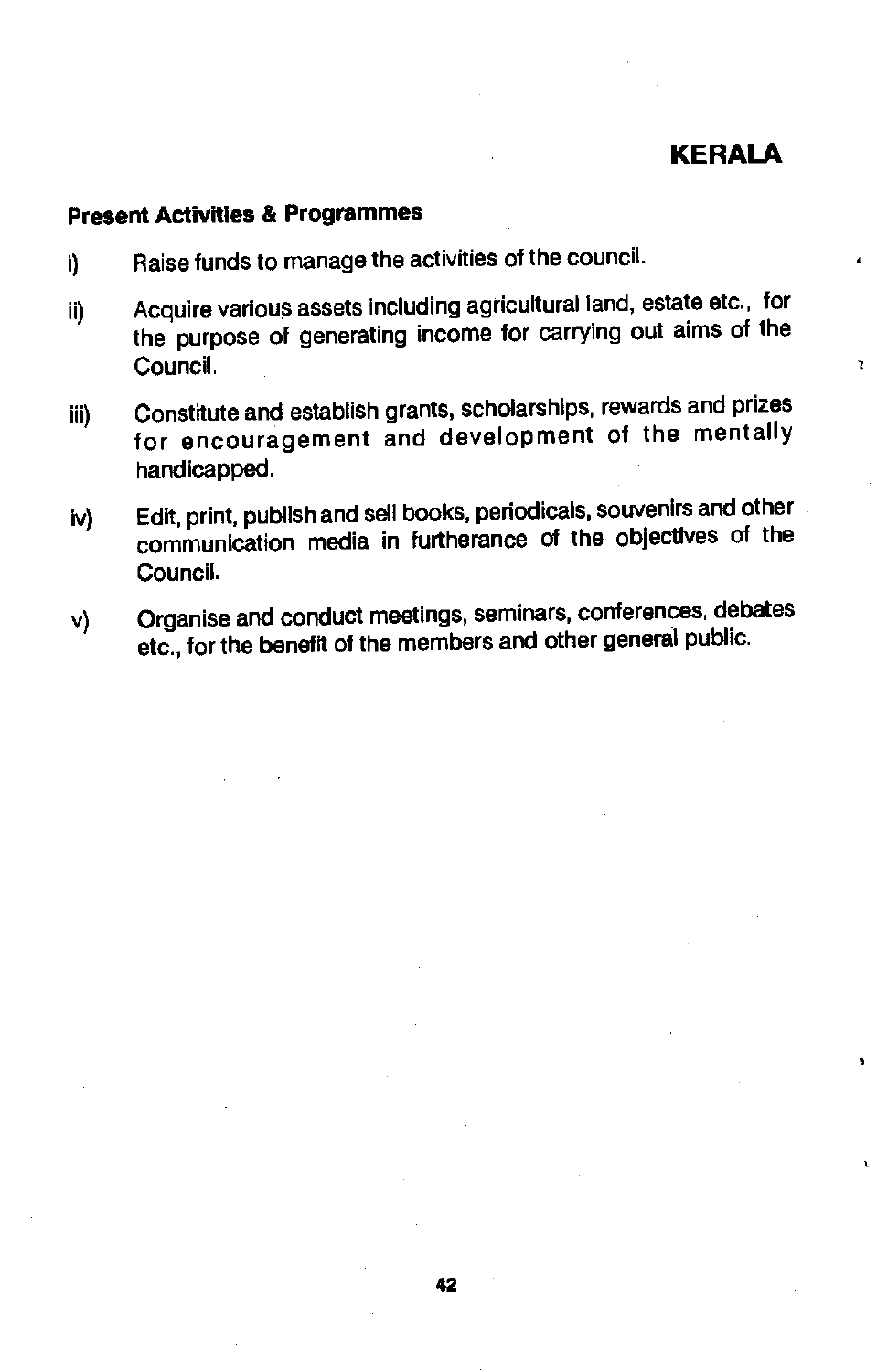# MADHYA PRADESH

| Name & Address of the<br>Organisation |   | Parents Association for the Welfare<br>of Mentally Handicapped Children<br>A-82, Padmanabh NagarNear Riy<br>Corssing, Govindpura, BHOPAL-23.                                           |
|---------------------------------------|---|----------------------------------------------------------------------------------------------------------------------------------------------------------------------------------------|
| Date of Estt                          |   | 1989                                                                                                                                                                                   |
| Regn.No.                              |   | Bhopal H-Div/471/91                                                                                                                                                                    |
| <b>Membership categories</b>          |   | : VIP Members, Life Members,<br>Respected Members and Common<br>Members.                                                                                                               |
| <b>No.of existing members</b>         |   | 150                                                                                                                                                                                    |
| (a) Parent Members                    |   | 126                                                                                                                                                                                    |
| (b) Others                            |   | 24                                                                                                                                                                                     |
| <b>Eligibility of membership</b>      | ÷ | He/She should be citizen of India.<br>Theone who will respect to the norms<br>and laws of the Association. Be of a<br>good moral character. He/She should<br>be above 20 years of age. |

#### Aims & Objectives:

×

 $\bullet$ 

 $\bullet$ 

Ļ

- 1. To realize and to accept him/her self.
- 2. To be on good terms with others.
- 3. To understand out side world.
- 4. To communicate with others.
- 5. To know that he/she is useful and want to be so.
- 6. To look after his/her person.
- 7. To realize and to live his/her own supernatural dimension.
- 8. to control his/her body while pursuing health and security.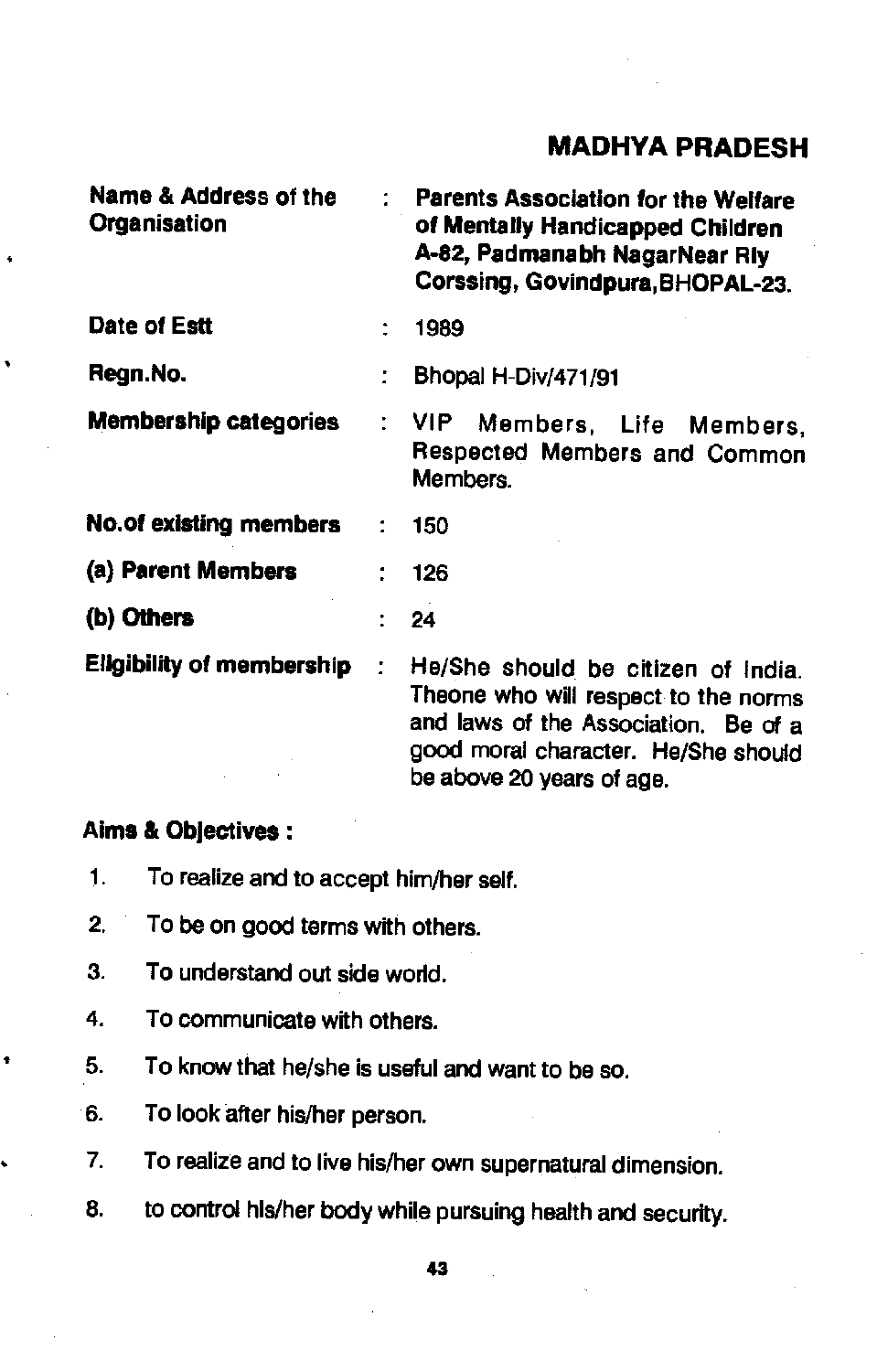## MADHVA PRADESH

- 9. To provide meaningful engagement to the mentally retarded child.
- 10. To teach them vocational skills and provide opportunity to them.
- 11. Improve living standards feel independent, secured and self confident.
- 12. Improve self image and self esteem.
- 13. Facilitate better and meaningful interpersonal interactions.
- 14. Enable them to interact better with others. Improve frustration tolerance levels.

## Present Activities & Programmes:

We provide professional intervention to mentally retarded children. Medical assessment and periodic check-ups are carried out by a panel of pediatricians, neurologists and orthopaedic surgeons. A programme of Physiotherapy, occupational therapy, speech therapy, special education, training In music, art dance, gardening, sports is also imparted. Parents and family counselling and guidance is also provided.

#### Future plans:

We intend to start from July 1994 a Pre-vocational and Vocational Training Centre to boys and Girls who attain the age of 15 years.

A project in this respect has already been submitted to Madhya Pradesh Government for financial help. We also intend to start In a small size handloom weaving project.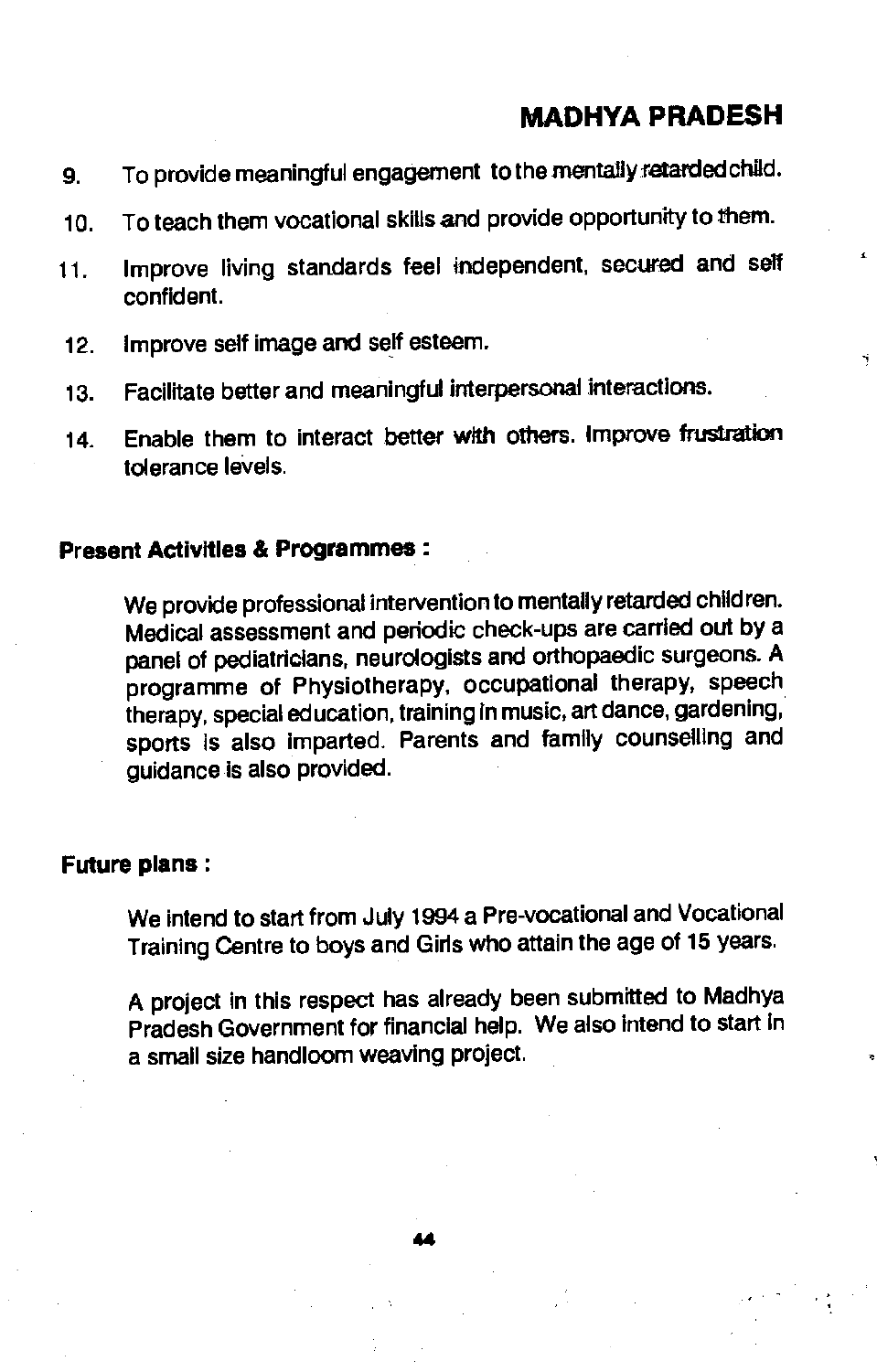## MADHYA PRADESH

| Name & Address of the<br>Organisation |                              | <b>Parents Association for the</b><br><b>Mentally Retarded children, Sneha</b><br>Sampada Vidyalaya School &<br><b>Training Centre for Mentally</b><br>Handicapped Children 32, Bunglow<br><b>Chowk, Old Guest House</b><br>Bhilainagar, Sector-8, Durg (M.P.) |
|---------------------------------------|------------------------------|----------------------------------------------------------------------------------------------------------------------------------------------------------------------------------------------------------------------------------------------------------------|
| Date of Estt                          |                              | 1992                                                                                                                                                                                                                                                           |
| Regn.No.                              |                              | 1558/93                                                                                                                                                                                                                                                        |
| <b>Membership categories</b>          |                              | Life membership, General membership<br>Protective members                                                                                                                                                                                                      |
| No.of existing members                |                              | : 50                                                                                                                                                                                                                                                           |
| (a) Parent Members                    |                              | 25                                                                                                                                                                                                                                                             |
| (b) Others                            |                              | 25                                                                                                                                                                                                                                                             |
| <b>Eligibility of membership</b>      | $\mathcal{L}_{\mathrm{max}}$ | Should have devotion for working<br>amongthese children and should pay<br>Rs.20/-per month as membership fee.                                                                                                                                                  |

#### Aims & Objectives:

 $\ddot{\phantom{1}}$ 

- 1. To provide educational and training for self-help opportunities for mentally retarded children.
- 2. To develop programme suitable for every mentally handicapped child.
- 3. To Implement the programmes developed using appropriate methods and matedals.
- 4. To prepare mentally retarded children for domestic skills, vocational training and integration in the community.
- 5. To give them jobs In which they can become experts.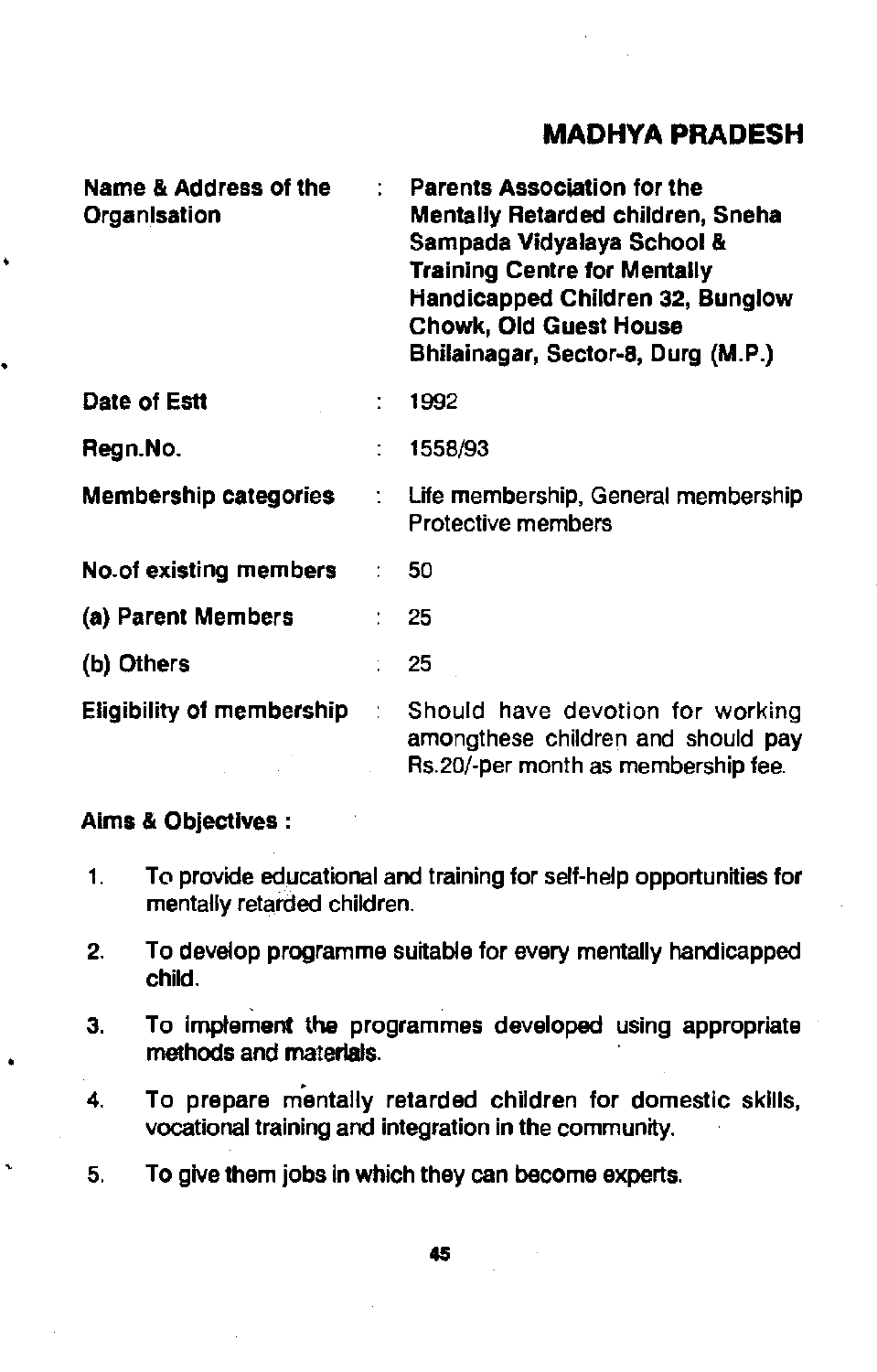MADHVA PRADESH

Ń,

6. To give shelter to those children who are neglected by parents or whose parents are no more to lookafter.

#### Present Activities & Programmes:

Providing self-help teaching, reading and writing English, Hindi and Maths. Sports activities, music and dance.

#### Future plans:

Planning to provide permanent shelter to mentally retarded children, and as per the training given to children, we would observe that in what type of work the child shows Interest and then put him under that particular work, get him trained and then find him suitable job.

Those children who are burden for parents, our Sanstha will take care of the child by putting him in Ashram run by us and take full care of the child as long as the child survives. Make him feel that it is his home.

To develop psychotherapy centre, counselling centre, and provide homeopathy treatment in the school.

Proposes to provide proper education, training, physiotherapy, medical treatment (Homeo & Naturopathy) Pre-vocational, Vocational training in candle making, handloom weaving, carpentry, chalk making and sewing.

To give suitable jobs to the handicapped persons after receiving proper training in relevant trades.

To develop Ashram in which old people will be kept to lookafter the children who have lost their parents and or are burden to their brothers and sisters. It will be a unique project in India.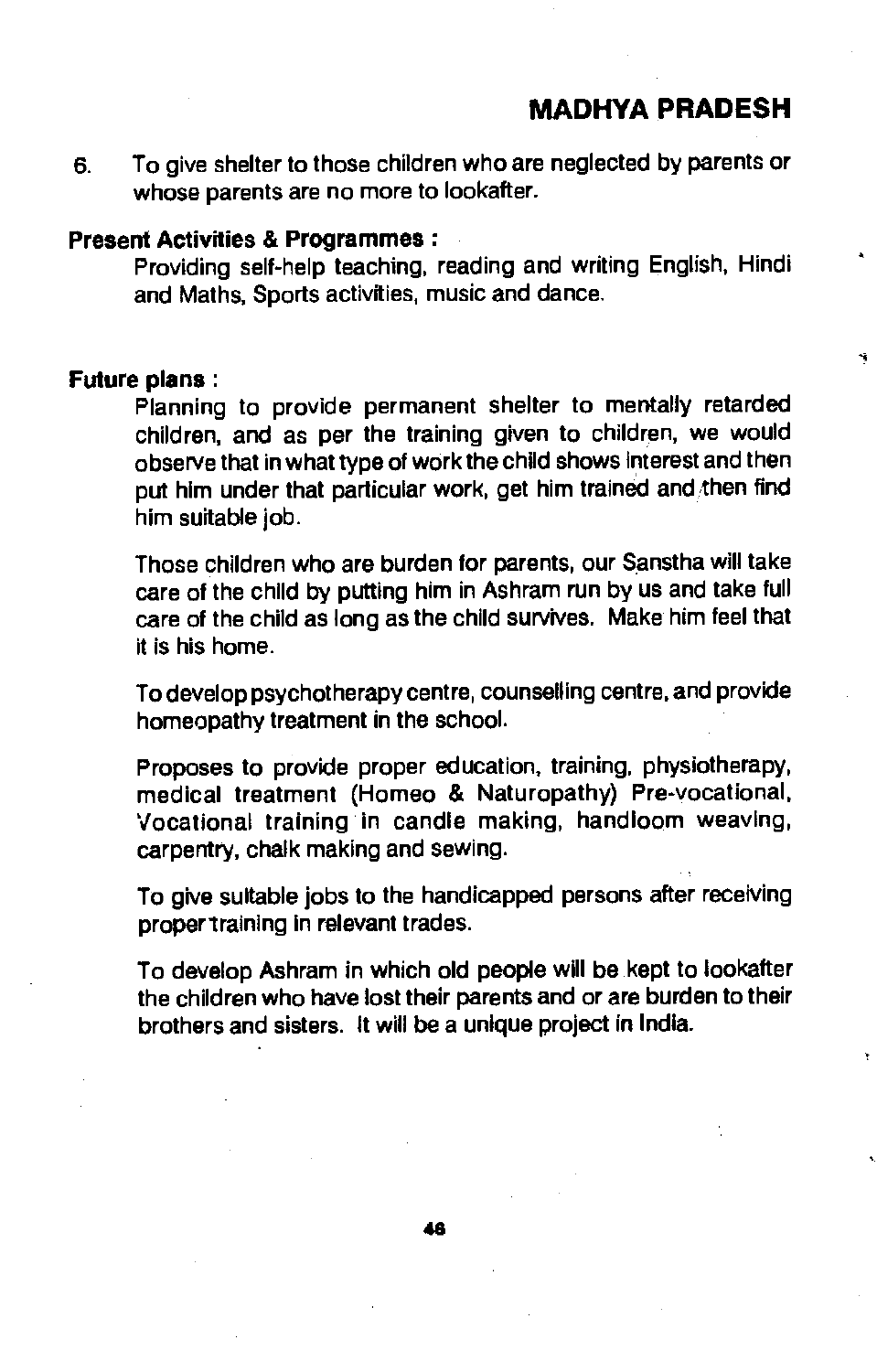| Name & Address of the<br>Organisation | : Association of Parents of Mentally<br>Retarded Children, 5A/14, Pareira<br>Nagar, Behind S.T. Workshop Agra<br>Road, Thane (W) 400 601. |
|---------------------------------------|-------------------------------------------------------------------------------------------------------------------------------------------|
| Date of Estt                          | 1990                                                                                                                                      |
| Regn.No.                              | $E/12772$ Bombay.                                                                                                                         |
| <b>Membership categories</b>          | : Ordinary members<br>Life members                                                                                                        |
| No.of existing members                | 140                                                                                                                                       |
| 1. Parent members                     | 130                                                                                                                                       |
| 2. Others                             | 10                                                                                                                                        |
| Eligibility of membership             | : Parents of mentally retarded children<br>and selected social workers.                                                                   |

#### Aims & Objectives:

- 1. To bring the parents of the mentally retarded under one organisation of their own to work for care, training, treatment and rehabilitation of the mentally retarded.
- 2. To identify institutions working in the field and to help them to strengthen their programmes so as to become more helpful to the mentally retarded. Also, to support efforts to start new institutions in the field.
- 3. To work with Government and the people to secure more help for the mentally retarded.
- 4. To establish a residential complex near Bombay for long term stay of the mentally retarded adults with full facilities for their care, training, treatment and rehabilitation in view of the absence of such services in or around Bombay.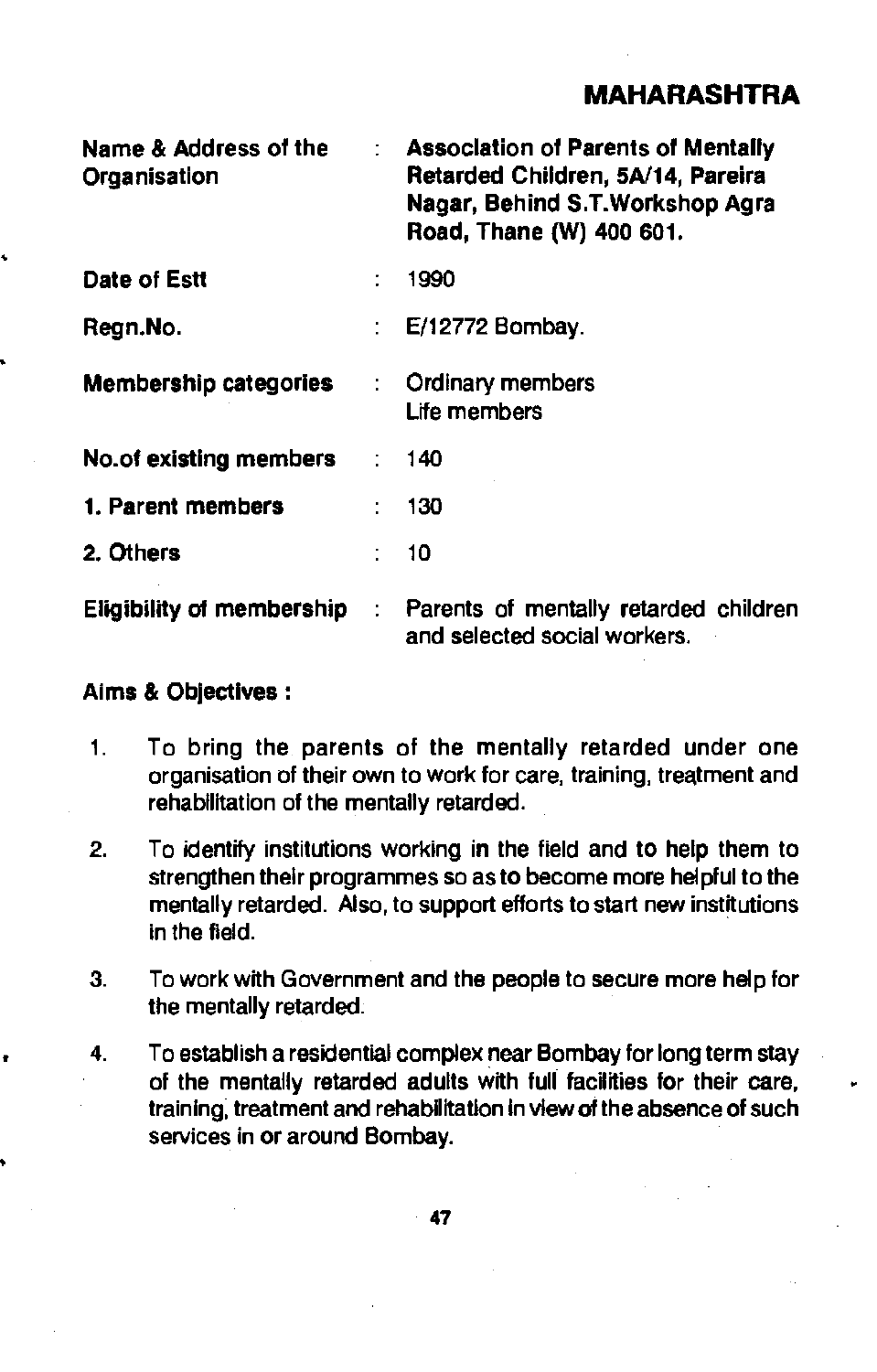$\lambda$ 

## Present Activities & Programmes:

- $1.$ Setting up ADHAR Residential Complex for 60 male and 25 female mentally retarded adults. The construction of the main structures is completed. Admissions are in progress and various services are being arranged and staff appointed.
- 2. Advocacy of the work for the mentally retarded. Various meetings, circulars are being issued for this purpose.
- 3. Collection ot funds for present commitments and future commitments through appeals for donations and personal meetings with senior executives of Industrial Houses and Major Public Trusts.

#### Future plans:

- $\mathbf{1}$ . Community Outreach Programme for four districts of Maharastra viz. Thane, Raigarh, Ratnagiri and Sindhudurg. Under this programme, an organiser (Trained Social Worker) will be appointed for each district who will Identify the families with mentally retarded person by contacting the Educational Institutions, Panchayatiraj Institutions and Social Workers, Community Leaders and other Social Organisations In the Districts. The aim would be to identify the families and organise parents to take up work for the mentally retarded. ADHAR has proved to be a success and it is proposed to relocate the same in these Districts thereby developing the services for the mentally retarded mostly family based and community based.
- 2. The plan is to set up a separate Home for the mentally retarded women on a separate plot of land little away from ADHAR. The existing structures of ADHAR are to be used for male MR's, even otherwise, a separate independent home for mentally retarded women is a need of the work and hence is being taken up as a future Project.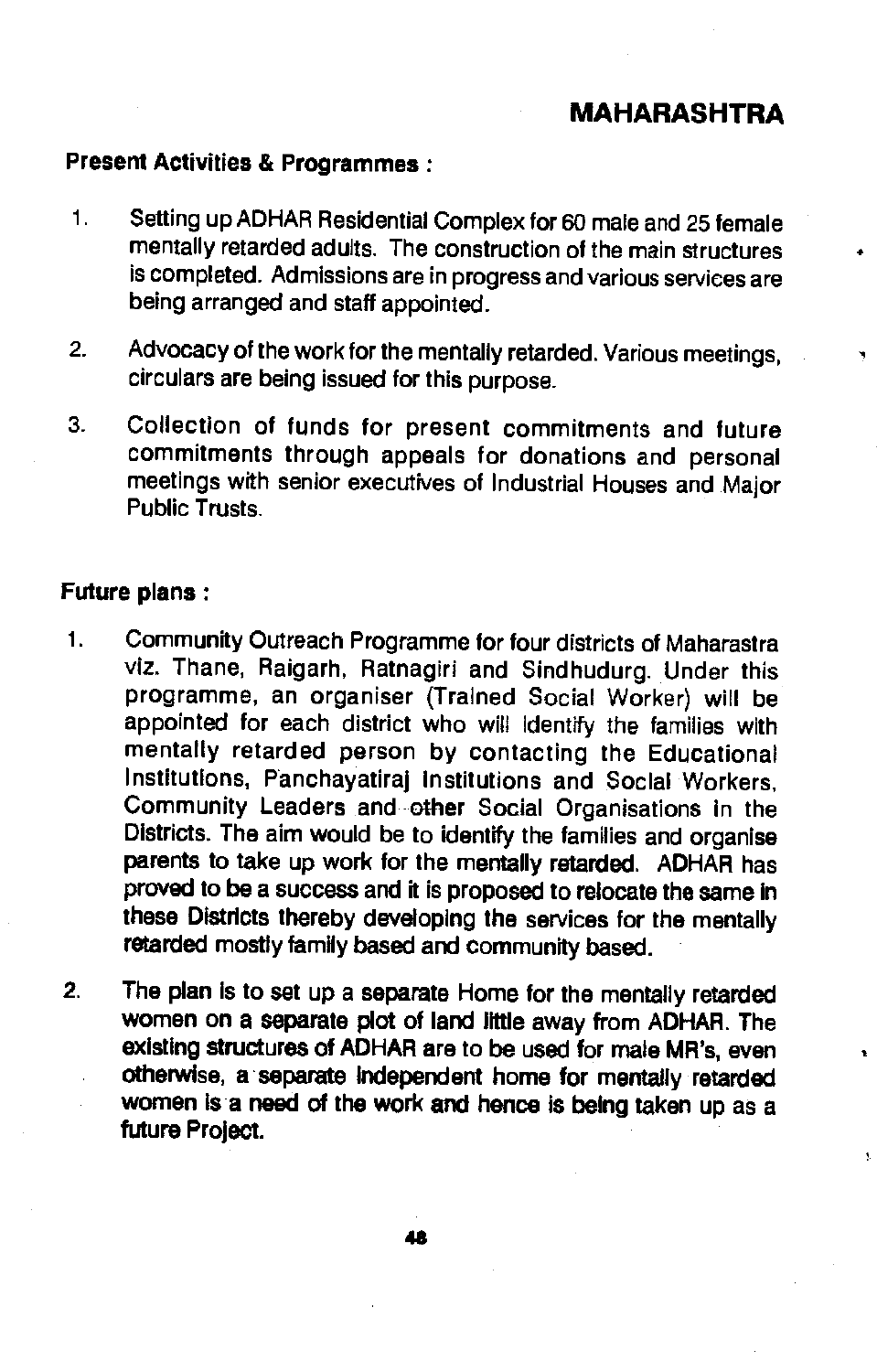| Name & Address of the<br>Organisation |    | : AWMH-PODS (Assn. for the welfare<br>of persons with mental handicap -<br><b>Parents of Down Syndrome) Hill</b><br>Road Clinic 102-B, Rizvi Palace,<br>Hill Road, Bandra Bombay-400 050. |
|---------------------------------------|----|-------------------------------------------------------------------------------------------------------------------------------------------------------------------------------------------|
| Date of Estt                          |    | 1988                                                                                                                                                                                      |
| Regn.No.                              |    |                                                                                                                                                                                           |
| <b>Membership categories</b>          | t. | Patron-2, Life-16, Ordinary-25                                                                                                                                                            |
| No.of existing members                |    | -43                                                                                                                                                                                       |
| (a) Parent Members                    |    |                                                                                                                                                                                           |
| (b) Others                            |    | --                                                                                                                                                                                        |
| <b>Eligibility of membership</b>      |    | All parents having a Down's child & any<br>interested professional/individual                                                                                                             |

#### Alms & Objectives

€

- 1. To offer emotional support, help and information to other parents. so that they function and make decisions in a positive and realistic frame of mind; and to help the familyto return to normal functioning as early as possible.
- 2. To help a Down's child reach his highest potential and become a useful member of society.
- 3. To promote, develop and Improve exchange of knowledge and practical experiences between parents, professionals and research institutions.
- 4. To build up a library and Information centre on Down's Syndrome.
- 5. To help create a fund/trust for the financial and physical welfare of these children who may be orphaned and in no position to defend for themselves.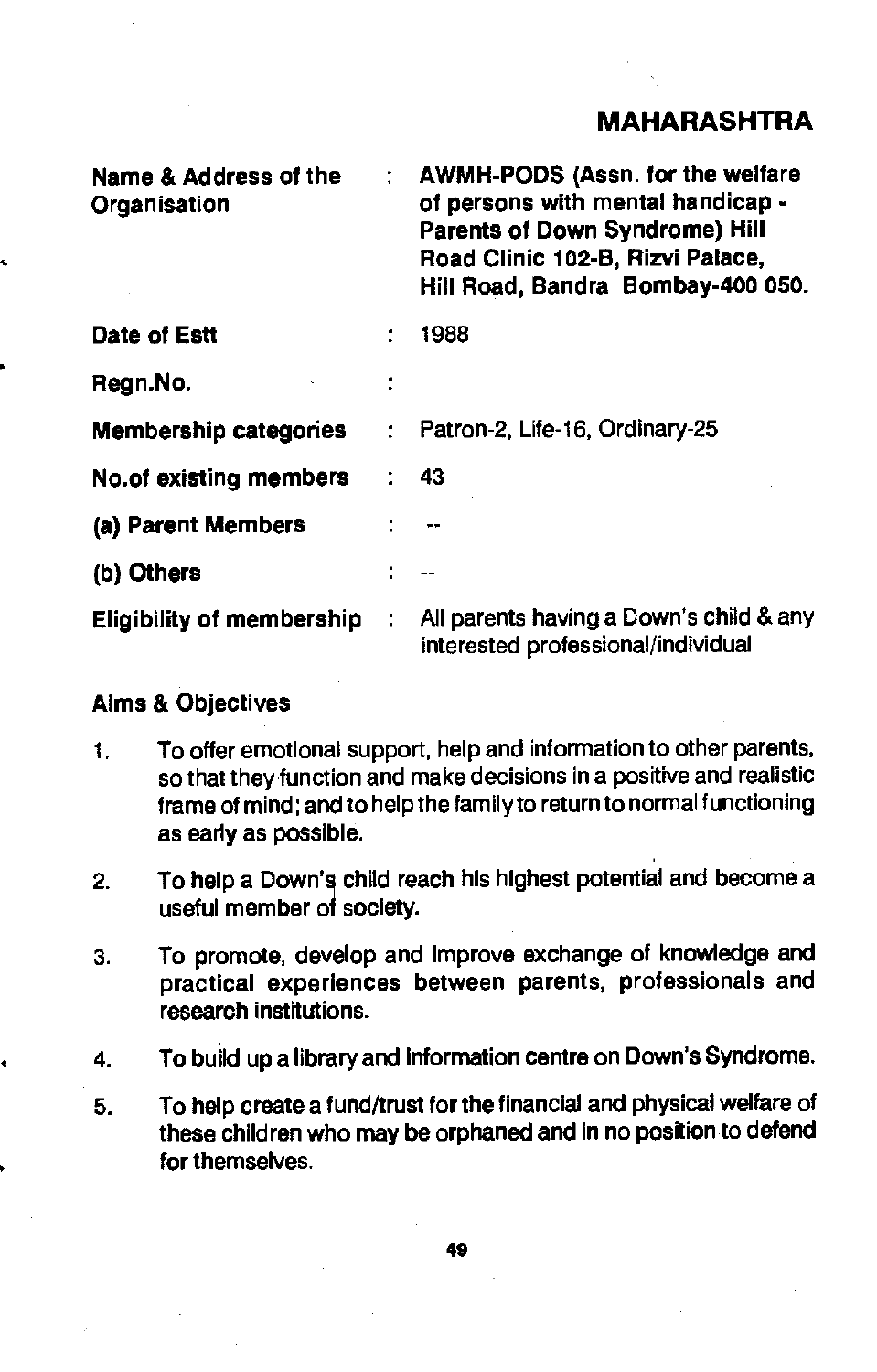6. To help build an institution for the welfare, training, research and rehabilitation of Down's individuals.

### Present Activities & Programmes

- 1. A monthly meeting, on the first sunday of the month at 4.30 p.m. at Holy Family Hospital, Bandra, Bombay-400 050.
- 2. Social Get-Togethers about 3 to 4 times a year.
- 3. Help each other in whatever way possible regarding up- bringing education, sickness of children, family problems and misunderstandings of parents. We call various professionals or parents to speak on various topics Involving a Down's Individual. So far we have had about 24 meetings.
- 4. We bring out a bi-monthly Newsletter and 10 issues have come out so far. We encourage our members to contribute articles on their personal experiences.
- 5. We have just started a new Parents Group in Convent of Jesus & Mary Special School, Byculla and the response there has been encouraging.

## Future plans:

- Starting a Group Life Insurance cum Savings Scheme for parents

- Workshop on education for Down's children.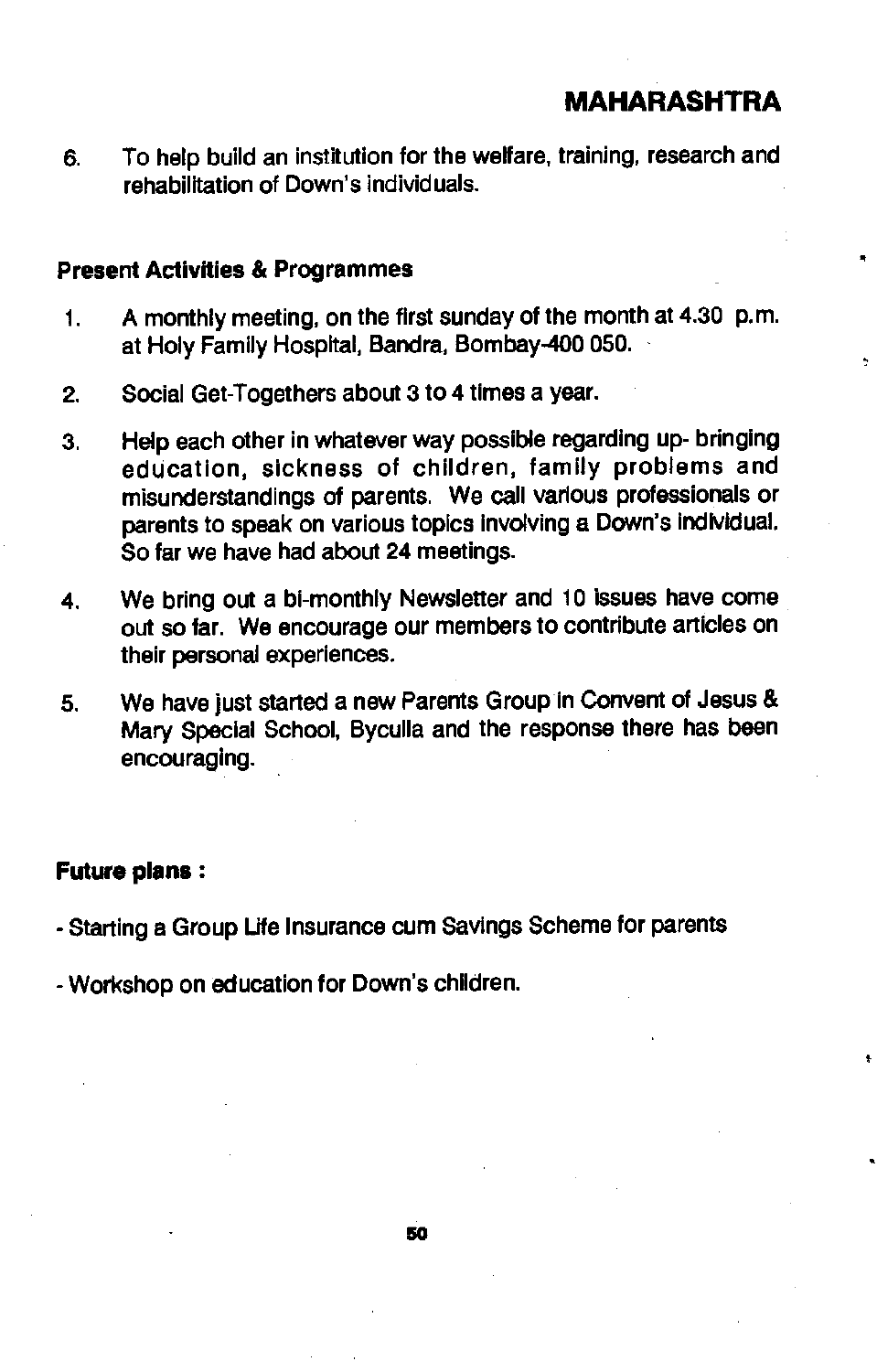| <b>Name &amp; Address of the</b><br>Organisation |               | Jai Vakeel Parents Welfare<br><b>Association C/o. Indotex Export</b><br>House Pvt Ltd "JASVILLE", Opp.<br><b>Liberty Cinema 9 Sir Vithaldas</b><br>Thackersey Road Bombay-400 020. |
|--------------------------------------------------|---------------|------------------------------------------------------------------------------------------------------------------------------------------------------------------------------------|
| Date of Estt                                     |               | : 2nd June, 1993                                                                                                                                                                   |
| Regn.No.                                         |               | : 21 of 1860                                                                                                                                                                       |
| <b>Membership categories</b>                     | $\mathbf{r}$  | Ordinary membership for parents only                                                                                                                                               |
| <b>No.of existing members</b>                    |               | 550                                                                                                                                                                                |
| (a) Parent Members                               | $\mathcal{L}$ | 550                                                                                                                                                                                |
| (b) Others : -                                   |               |                                                                                                                                                                                    |
| <b>Eligibility of membership</b>                 | $\mathcal{L}$ | Parents of the disabled and mentally<br>retarded children and retired staff.                                                                                                       |

#### Aims & Objectives

- (a) The specific purpose of constructing a "Custodial-cum-Special Care Home" for adults and children with mental handicap, by the research society and to build the same.
- (b) To manage, conduct and deveslop the said 'Dma's Home' as the Goveming Body of the Jaw Vakeel Parents' Welfare Association may from time to time think fit.
- (c) To care for, treat, and train the inmates housed in the 'Home' and to provide recreational and vocational/occupational facilities.
- (d) To establish and or to cooperate or join in establishing, throughout India, such 'Homes' for the life-time care and treatment and providing such other facilities, recreational; vocational, occupations, as may be necessary for the total well being.
- (e) To establish or to cooperate or join in carrying out research, establishing clinics, preferable attached to such schools where those chfldsren/adults who are mentally retarded may receive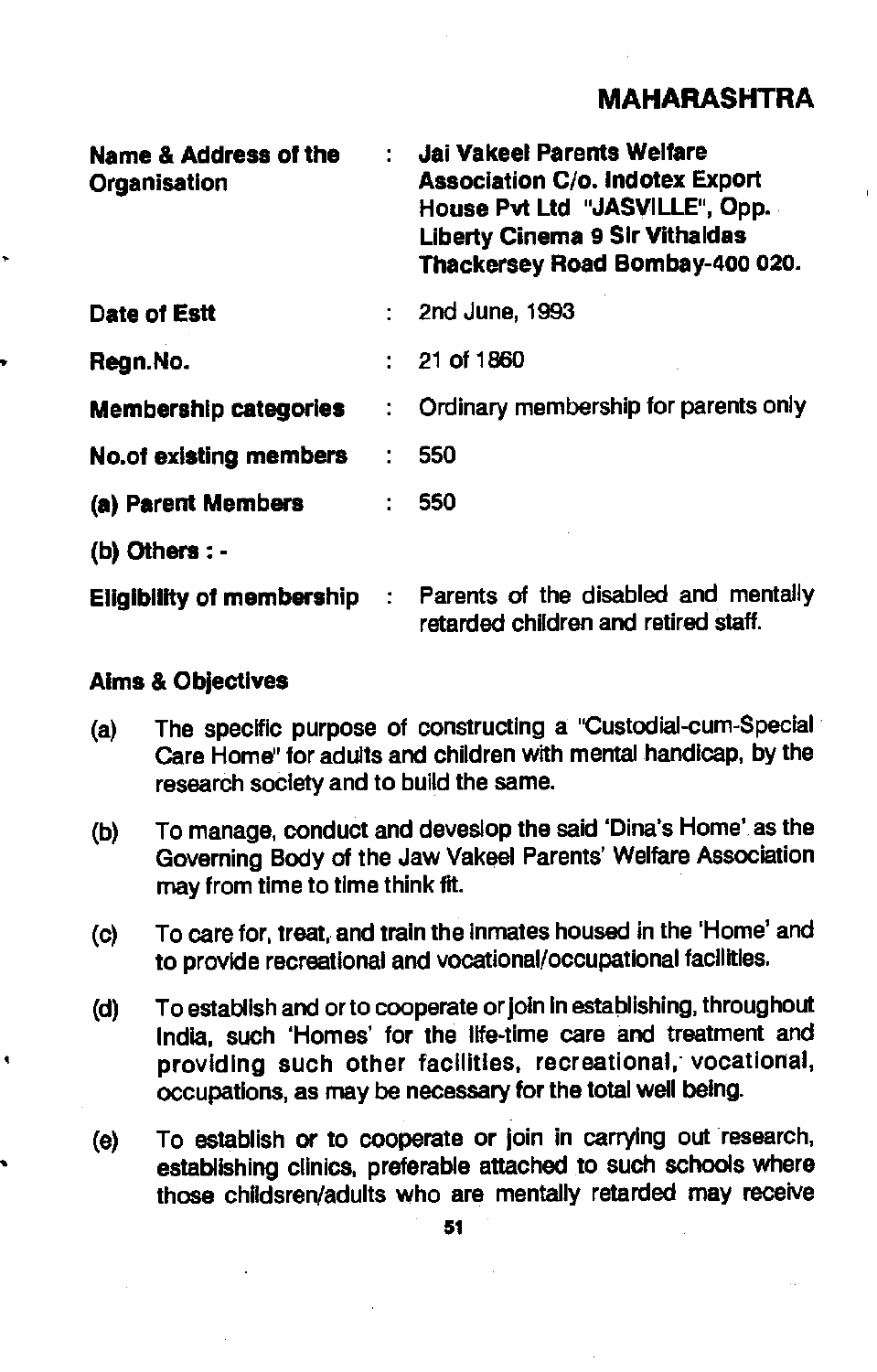treatment, medical, surgical, orthopaedic, physio- therapic, psychiatric, and otherwise.

- $(f)$  To seek recognition from Govesrnments State and Cesntral for purposes of Grant-in-Aid, and any other help and recognition which the Governments may be able to sanction from time to time within the Government policies prevalent from time to time.
- (g) To form, or take part in the formation of, and to become members of organisations, both in India and outside India, for purpose of carrying out Research and for the care, treatment, training and general welfare of mentally handicapped children.
- (h) to establish centres and other such 'Homes' may receive vocational training and to create job opportunities after training and to carry out research in the areas of training, job opportunities, placaement and in the potential for learning and performance of children and adults with mental handicap.
- (i) Generally to maintain touch with and be interested in securing rehabilitation of mentally handicapped children, with particular reference to such a them as have received treatment and training in any Institution;
- ) to create and stimulate interest in the public throught India and other countries, in the problems and care of children with mental handicap persons with mental handicap in gsenerai and for that purpose to enlist the services of or to collaborate with Institutions and individuals in India as also outside India interested in the problems and the rights of chIldren, adolescents and adults with mental handicap.

## Present Activities & Programmes

Building and custodial care, home for the handicapped and mentally retarded people.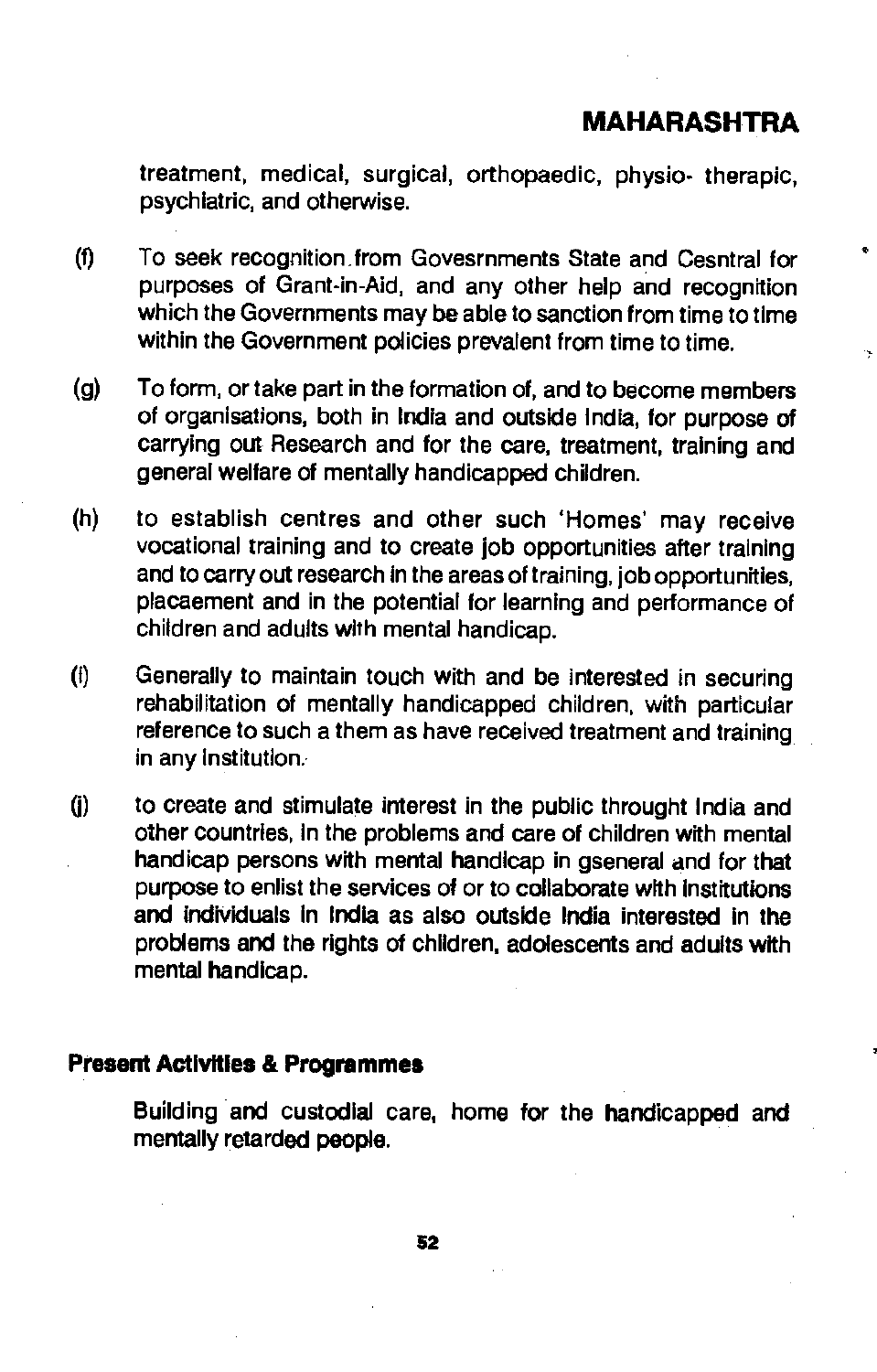| Name & Address of the<br>Organisation |                              | : Jai Vakeel Parents Welfare<br><b>Association C/o. Indotex Export</b><br>House Pvt Ltd "JASVILLE", Opp.<br>Liberty Cinema 9 Sir Vithaldas<br>Thackersey Road Bombay-400 020. |
|---------------------------------------|------------------------------|-------------------------------------------------------------------------------------------------------------------------------------------------------------------------------|
| Date of Estt                          |                              | $:$ 2nd June, 1993                                                                                                                                                            |
| Regn.No.                              |                              | $: 21$ of 1860                                                                                                                                                                |
| <b>Membership categories</b>          |                              | : Ordinary membership for parents only                                                                                                                                        |
| <b>No.of existing members</b>         |                              | 550                                                                                                                                                                           |
| (a) Parent Members                    |                              | 550                                                                                                                                                                           |
| (b) Others : -                        |                              |                                                                                                                                                                               |
| <b>Eligibility of membership</b>      | $\mathcal{L}_{\mathrm{eff}}$ | Parents of the disabled and mentally<br>retarded children and retired staff.                                                                                                  |

## Alms & Objectives

- (a) The specific purpose of constructing a "Custodial-cum-Special Care Home" for adults and children with mental handicap, by the research society and to build the same.
- (b) To manage, conduct and deveslop the said 'Dina's Home' as the Governing Body of the Jaw Vakeel Parents' Welfare Association may from time to time think fit.
- (c) To care for, treat, and train the inmates housed in the 'Home' and to provide recreational and vocational/occupational facilities.
- (d) To establish and orto cooperate or join in establishing, throughout India, such 'Homes' for the life-time care and treatment and providing such other facilities, recreational, vocational, occupations, as may be necessary for the total well being.
- (e) To establish or to cooperate or join in carrying out research, establishing clinics, preferable attached to such schools where those chiidsren/adults who are mentally retarded may receive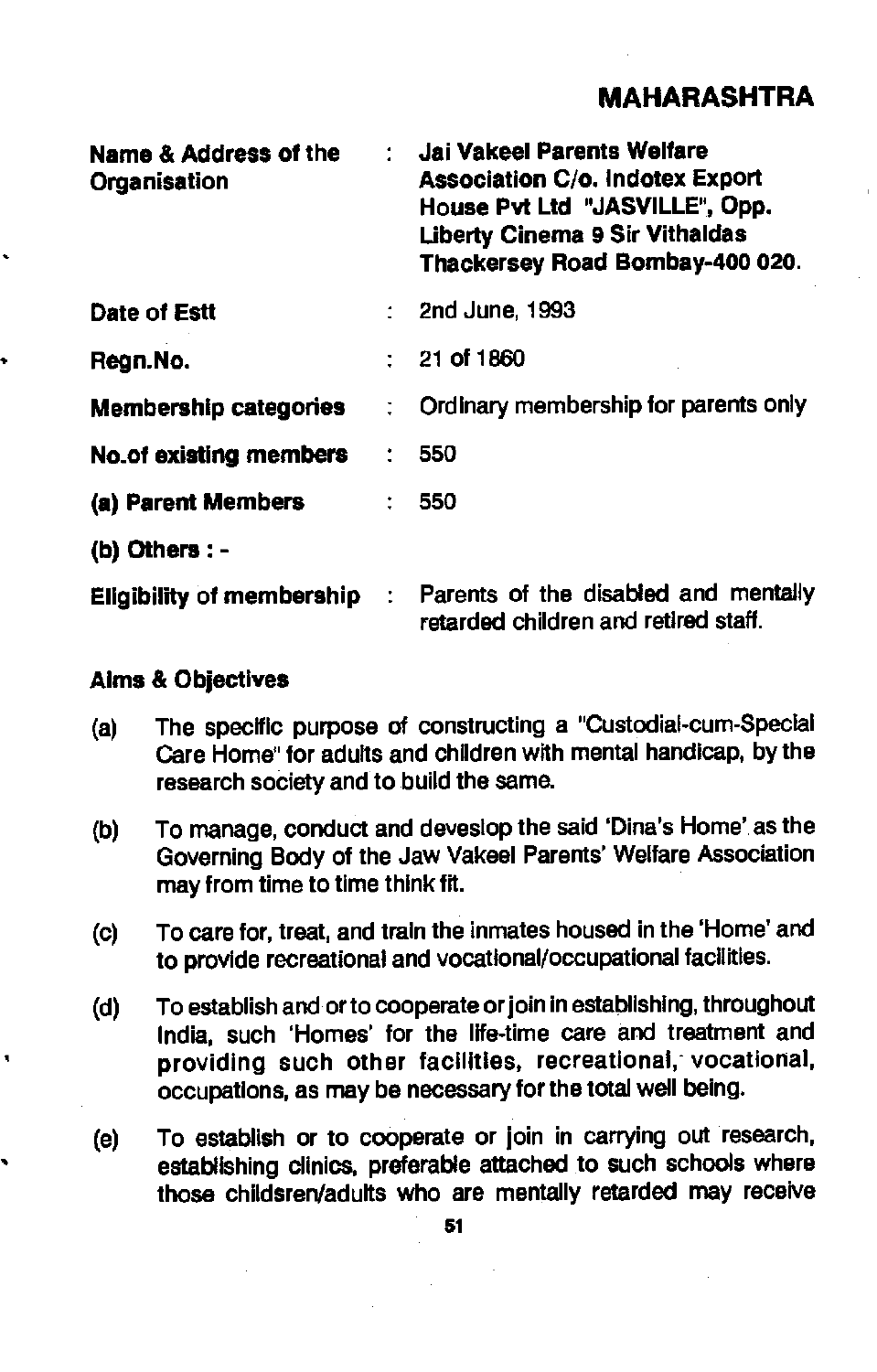Ÿ.

treatment, medical, surgical, orthopaedic, physio- therapic, psychiatric, and otherwise.

- (0 To seek recognition.from Govesrnments State and Cesntrai for purposes of Grant-in-Aid, and any other help and recognition which the Governments may be able to sanction from time to time within the Government policies prevalent from time to time.
- (g) To form, or take part in the formation of, and to become members of organisations, both in India and outside India, for purpose of carrying out Research and for the care, treatment, training and general welfare of mentally handicapped children.
- (h) to establish centres and other such 'Homes' may receive vocational training and to create job opportunities after training and to carry out research in the areas of training, job opportunities. piacaement and in the potential for learning and performance of children and adults with mental handicap.
- (i) Generally to maintain touch with and be interested in securing rehabilitation of mentally handicapped children, with particular reference to such a them as have received treatment and training. in any Institution.
- U) to create and stimulate interest in the public throught India and other countries, In the problems and care of children with mental handicap persons with mental handicap in gseneral and for that purpose to enlist the services of or to collaborate with institutions and individuals in India as also outside India interested in the problems and the rights of children, adolescents and adults with mental handicap.

## Present Activities & Programmes

Building and custodial care, home for the handicapped and mentally retarded people.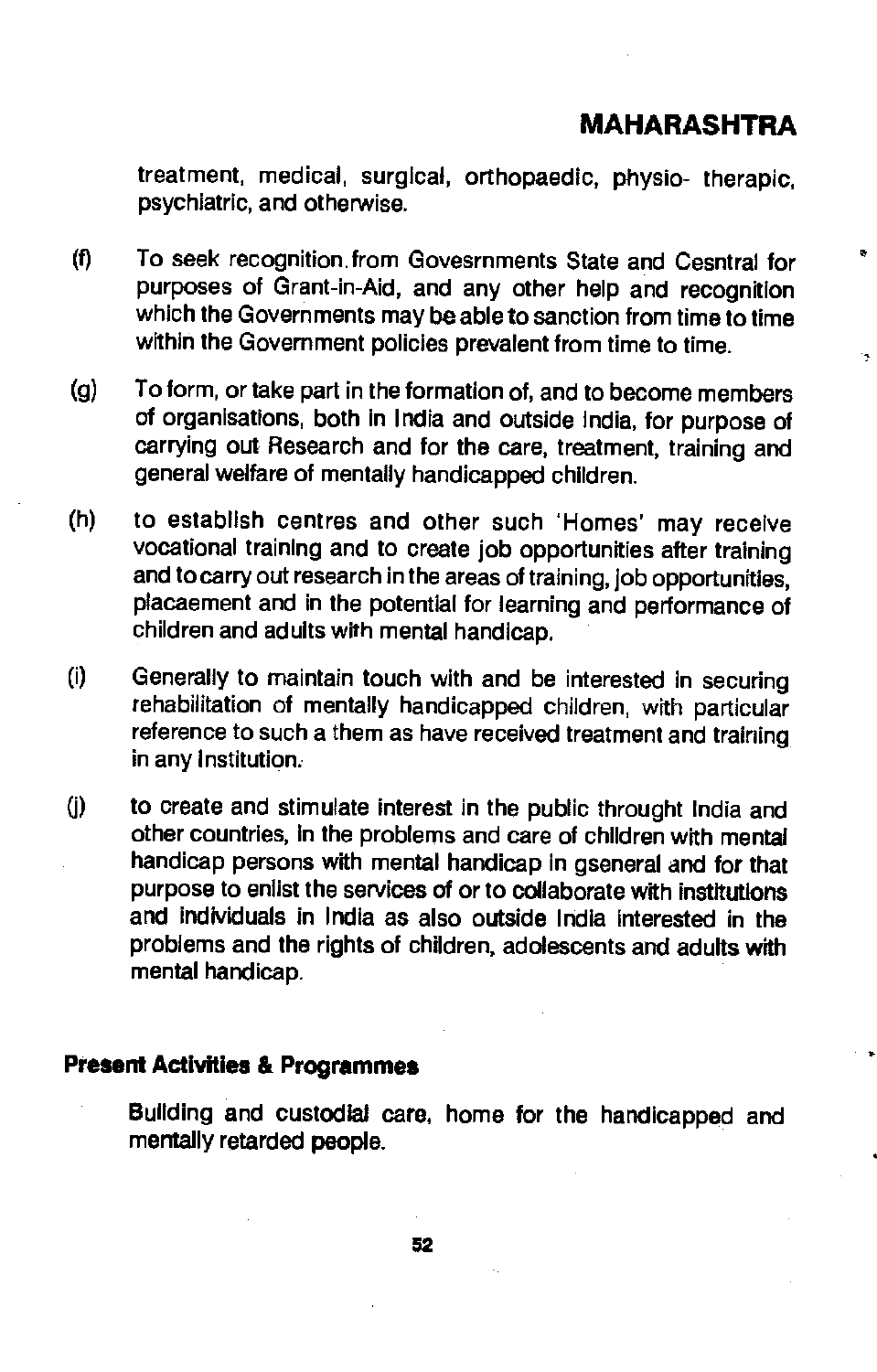## Future plans;

ī.

Building and custodial care, home for the handicapped and mentafly retarded people.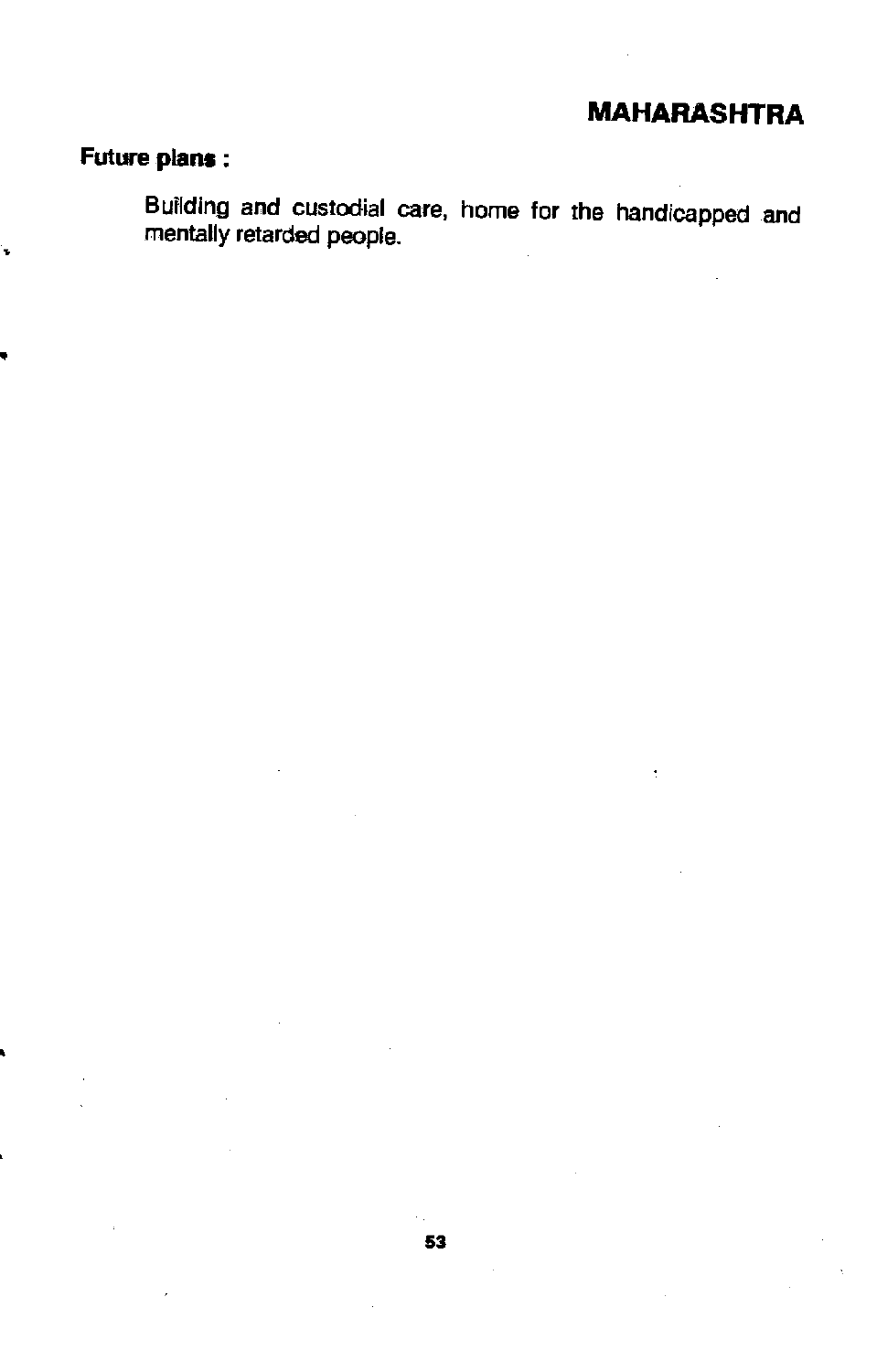| Name & Address of the<br>Organisation |                            | <b>SWEEKAR, Association of Parents</b><br>of Mentally Retarded Children 85,<br>RMS Colony Nagpur-440013. |    |
|---------------------------------------|----------------------------|----------------------------------------------------------------------------------------------------------|----|
| Date of Estt                          | $\frac{1}{2}$              | 1985 - F5275/MAH/368/85/Nagpur                                                                           |    |
| Regn.No.                              |                            |                                                                                                          | у. |
| <b>Membership categories</b>          | $\mathcal{L}^{\text{max}}$ | Parent Members, Associate Members<br>and Honorary members,                                               |    |
| <b>No.of existing members</b>         |                            | 136                                                                                                      |    |
| (a) Parent Members                    |                            | : 59                                                                                                     |    |
| (b) Others                            |                            | -77                                                                                                      |    |
| Eligibility of membership             | ÷                          | Any citizen can become a member                                                                          |    |

#### Aims & Objectives

- 1. To help the mentally retarded to lead a normal life
- 2. To help the parents and other members of the family of mentally retarded in solving their problems.
- 3. To establish sheltered vocational centres
- 4. To establish sheltered homes for the growth of mentally retarded
- 5. To help the mentally retarded in getting proper technical treatment
- 6. To promote academic and vocational training
- 7. To establish special recreational centres

έü  $A \cup C$ 

- 8. To promote study and research about mental retardation and allied subjects.
- 9. Strive to develop better public understanding regarding mental retardation.

54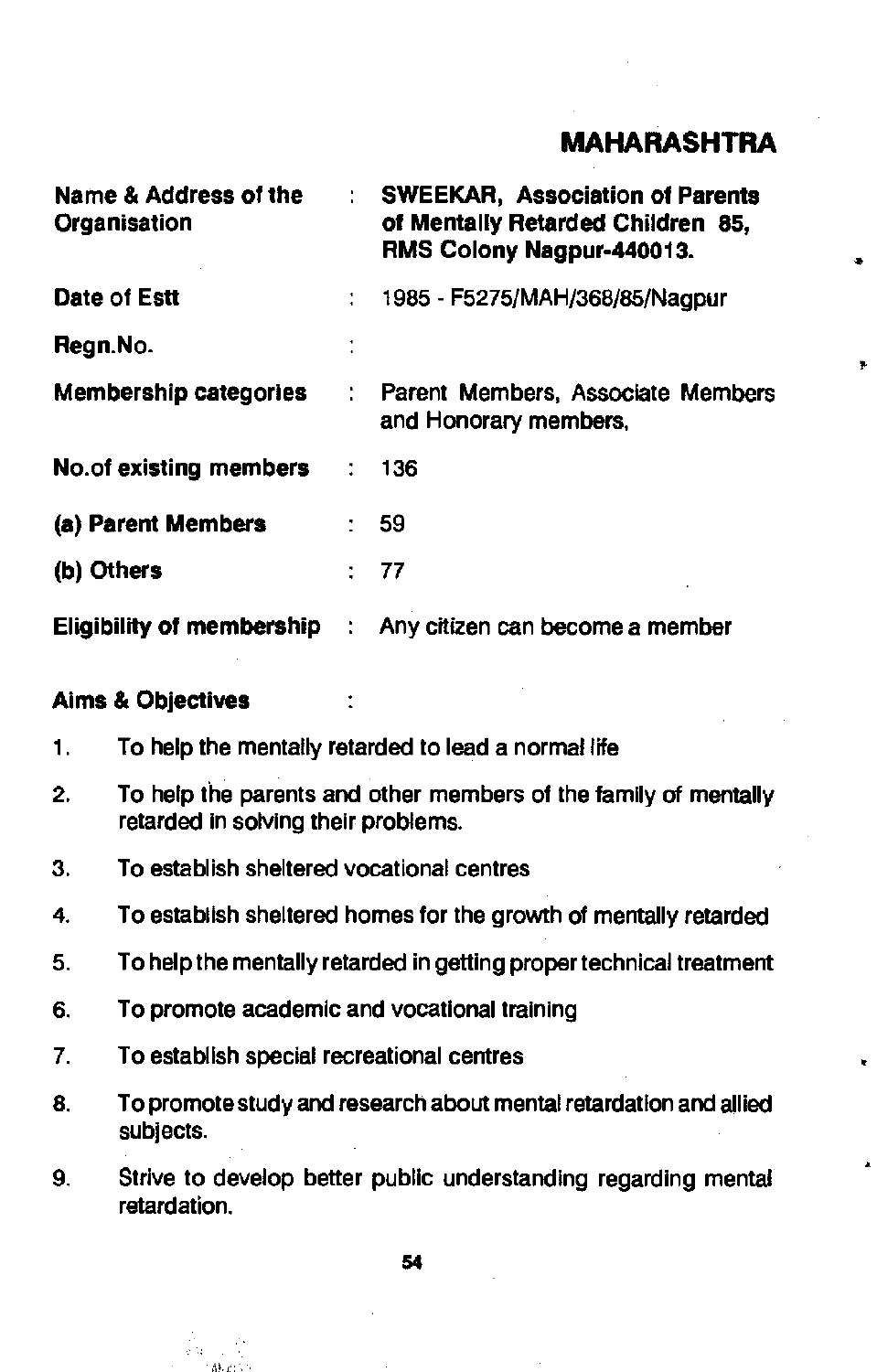#### Present Activities & Programmes

- 1. Eecuting tunds for running day-care centres
- 2. Arranging informative centres for the parents
- 3. Arranging inter-school competitions
- 4. Educating members & parents regarding Govt.facilities

## Future plans:

- 1. To construct shelter home for mentally retarded who have no relatives
- 2. To start research and diagnostic Centre
- 3. To procure place for above
- 4. To run a workshop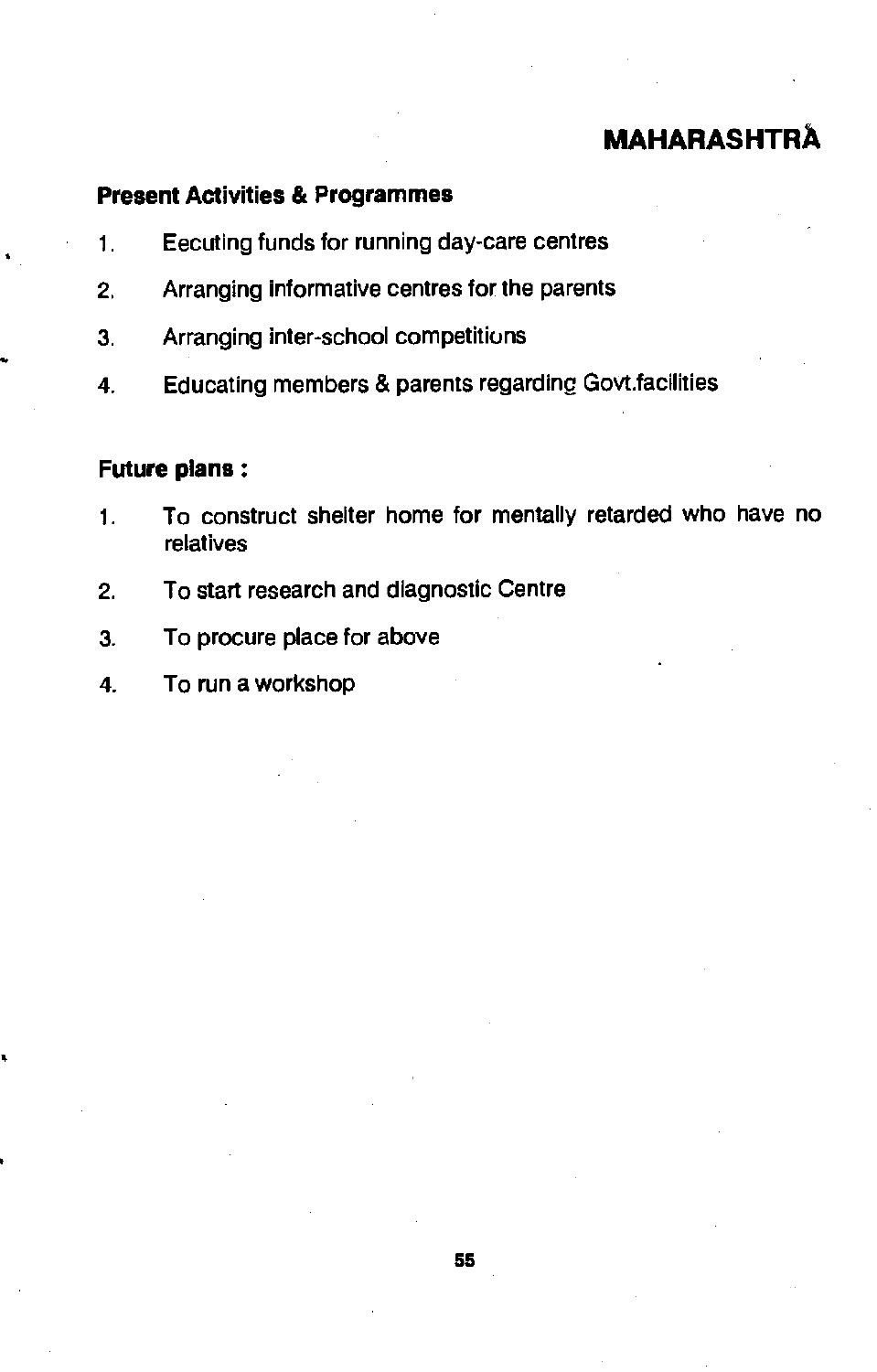| Name & Address of the<br>Organisation |                             | : UMED PARIWAR A/7, Advaitanand<br>Society 1221, Sadashiv Peth,<br>Pune - 411 030 |   |
|---------------------------------------|-----------------------------|-----------------------------------------------------------------------------------|---|
| Date of Estt                          |                             | 1990                                                                              | ٠ |
| Regn.No.                              | $\ddot{\cdot}$              | Bombay Public Trust Act No. F/5934/89<br>Pune                                     |   |
|                                       |                             | Membership categories :: General, Special, Life & Patron                          |   |
| No.of existing members                | $\mathcal{L}^{\mathcal{L}}$ | About 400                                                                         |   |
| <b>Eligibility of membership</b>      | $\mathcal{L}_{\mathcal{A}}$ | Parents of mentally retarded children<br>and others                               |   |

## Aims & Objectives:

- 1. To set up Research & Development Centre
- 2. Rehabilitation
- 3. Help & guide for proper medical treatment, education and training
- 4. Establish and conduct educational institutions, training centres, workshops
- 5. Organise training programmes, workshops, seminars for teacherssocial workers and parents.
- 6. Set up Industrial training centres
- 7. Develop Rehabilitation forms
- 8. Exchange experiences with the institutions set up for mentally Retarded and cerebral palsied children
- 9. Develop parents association a District and State levels
- 10. Publish House journals & periodicals

S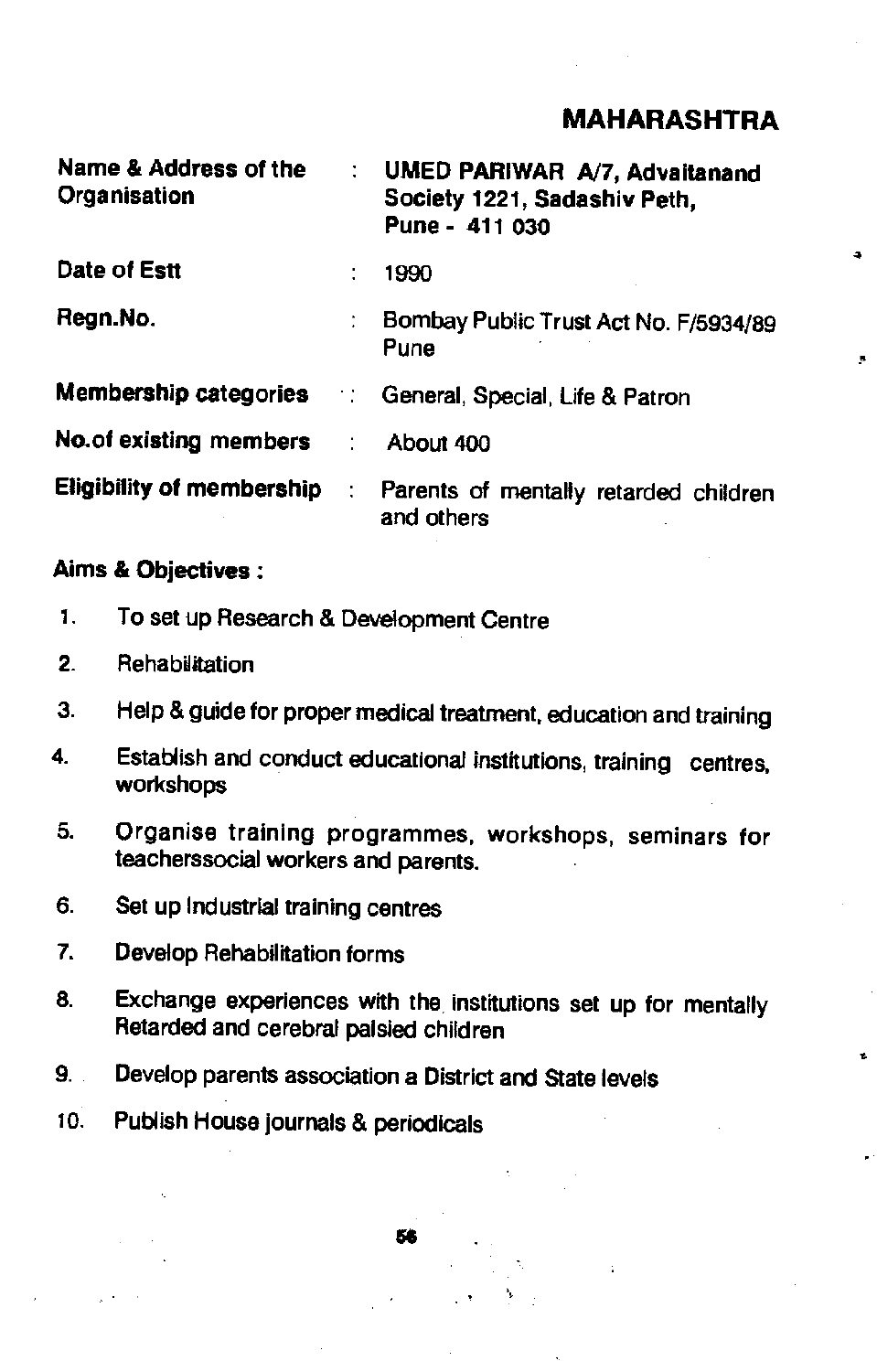# Present Activities & Programmes:

- 1. Regular meetings to exchange experiences and problems.
- 2. Holiday 'Day care centres'
- 3. Lectures from experts and professionals
- 4. Planning and organisation of state level conferences
- 5. Publication of useful bool-lets

## Future plans:

- 1. Rehabilitation centres
- 2. Farm projects
- 3. Infra-structure for education, training, medical faciities and houses for mentally retarded and cerebral palsied children to take care after their parents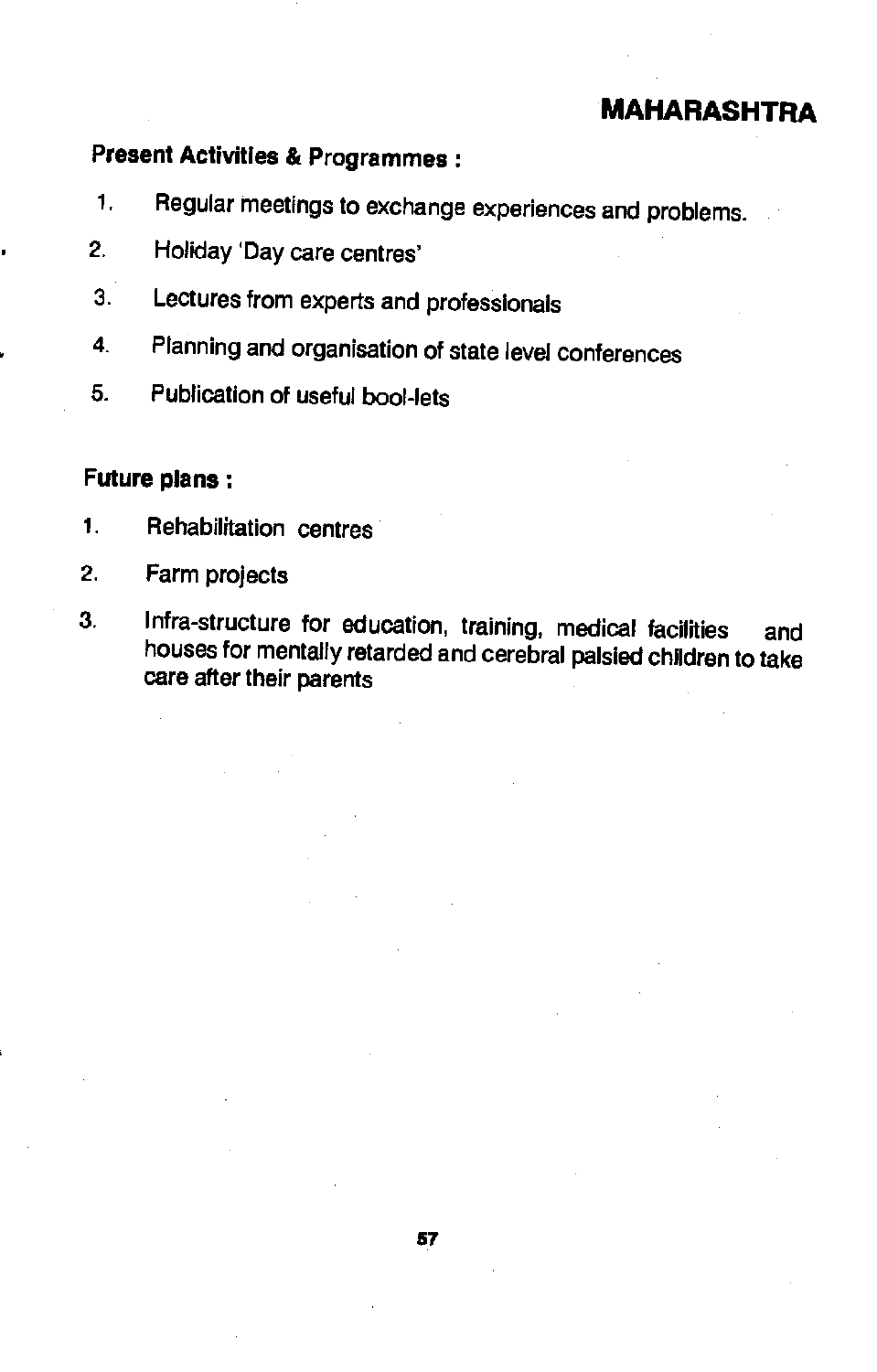# **MANIPUR**

| Name & Address of the<br>Organisation |                             | Parents Association for the<br><b>Mentally Handicapped Manipur</b><br>Keishamthong Top Lane,<br>Imphal-795001.<br>а |
|---------------------------------------|-----------------------------|---------------------------------------------------------------------------------------------------------------------|
| Date of Estt                          |                             | 12th December, 1993                                                                                                 |
| Regn.No.                              | ÷                           |                                                                                                                     |
| Membership categories                 |                             | Ordinary/Life/Patron etc.                                                                                           |
| No.of existing members                |                             | 80                                                                                                                  |
| (a) Parent Members                    |                             | -72                                                                                                                 |
| (b) Others                            | ÷                           | 8                                                                                                                   |
| <b>Eligibility of membership</b>      | $\mathcal{L}_{\mathcal{A}}$ | Parents and guardians of mentally<br>retarded persons and sympathisers                                              |

#### Aims & Objectives

- 1. To create public awareness for the cause, prevention and rehabilitation of the mentally retarded children by organising literary programmes, seminars, workshops, conferences, training programmes and publications, etc.
- 2. To organise common platforms at suitable centres to look after the mentally retasrded particularly in the far-flung parts and rural areas of the state.
- 3. To look after the better service conditions of teachers, guardians and parents of the mentally handicapped persons.
- 4. to make the mentally retarded self sufficient, self reliant and make them worthy citizens of the society.

#### Present Activities & Programmes

(a) Group discussions and contacts with relevant agencies for future plans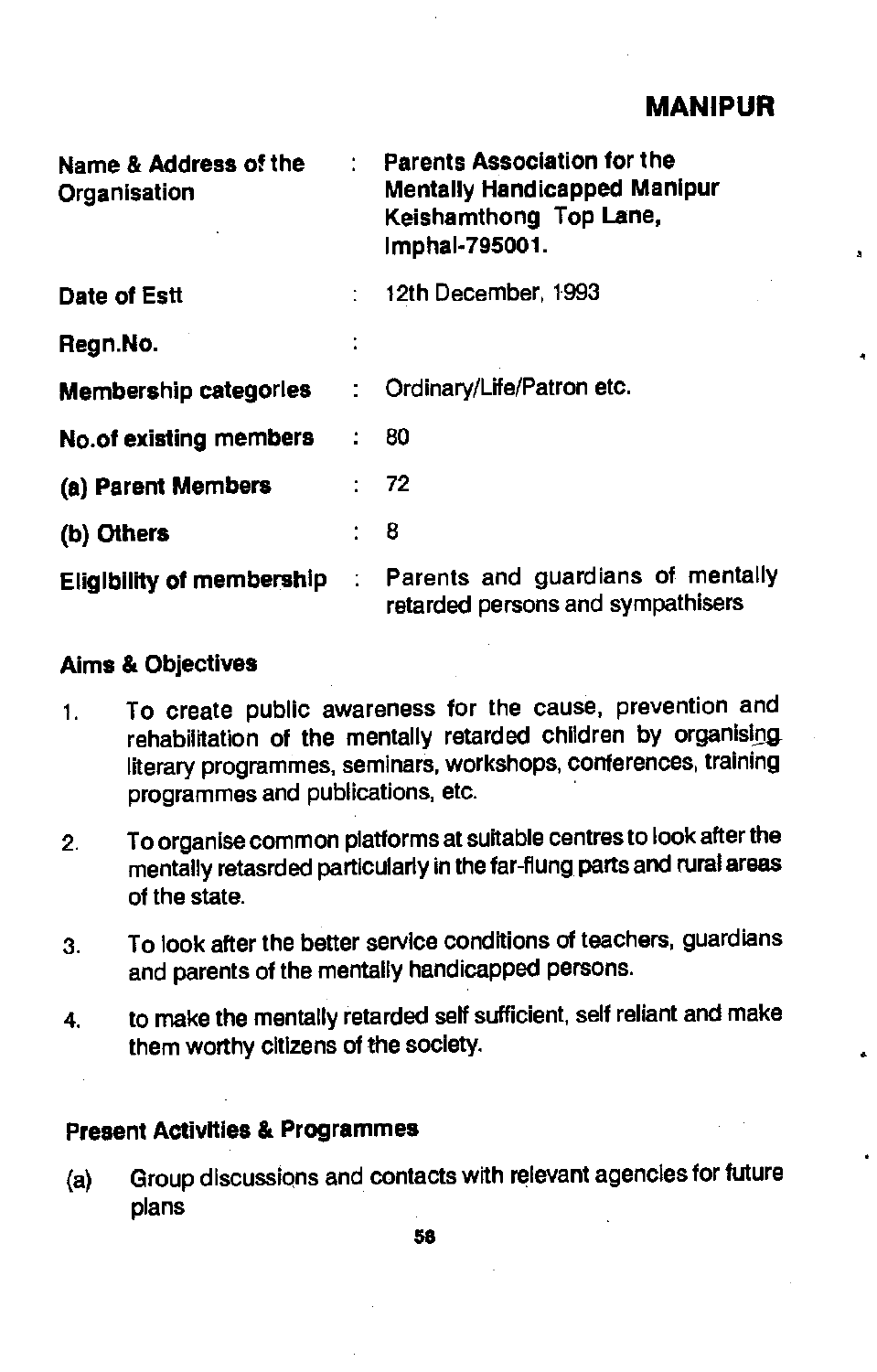## MANIPUR

(b) Organising public awareness programmes.

## Future plans:

 $\mathbf{I}$ .

- 1. To make the organisation an apex body through representation of members drawn from the different parts of the state.
- 2. To conduct epidemiological study of mentally retarded persons in the state
- 3. To establish special schools/rehabilitation centres for various categories of mentally retarded persons in the state.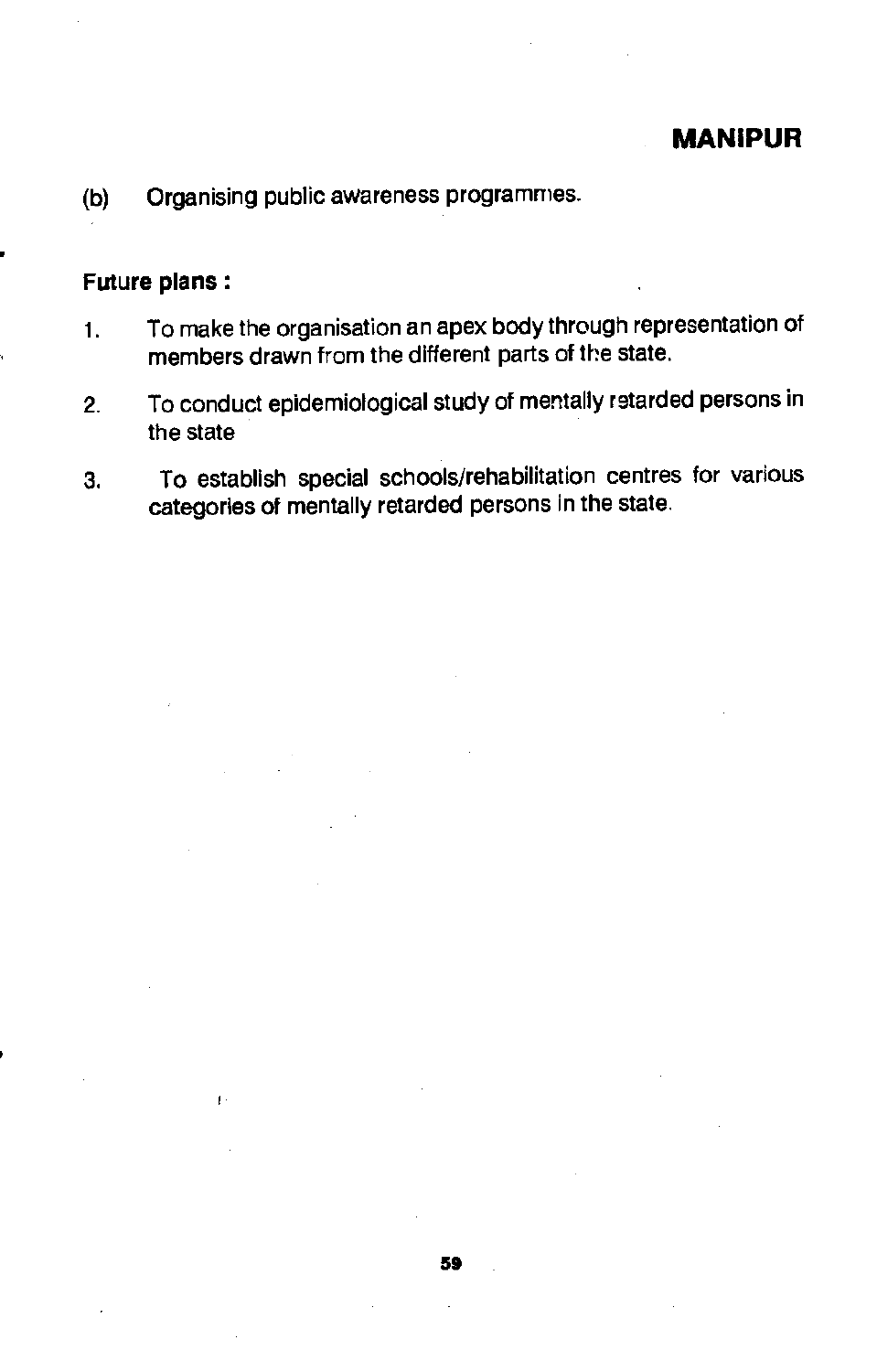| Name & Address of the<br>Organisation |   | <b>Orissa Association of Parents with</b><br>Special Children Qr.No.A/2,<br>Sisubhavan Complex Chandini<br>s.<br>Chowk, Cuttack-753002, Orissa                                                                                                               |
|---------------------------------------|---|--------------------------------------------------------------------------------------------------------------------------------------------------------------------------------------------------------------------------------------------------------------|
| <b>Address for</b><br>correspondence  |   | : Mr.Y.S.Murthy Secretary-cum-<br>Ł<br>Orissa Association of<br>Treasurer<br>Parents with Special Children Dutta<br>Tota, Puri-752002 Orissa                                                                                                                 |
| Date of Estt. & Regn No.              | ÷ | 1992-19448/62 of 93-94                                                                                                                                                                                                                                       |
| <b>Membership categories</b>          |   | Annual Members, Life Members,<br>Institutional members Patrons                                                                                                                                                                                               |
| <b>No.of existing members</b>         |   | Annual: 65<br>Life: 3<br>Institutional: 1<br>Patrons: nil Total: 69                                                                                                                                                                                          |
| (a) Parent Members                    |   | 59                                                                                                                                                                                                                                                           |
| (b) Others                            |   | 10                                                                                                                                                                                                                                                           |
| <b>Eligibility of membership.</b>     |   | Membership is open to all the parents of<br>Special Children and all other<br>individuals, professionals, social<br>workers who are actively interested in<br>the aims & objectives of the Association<br>irrespective of caste, creed, religion and<br>sex. |

## Aims & Objectives:

- 1. To enlist the already Identified special children in Orissa.
- 2. To identify the unidentified.
- 3. To create awareness on the handicapped and mental retardationand its allied problems amongst the public and parents.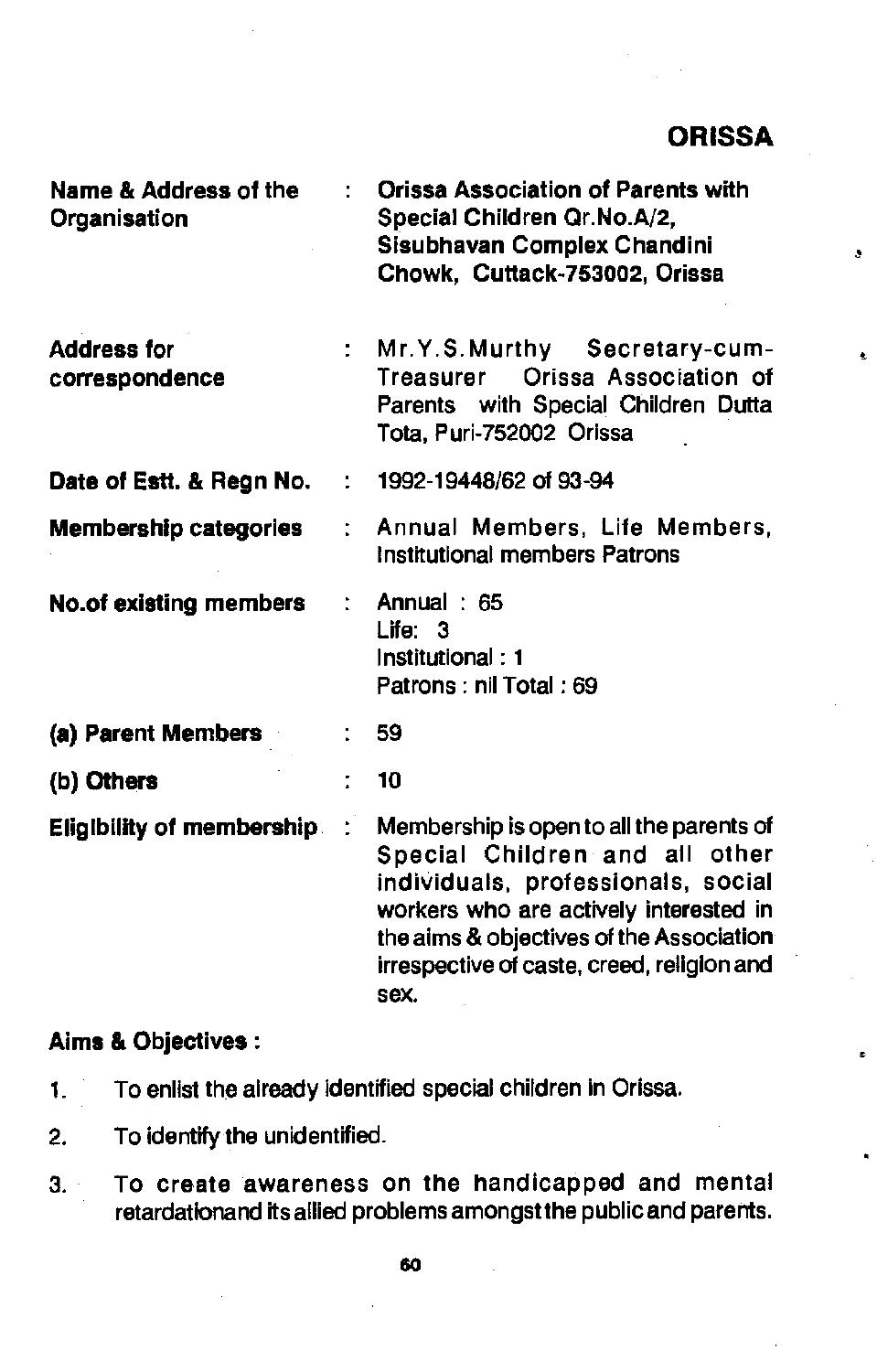- 4. To disseminate information among the parents by sending themleaflets, pamphlets latest developments on the problem, studyand management of these special children.
- 5. To aid, advise and guide the parents with special children andsolve the problems confronted by them.
- 6. To sponsor the Children to the nearest identified special school.
- 7. To look into the welfare of the special children and their allied problems.
- 8. To start special schools for the special children.
- 9. To conduct Parent Training Programmes to train the parents onbringing up of the special children.
- 10. To conduct seminars, meetings and create a forum to discussand tackle the problems of the parents with the special children.
- 11. To take up with the Government, Central and States, thematters allied to the welfare of the special children.
- 12. To organise competitions like paintings, toy-making, games,speciai olympics etc. which promote the latent talents Inthese special children.
- 13. To create a trust and take permanent steps to create a bodywhich takes care of survival of these children after theirparents.
- 14. To maintain a library of special books, journals, periodicalsetc. and circulate them among parents even outside itsHeadquarters by post.
- 15. To conduct visits to the children in different schools onbehaif of different parents who cannot often visit theirchildren.

## Present Activities & Programmes:

1. Issue a quarterly News Letter to all members and other listed addresses.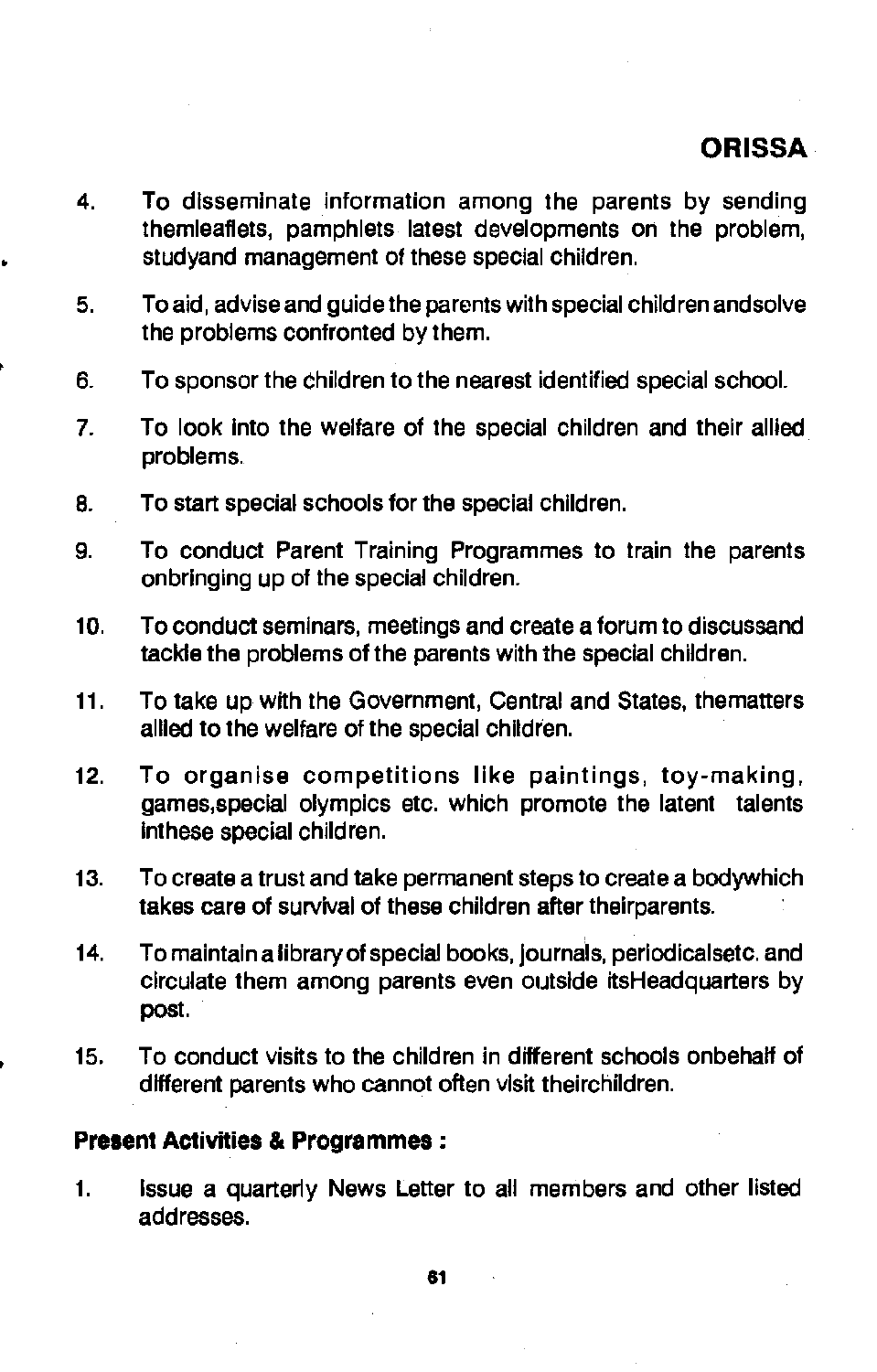$\mathbf{r}$ 

ś

- 2. Sponsoring parents to parent training programmes.
- 3. A parents' meet was conducted on 11.9.1993.
- 4. A workshop on "management of epileptics with mental retardation was organised on 25.9.93.

#### Future plans:

To organise parent training programmes, awareness camps, seminars and to bring out suitable literature on mental retardation in Oriya which is the need of the hour.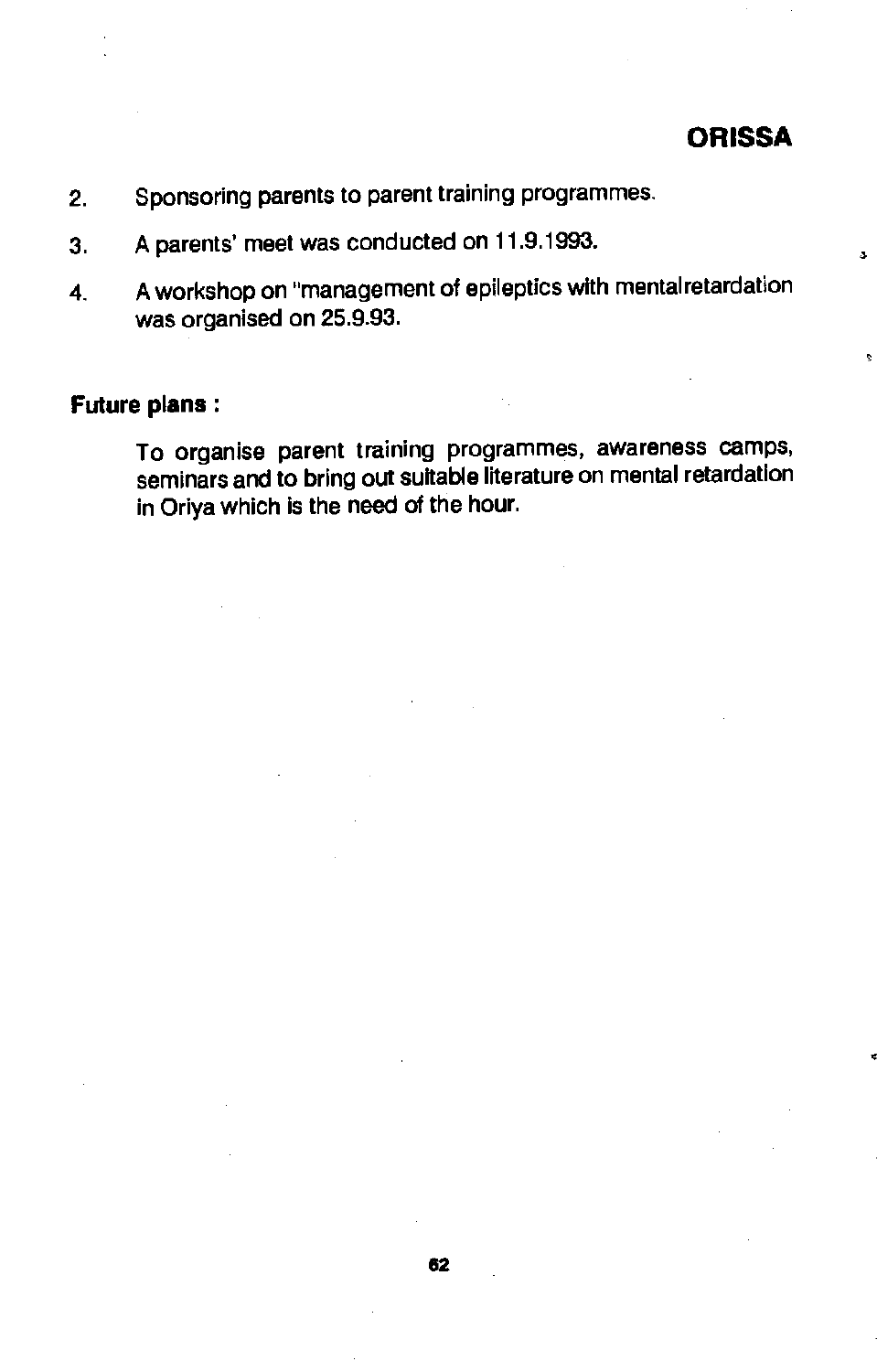## TAMIL NADU

| Name & Address of the<br>Organisation<br>, |                            | <b>ARUNOTHAYAM</b><br>Society for the Welfare of the<br><b>Mentally Handicapped</b><br>Pathipanoor-623608, Ramand Dt.<br><b>Tamil Nadu</b> |
|--------------------------------------------|----------------------------|--------------------------------------------------------------------------------------------------------------------------------------------|
| Date of Estt                               |                            | 1987                                                                                                                                       |
| Regn.No.                                   |                            | 19/87                                                                                                                                      |
| <b>Membership categories</b>               | ÷.                         | Governing Council, Governing Body                                                                                                          |
| <b>No.of existing members</b>              |                            | 20 (07 are Governing Council, 13 are in<br>General Body)                                                                                   |
| a) Parent members                          |                            | 20                                                                                                                                         |
| b) Others                                  |                            | Nil                                                                                                                                        |
| <b>Eligibility of membership</b>           | $\mathcal{L}^{\text{max}}$ | Parents of mentally retarded children                                                                                                      |

#### Aims & Objectives

- 1. To have a special school for mentally retarded. Total number of children are 62.
- 2. To have a training and rehabilitation centre

#### Present Activities & Programmes:

- 1. Survey early detection, Intervention and home based projects
- 2. Training and education with rehabilitation services

## Future plans:

- 1. To start vocational centre, cover making, mini diary farms Functioning mini Diary form with 6 adult mentally retarded persons
- 2. To start a Community Based Rehabilitation Centre. To open a information centre for Handicapped at District Head Quarter.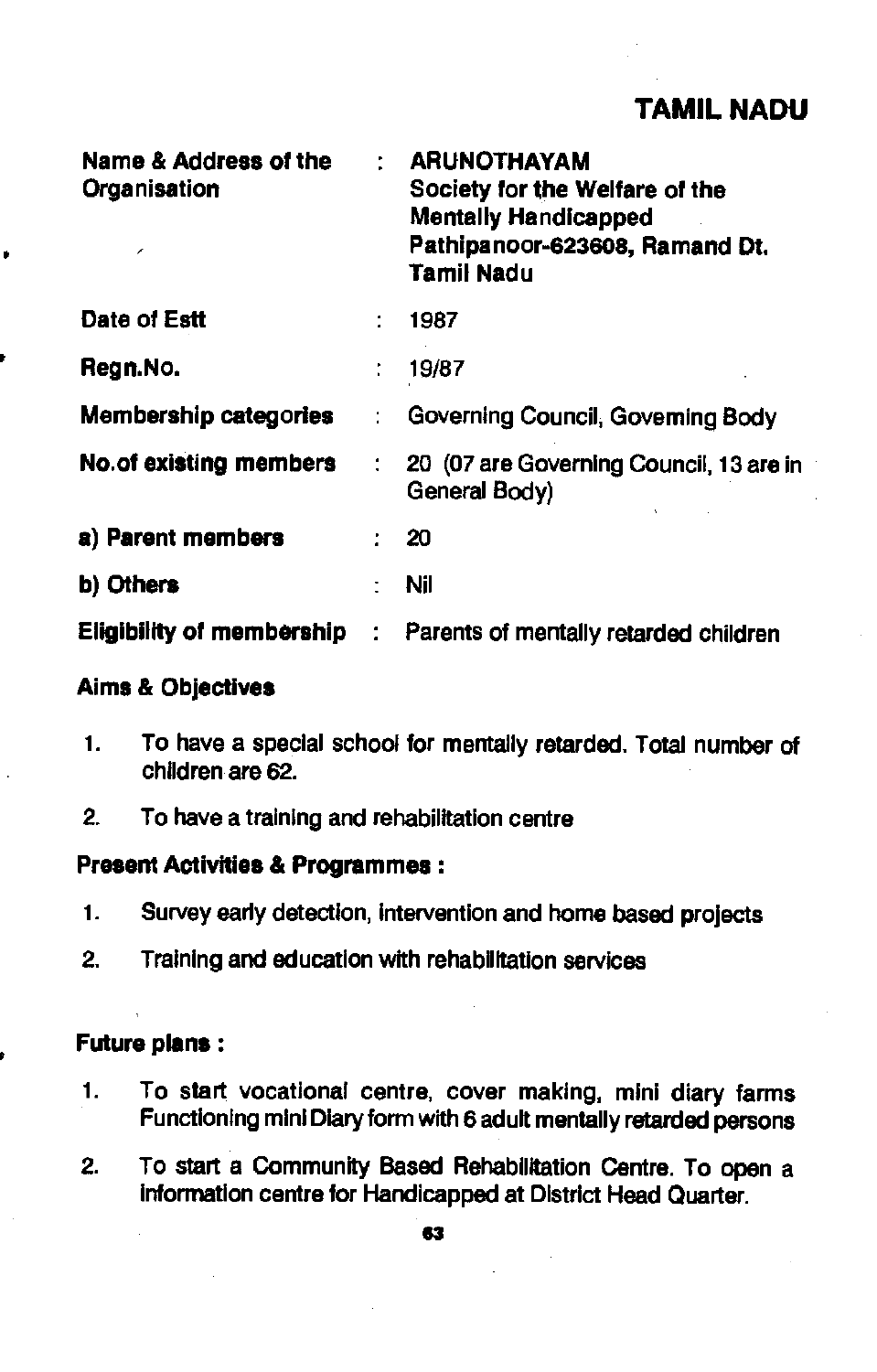| Name & Address of the<br>Organisation |                      | Society for Social Security of<br>Retarded Persons, 8 D'Sylva Road,<br>Madras-600 004.                                                      |   |
|---------------------------------------|----------------------|---------------------------------------------------------------------------------------------------------------------------------------------|---|
| Date of Estt                          |                      | 1982                                                                                                                                        | з |
| Regn.No.                              |                      | 91/1982                                                                                                                                     |   |
| Membership categories                 | $\ddot{\phantom{0}}$ | Ordinary, Life, Institutional, Patron<br>Primarily intended for parents but open<br>to others interested in the welfare of the<br>retarded. | Ł |
| No.of existing members                |                      | 102                                                                                                                                         |   |
| (a) Parent Members                    |                      | 82                                                                                                                                          |   |
| (b) Others                            |                      | 20                                                                                                                                          |   |
| <b>Eligibility of membership</b>      | ÷                    | Open to those interested and desirous<br>of contributing to the objectives of the<br>Society.                                               |   |

## Alms & Objectives

- 1. To promote and execute measures for social security of the retarded persons irrespective of the degree of retardation, caste, creed or community etc.
	- 2. To develop a better public understanding of the needs of retarded persons through mass media, publications etc.
	- 3. To secure for the mentally retarded, the benefit of care, treatment, education, training, fitting their abilities and to develop statutory and voluntary effort on their behalf.
	- 4. To set up hostels, half-way homes and other living facilities for the retarded persons so that they are self sufficient to the largest extent possible.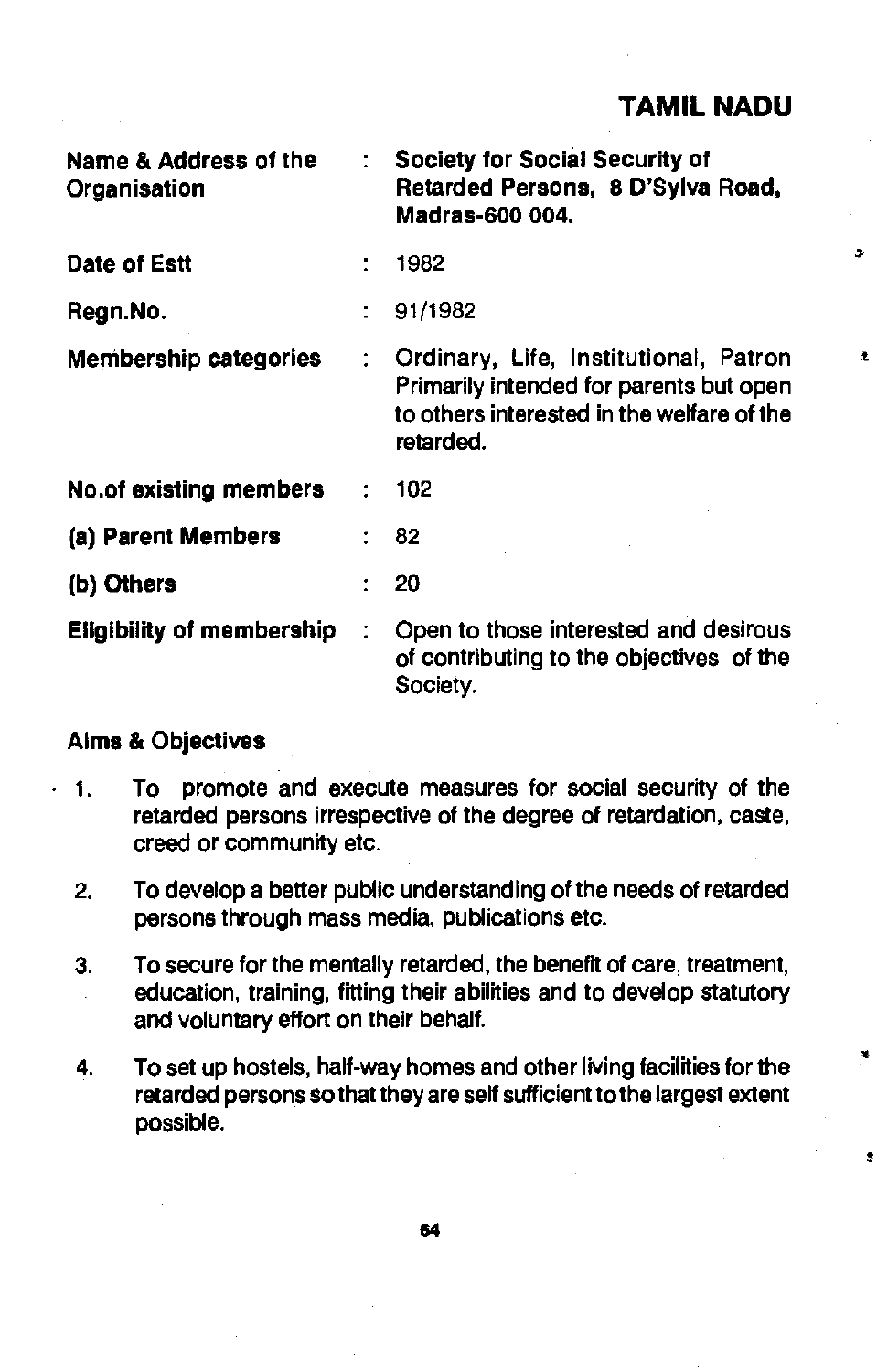## TAMIL NADU

- 5. To set up recreational facilities, reading rooms etc. for the retarded persons keeping with their level of interest and furtherance of the same.
- 6. To assist societies and organisatlons conducting special educational and special training and employment programmes for the retarded.
- 7. To publish new sletters and periodicals
- S. To form trusteeship schemes
- 9. To affiliate, associate and cooperate with other associations having objectives altogether or in part similar to those of this society.
- 10. To solicit funds to accept donations by cash or kind and to acquire<br>property for the accomplishment of the above objectives and also bormw money as may be required.

## Present Activities & programmes:

- 1. Conducting of seminars, etc. for the benefit of the retarded and their parents/guardians.
- 2. Printing a newsletter in furtherance of the above
- 3. Conducting a guardianship training programme for the training of near relations of the retarded persons.
- 4. Coordinating with doctors and surgeons in regard to the treatment of the retarded on concessional or free basis.
- 5. Forming a trusteeship for the welfare of the retarded.

## Future plans;

Establishing a hostel or a half-way home for the mentally retarded.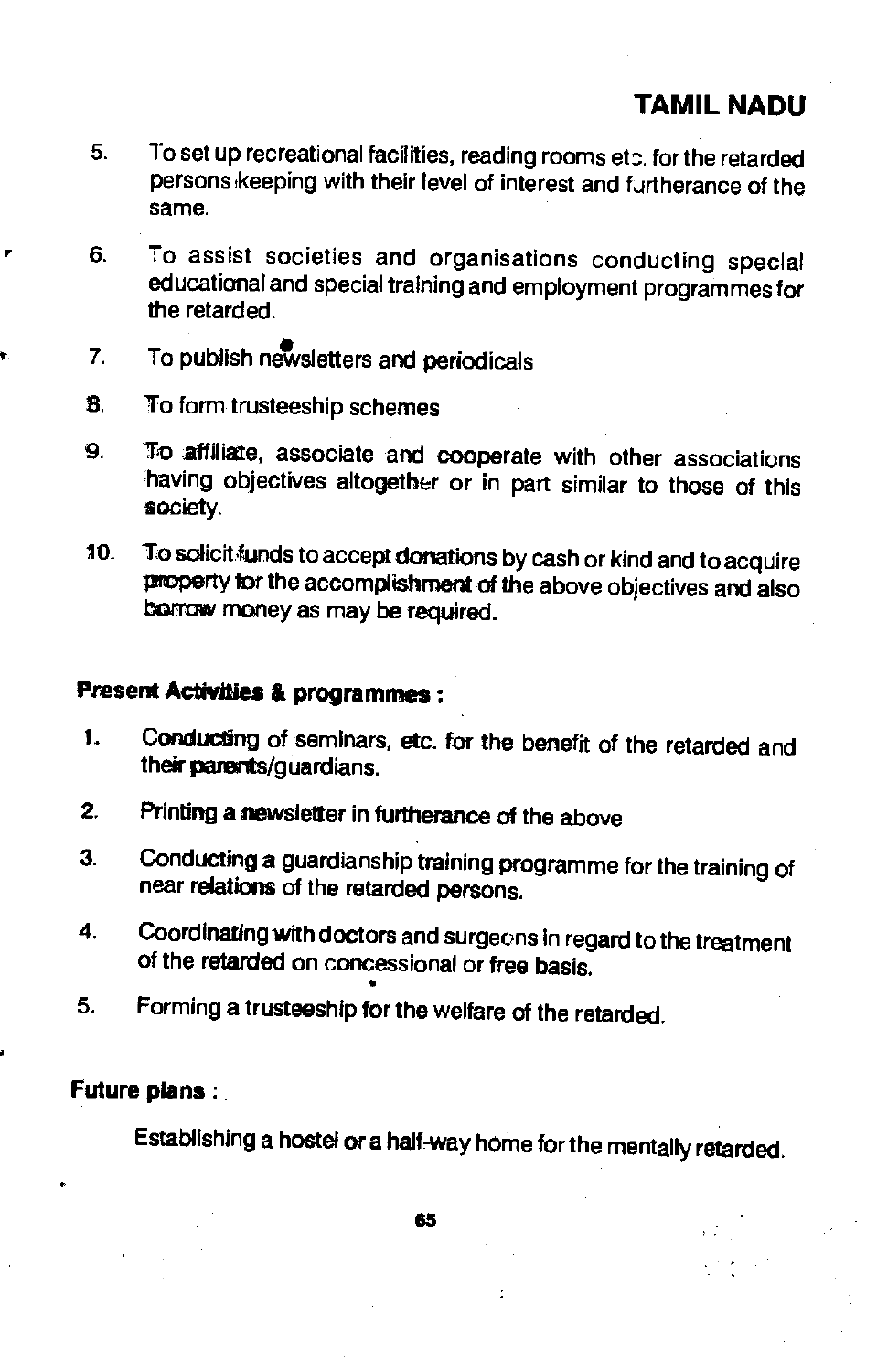| Name & Address of the<br>Organisation | ÷ | "SWABALAMBAN", Organised by<br>All Tripura Scheduled Castes,<br><b>Tribes, Minority Upliftment Council,</b><br>Ramnagar Road, No.1, Agartala,<br>P.O.Ramnagar, Tripura (W) -<br>799002. | 玉  |
|---------------------------------------|---|-----------------------------------------------------------------------------------------------------------------------------------------------------------------------------------------|----|
| Date of Estt                          |   | : 26 January, 1988 $\bullet$                                                                                                                                                            | ŦР |
| Regn.No.                              |   | 1947 under 1860 Act                                                                                                                                                                     |    |
| <b>Membership categories</b>          |   | : Life Members, General Members                                                                                                                                                         |    |
| No.of existing members                |   | : 27 Nos.                                                                                                                                                                               |    |
| (a) Parent Members                    |   | <b>19 nos.</b>                                                                                                                                                                          |    |
| (b) Others                            |   | 08 Nos.                                                                                                                                                                                 |    |
| <b>Eligibility of membership</b>      |   | : Parents of mentally retarded children<br>and those are related with social works<br>for at least last 5 years.                                                                        |    |

## Aims & Objectives

To make overall development of mentally retarded persons so that they may rehabilitate themselves In the society economically/educationally.

## Present Activities & Programmes

The organisation is running following activities at present:

- 1. Special school for mentally retarded children.
- 2. Training-cum-production centre The organisation has following future plans: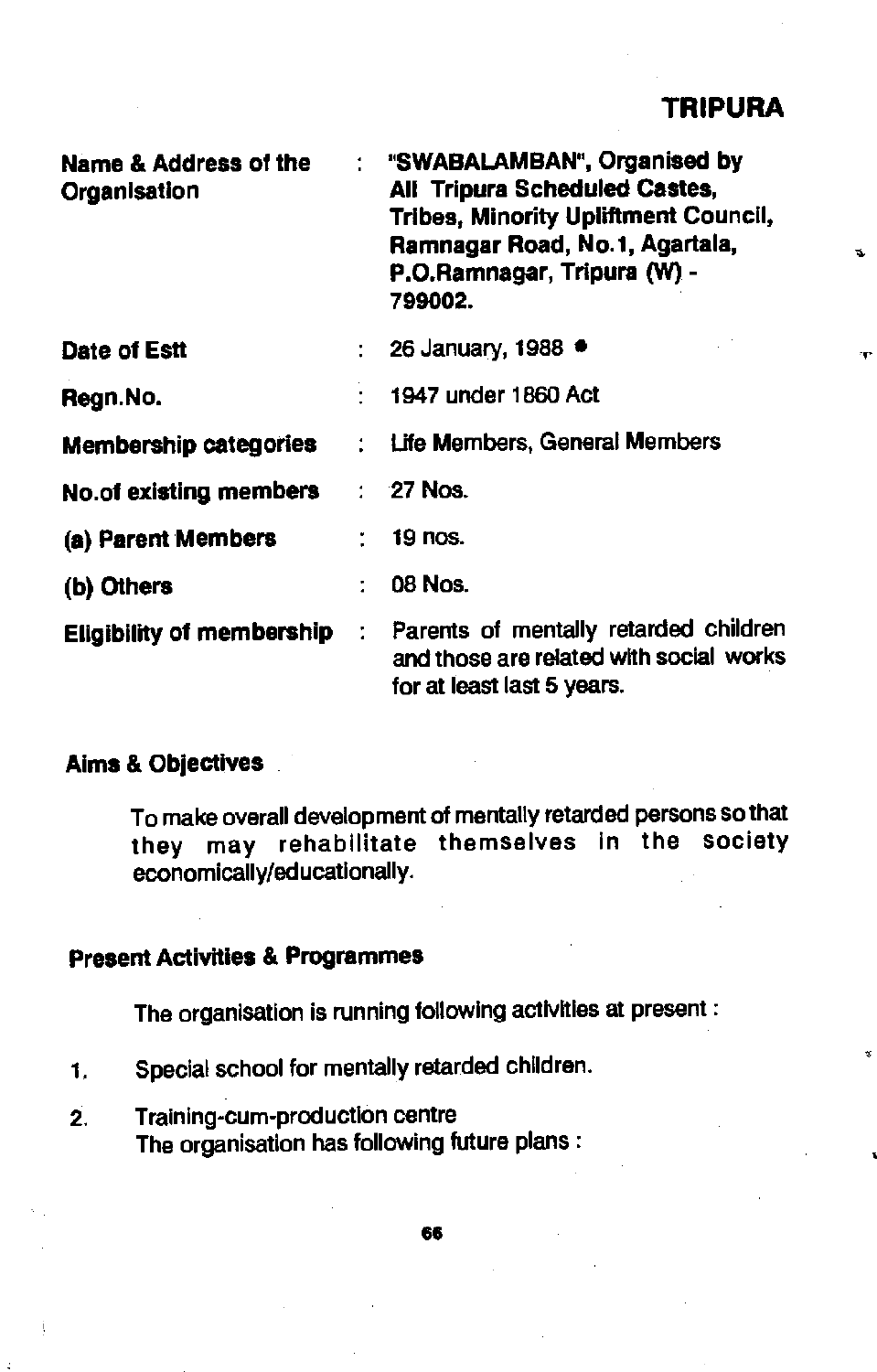#### Future Plans

- 1. To establish a club for their entertainment with the facilitaties of songs & music, radio, T.V. Video Programmes, Cultural Programmes & sports, etc.
- 2. To continue awareness generating programmes for their selfemployment.
- 3. To maintain liason with all the Government, non-Government and private sector organisations.
- 4. To engage 50% Group-D staff for the organisation as per vacancy from the mentally retarded persons.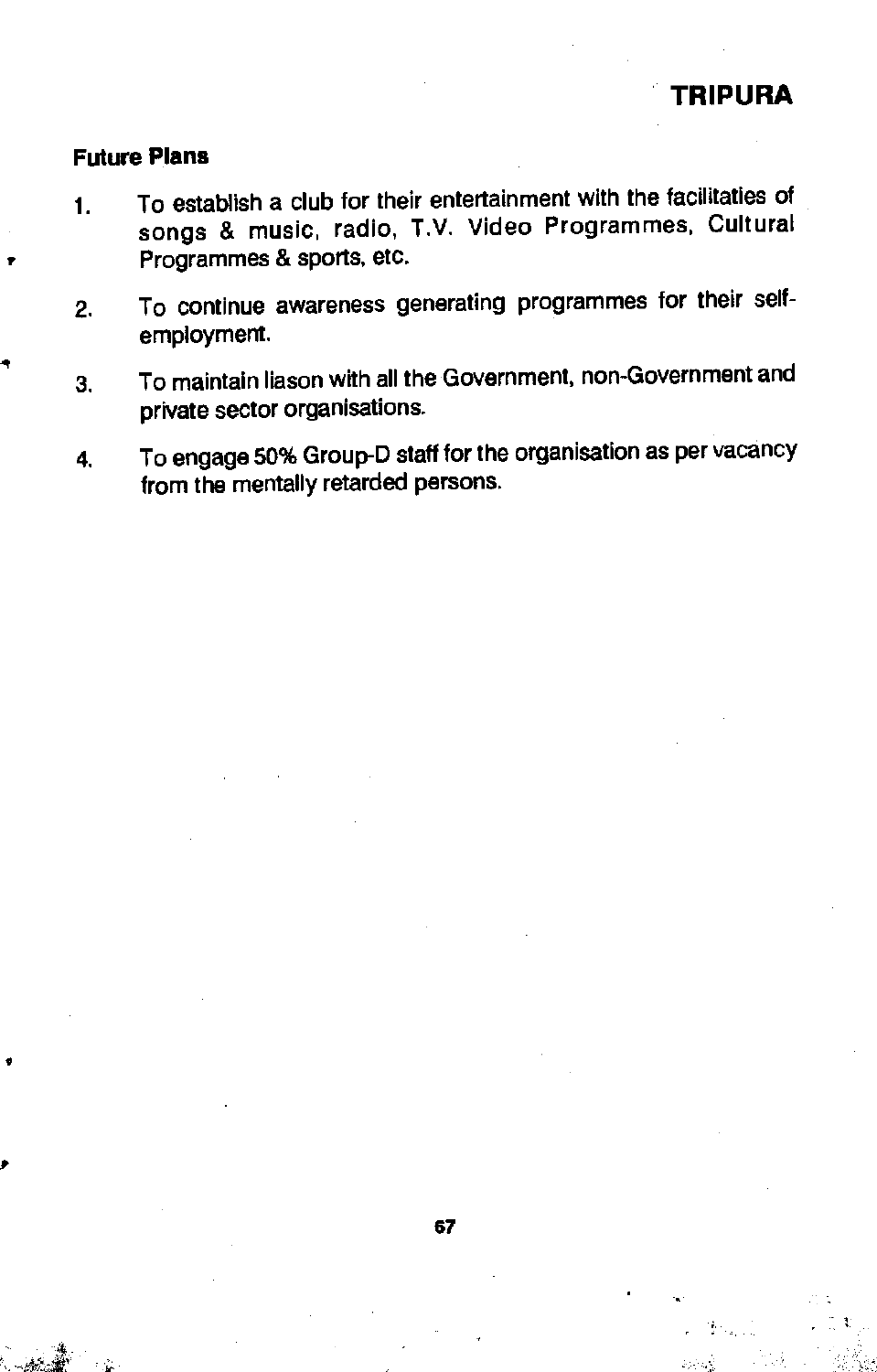## U1TAR PRADESH

S

ŧ

| <b>Name &amp; Address of the</b><br>Organisation |  | <b>Uttar Pradesh Parents Association</b><br>for the welfare of Mentally<br>Handicapped Citizens, B-1/42,<br>Sector-K, Aliganj, Lucknow-226020. |   |  |
|--------------------------------------------------|--|------------------------------------------------------------------------------------------------------------------------------------------------|---|--|
| Date of Estt                                     |  | 1988                                                                                                                                           | а |  |
| Regn.No.                                         |  | 4498                                                                                                                                           |   |  |

#### Membership categories;

a) Ordinary Member:<br>Entry will be restricted to parents having mentally retarded offspring. Where parents are not available the lawful guardian of the mentally retarded offspring may be admitted as a member.

#### b) Life Member:

Rules and regulations shall be the same as for ordinary member except that on payment of Rs.501/- further membership fee will not be paid. The membership will be ceased on the death of both the parents.

#### c) Donor Members:

Any person over 21 years of age would be eligible to become a donor member on payment of a minimum of Rs.1001/-.

#### d) Corporate Member:

Any registered corporate body interested in the objectives of Association may apply for the membership on payment of Rs.501/-

#### e) Patron Member:

Patron member will be involved to become member of Association without payment of any membership fee.

| <b>No.of existing members</b> |          | : 75 |  |
|-------------------------------|----------|------|--|
| a) Parent Members             |          | : 73 |  |
| b) Others                     | $\sim$ 2 |      |  |

**Eligibility of membership**  $\therefore$  **as explained in Sl.No.3.** 

68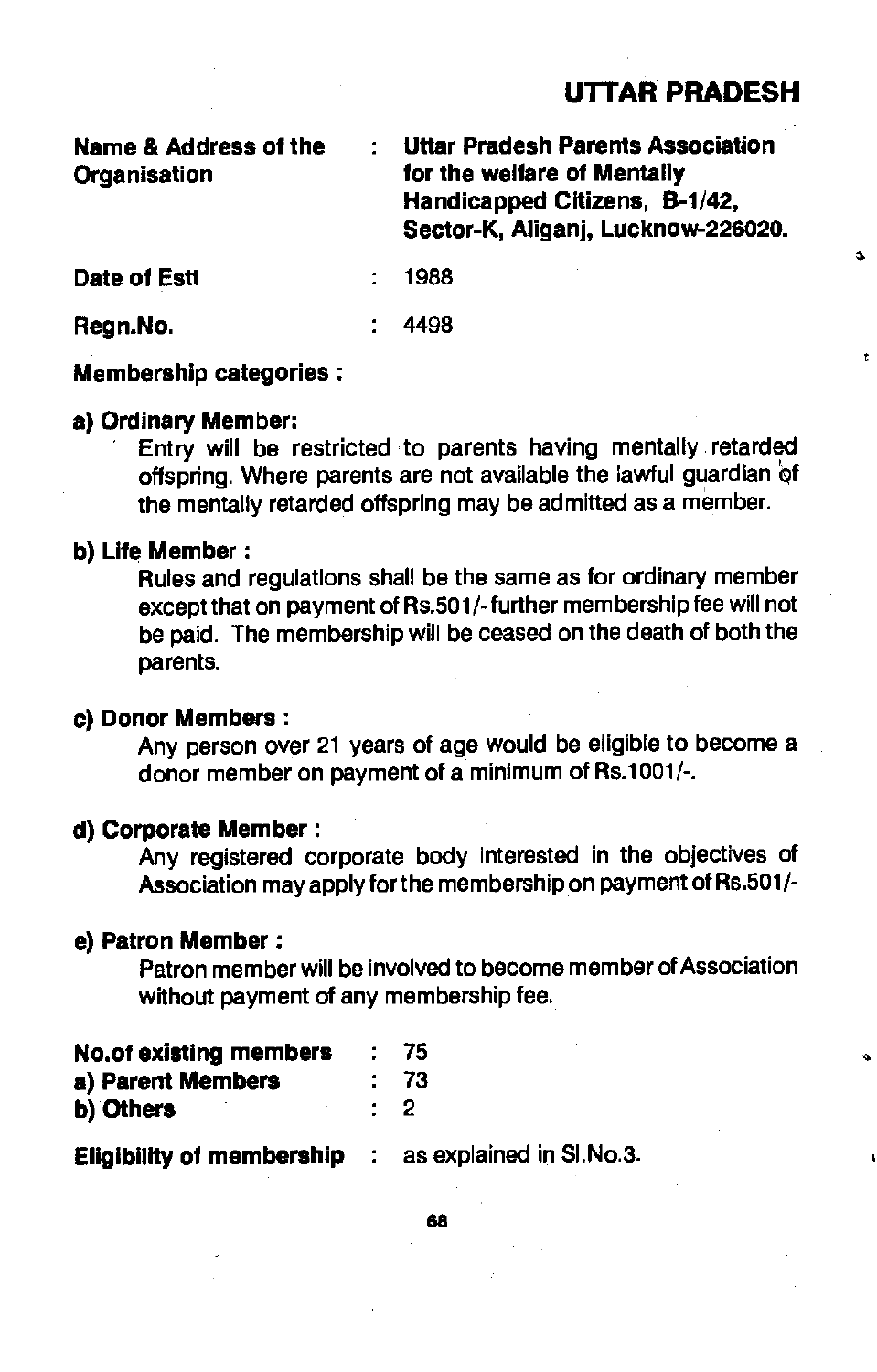## UTAR PRADESH

#### Aims & Objectives:

- 1. To promote the general welfare at mentally retarded in the State of Uttar Pradesh regardless of the degree of handicap, regardless of caste, creed or community etc.
- 2. To develop better understanding of the needs of retarded citizens through mass-media, publication etc.
- 3. To secure for mentally retarded citizens the benefit of care and treatment appropriate to their disability, education and training and to encourage the development of statutory and voluntary efforts on their behalf.
- 4. To advise and aid parents in the solution of their problems and to coordinate their efforts and activities.
- 5. To facilitate training programmes for the parents of mentally retarded persons.
- 6. To assist in organising, training and employment centres for the retarded of all ages.
- 7. To assist in providing libraries, play and recreational centres.
- 8. to serve as an Information bureau for the collection, compilation and dissemination of Information relative to the welfare of mentaily retarded.
- 9. To organise symposiums, seminars, conferences and exhibitions both regional and on all India basis.
- 10. To publish news ketters, periodicals, booklets, for the benefit of the retarded and their parents.

69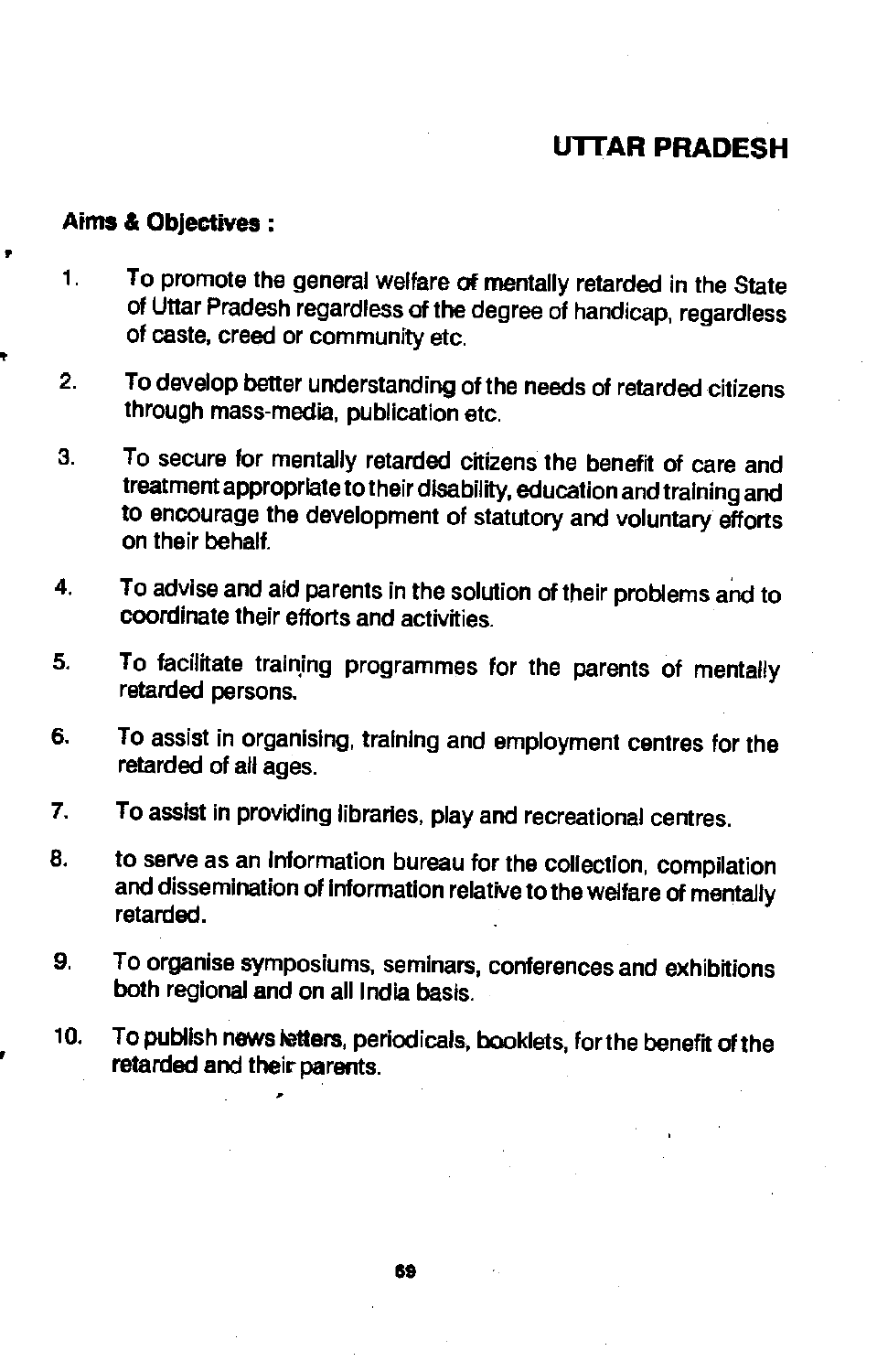## U1TAR PRADESH

Ł

#### Present Activities & Programmes:

- To hold training programmes for the parents of mentally  $\frac{1}{3}$  handicapped children from time to time. During the last three  $\mathbf{1}$ . years we have held 3 parents training programmes, one at Gorakhpur and two at Lucknow.
- 2. To advise and aid parents In the solution of their problems and to coordinate their efforts and activities. For the present we have formed a self-help group wherein discussions take place amongst ourselves about the activities of our own offspring and with the help of special educated and other experts an attempt is made to solve the behaviour and vocational problems of the mentally handicapped citizens.
- 3. We are also running a vocational training centre for the mentally handicapped citizens by name 'Asha Jyoti' where 27 mentally<br>bendlespped citizens are being training for a vocation. The handicapped citizens are being training for a vocation. vocation Is handlook weaving, sewing, stitching, embroidery and preparation of laundry bags, kitchen aprons, dusters, swabs and cloth on the handlooms as also Ban, Moongori, Potato chips, syrups like Rose, Khas, Orange etc. Tomato Ketch-upand sauce and seasonal activities like preparation of Rakhi, electric Jhalars during Dewali etc. All the products manufactured by our citizens are marketed locally and payment is made in the form of wages to these citizens on the basis of work done for which daily account Is maintained.

#### Future plans:

We are proposing to extend the activity by adding a few more items like file making, candle making, etc. and are also proposing to run<br>abilities are all the country of details and bootel facilities are a a hostel for the up country children as no hostel facilities are available even for the children from the metropolitan areas like Agra, Allahabad, Kanpur, Varanasi etc. where there are large number of mentally handicapped children and citizens and there are no schools or vocational training centres for such children/citizens.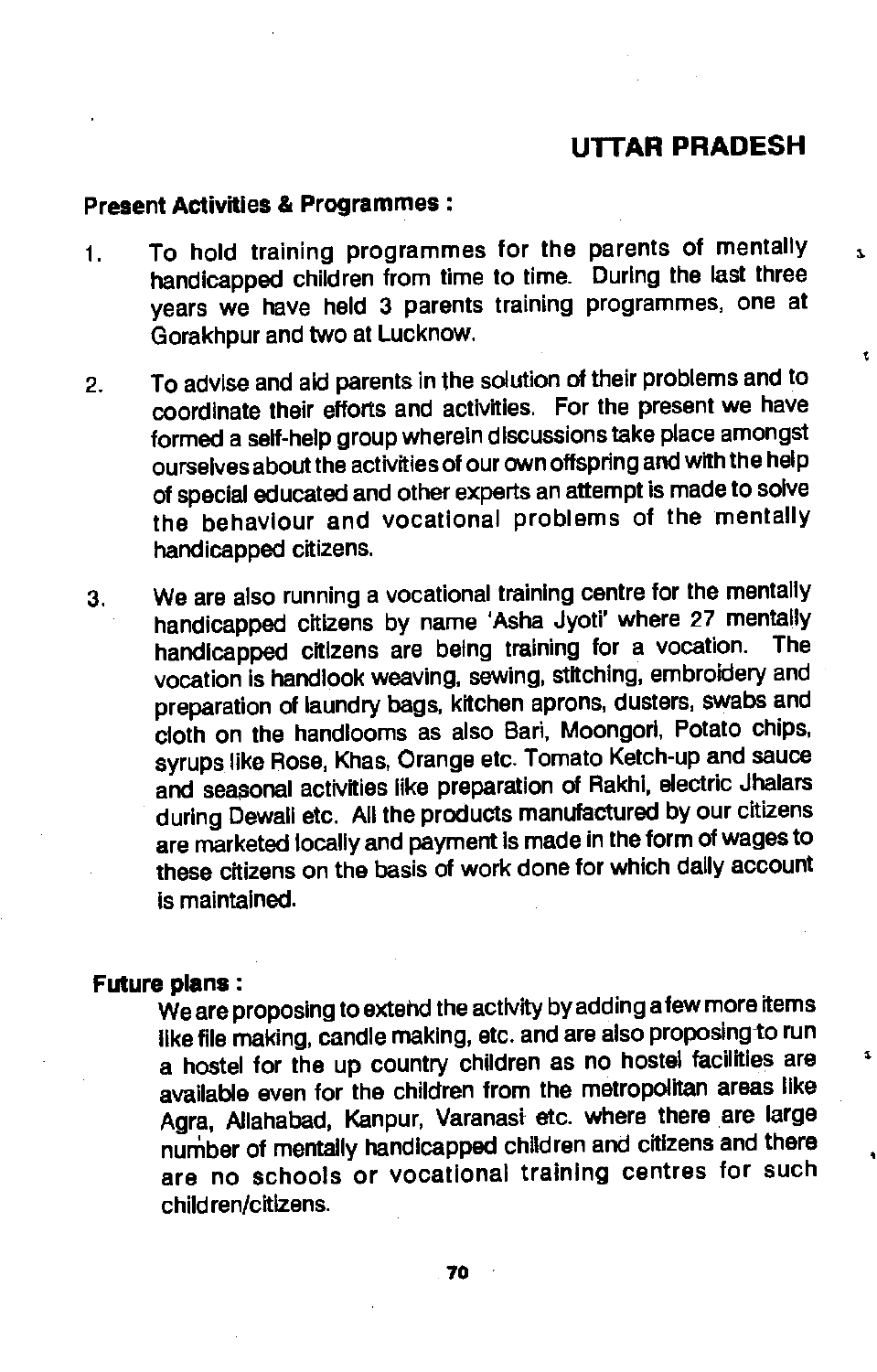| Name & Address of the<br>Organisation | <b>Association for the Intellectually</b><br>Disabled 98 N, Block E, New<br>Airport, Calcutta-700 053.       |
|---------------------------------------|--------------------------------------------------------------------------------------------------------------|
| Date of Estt                          | 1986                                                                                                         |
| Regn.No.                              | S/528/9                                                                                                      |
| <b>Membership categories</b>          | <b>Full members (Parents)</b><br>Associate Member (Others)<br>Life members,<br>Patrons                       |
| <b>No.of existing members</b>         | 32                                                                                                           |
| <b>Eligibility of membership</b>      | Parents of mentally handicapped child<br>for full membership. Interested persons<br>for Associate membership |
|                                       |                                                                                                              |

## Alms & Objectives

ż

- 1. To function as a support group/
- 2. To increase public awareness
- 3. To promote sharing of knowledge and information exchange programmes.
- 4. To act as a pressure group in legislation making.

## Present Activities & Programmes;

- 1. Get togethers
- 2. SemInars
- 3. OutIngs/visits/picnics
- 4. Integrated evenings for children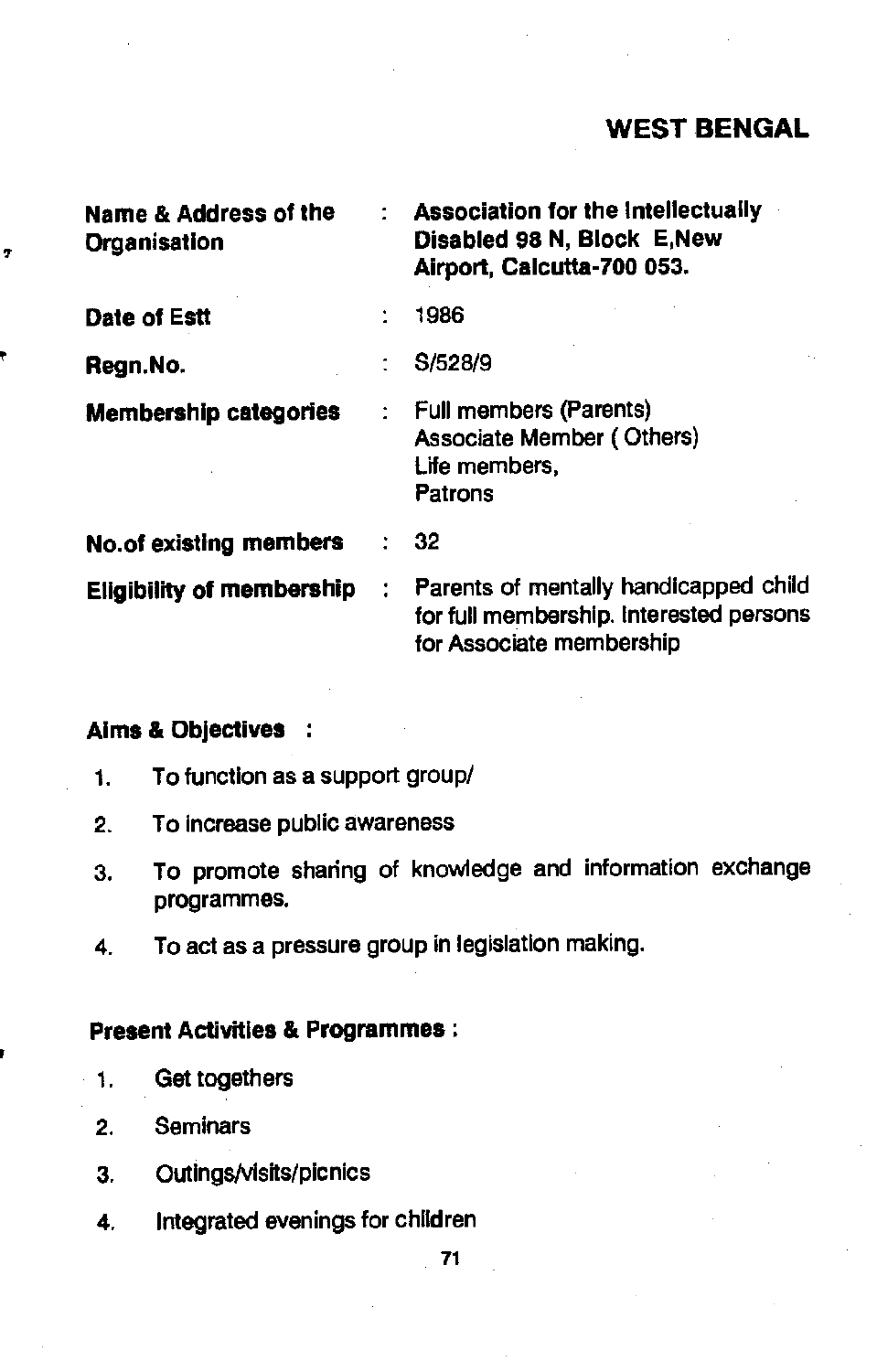$\overline{\mathbf{S}}$ 

Ł.

## 5. Volunteerinduction

## Future plans

Special centre for the mentally handicapped persons.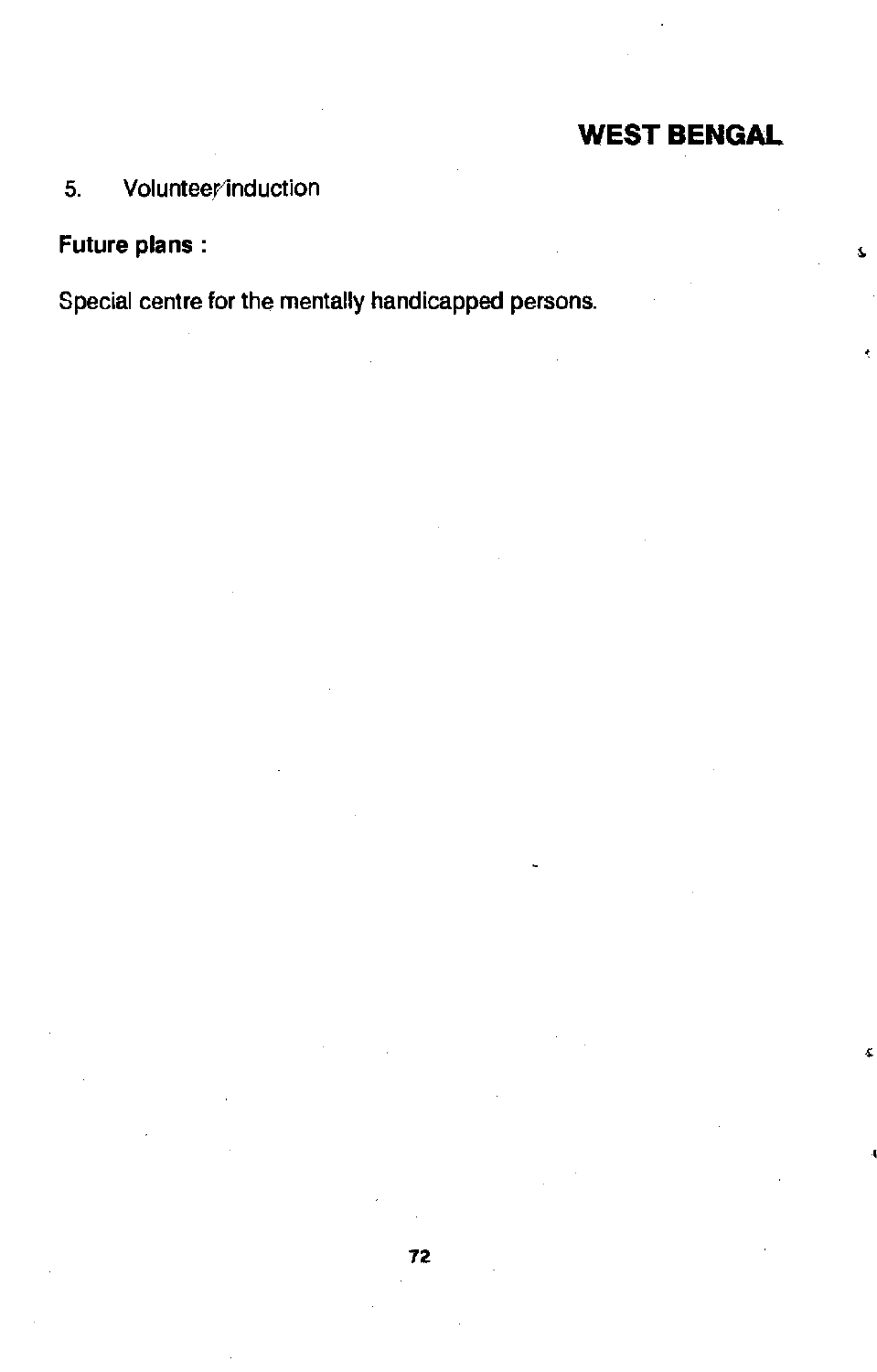| Name & Address of the<br>Organisation | ÷. | Behala Bikasan 51/1, Jagat Roy<br>Chowdhury Road, Calcutta-700 008.                                                          |
|---------------------------------------|----|------------------------------------------------------------------------------------------------------------------------------|
| Date of Estt                          |    | 1987                                                                                                                         |
| Regn.No.                              |    | s/69904 of 1991-92                                                                                                           |
| <b>Membership categories</b>          |    |                                                                                                                              |
| No.of existing members                |    | $\therefore$ 14                                                                                                              |
| (a) Parent Members                    |    | $\therefore$ 11                                                                                                              |
| (b) Others                            |    | : 3                                                                                                                          |
| <b>Eligibility of membership</b>      | ÷  | Any person agreeable to abide by the<br>rules, regulations and bye-laws of the<br>Society are eligible to become<br>members. |

## Aims & Objectives

ż

- 1. To establish and maintain schools, training centres and workshops for disabled persons.
- 2. To establish homes, residential complex and other facilities for the disabled and handicapped.
- 3. To establish and maintain treatment centres, workshop, production centres which help poor people.
- 4. To undertake various welfare activities for the benefit of the disabled people.

### Present Activities & Programmes

1. The Society is running a school-cum-training centre for the mentally retarded children.

73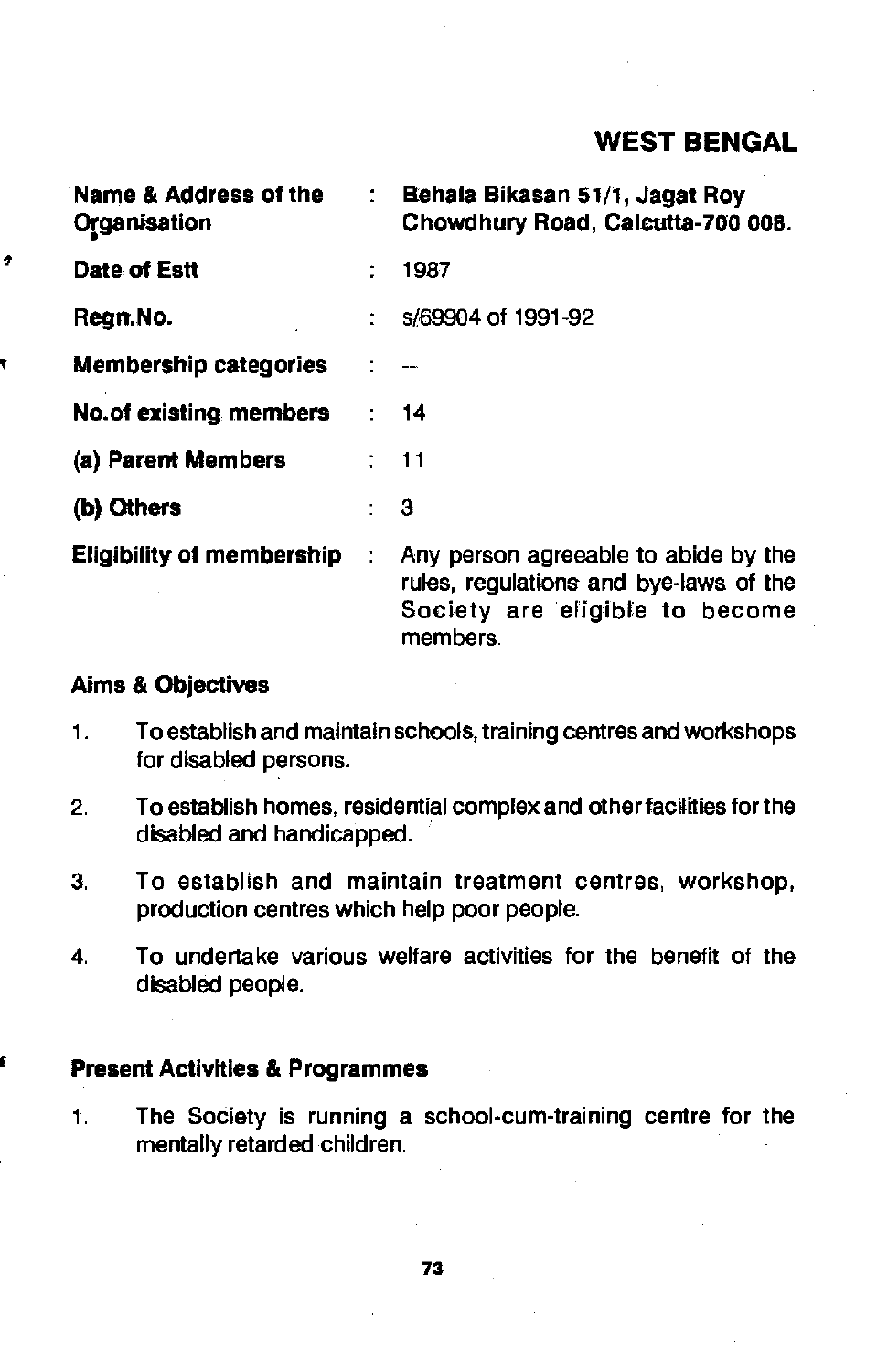$\pmb{\hat{y}}_i$ 

ś.

## Future plans:

1. To expand society's activities by acquiring a premises of its own and establish a home for the mentally retarded children.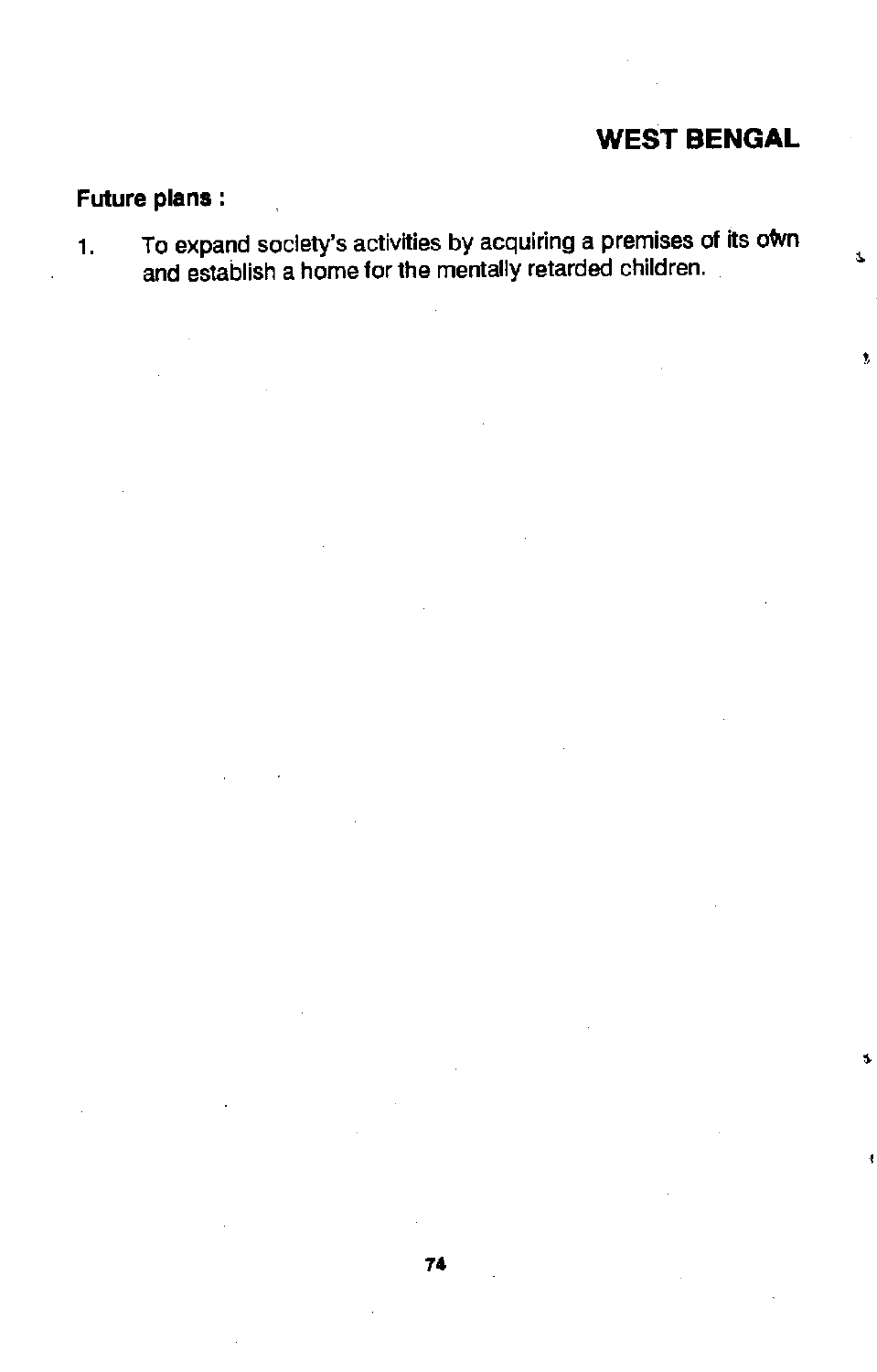Name & Address of the BODHAYAN Association of Parents Organisation of Persons with Mental Retardation, 1098, Block F, New Aiipore-700 053. Date of Estt 1988-89 Regn.No. 5/59887 of 1988-89 Membership categories : Parent Members Promoter Members Patron Members No.of existing members : 50 Eligibility of membership : Members - Parents Promoters interested Professionals Patrons - Reputed persons or those who pay Rs.5000/-

#### Aims & Objectives:

 $\bar{2}$ 

ł

- 1. To propagate the principles and rules of working with the persons with mental retardation and thus build up a strong community give rise to Organisation.
- 2. To promote various field of activity in the sphere of sports, culture, economic rehabilitation.

# Present Activities and Programmes:

- 1. Operation of two play clinics every Saturday between 4 pm and 7 pm.
- 2. Sports for the mentally handicapped.

Open Hearts Sports Meet - Annual sports organised by BODHAVAN 1991,92,93.

Special Olympics - BODHAVAN as a member In the organising committee.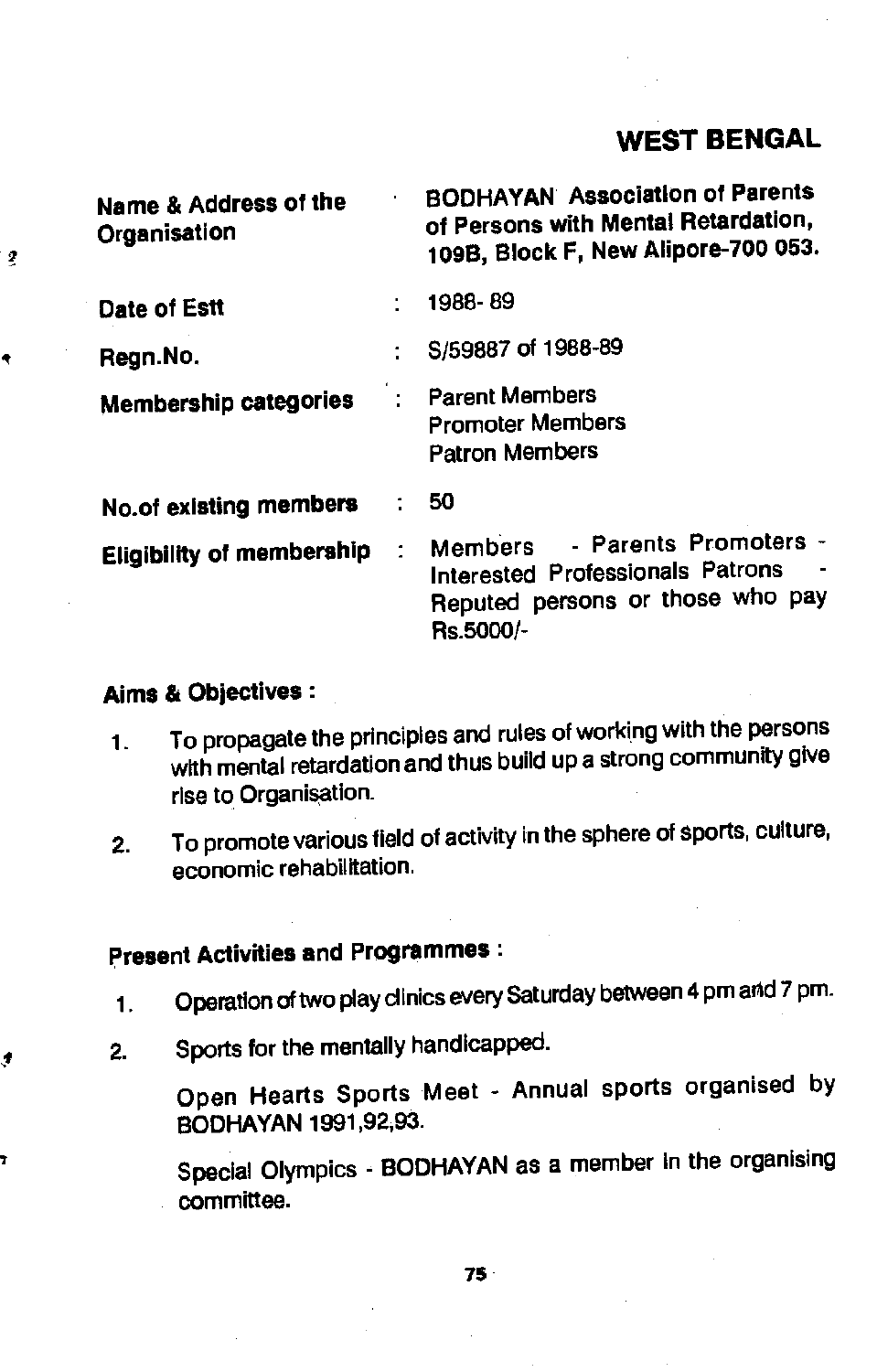$\bar{\mathbf{x}}$ 

t

- 3. Organising Programmes for integration Intersehool cultural programme held in 1993 is planned to be held annually.Participating Institutions state a 20 minutes cultural programme with parents, teachers, and social workers and mentally handicapped children, performing together.
- 4. Increasing parents involvement through social participation along  $\frac{1}{t}$

#### Future plans:

- 1. To form trust body to look after mentally retarded children after the death of the parents.
- 2. To increase active participating of members in every field.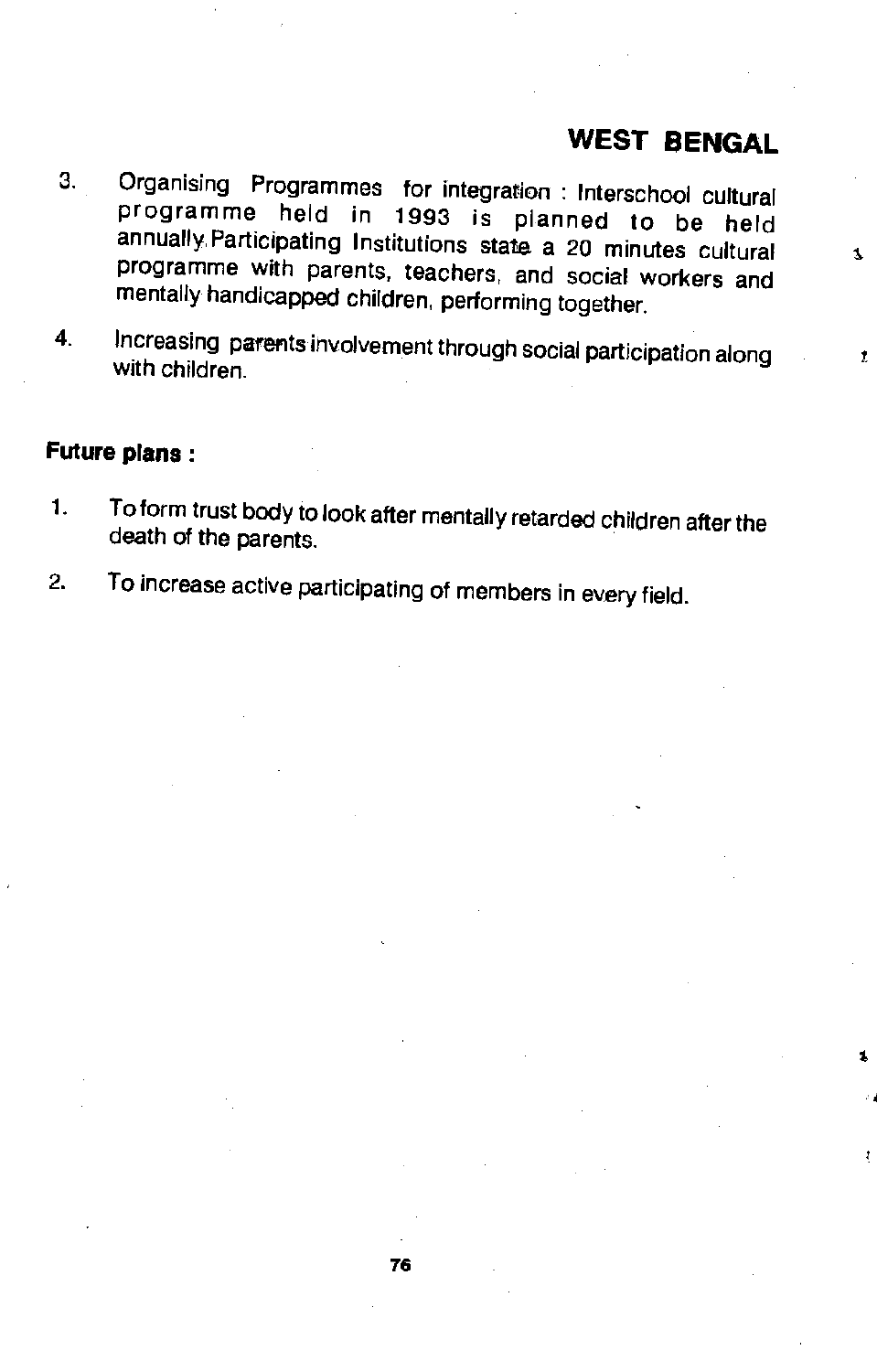# ADDRESSES OF OThER PARENT ORGANSATIONS WHO HAVE NOT FURNISHED THE DETAILS

 $\mathbf{1}$ .

J,

## AMEYA PALAKSNGHTANA

3 Jai Anant Cooperative Hsg. Society Near Suyog Mangal Karyalaya Domivili (East) -421 201.

# 2. SIKSHANA

Parent Association for the Welfare of Adult with Mental Retardation VRC, ATI Capmus, Vidyanagar, Hyderabad - 500 007.

# 3. PARENTS ASSOCIATION FOR THE MENTALLY HANDICAPPED,

Fertilizer Cooperation of India Ltd., Fertilizer City, Rarnagundam - 505 210.